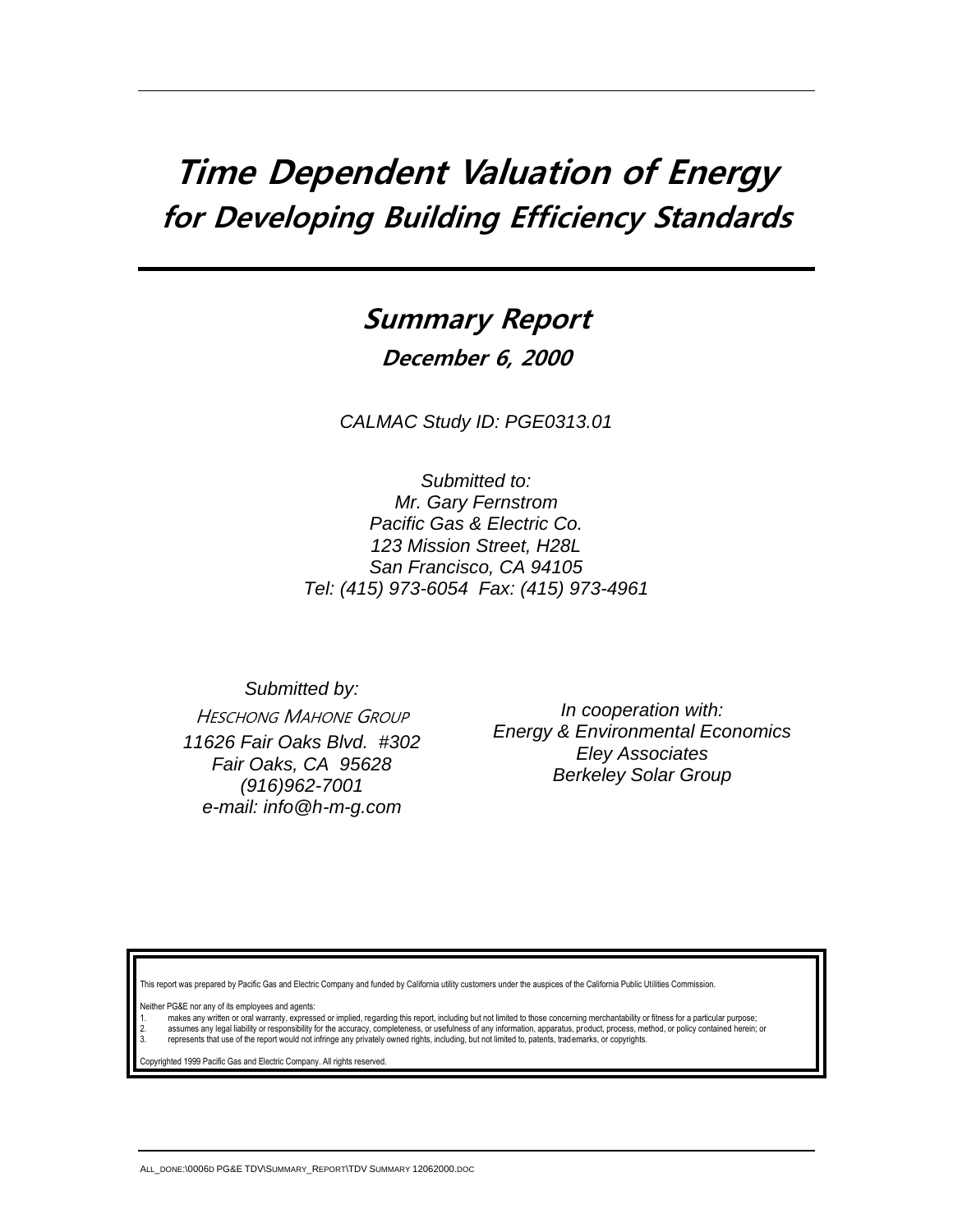Reproduction or distribution of the whole or any part of the contents of this document without the express written permission of PG&E is prohibited. Neither PG&E nor any of its employees makes any<br>warranty, express or impl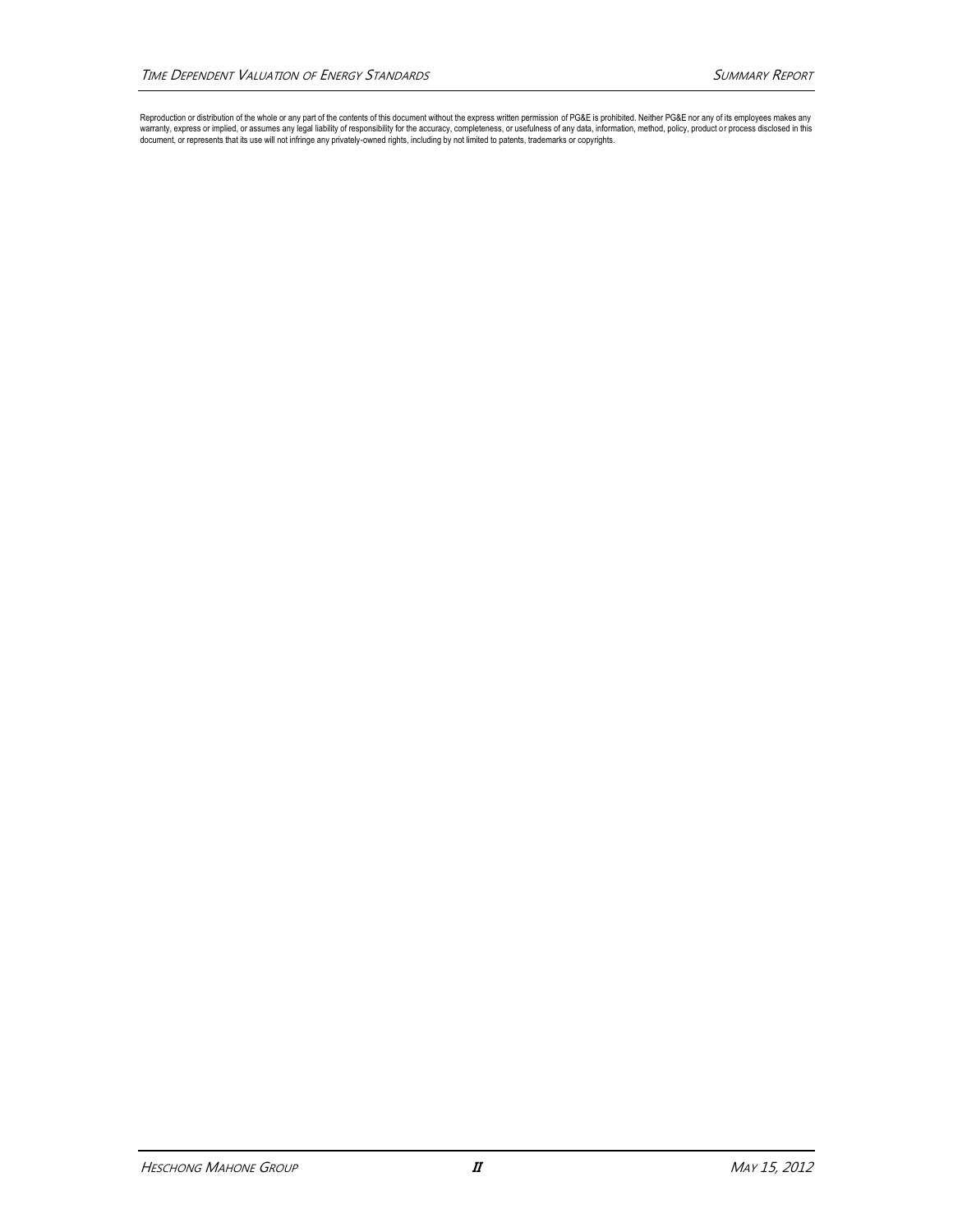# **Table of Contents**

|    |                                                |                                                                                                                                                                                                                                                    | 1                                |
|----|------------------------------------------------|----------------------------------------------------------------------------------------------------------------------------------------------------------------------------------------------------------------------------------------------------|----------------------------------|
|    | 1. INTRODUCTION                                |                                                                                                                                                                                                                                                    | 6                                |
|    |                                                | 2. TIME DEPENDENT VALUATION (TDV) GENERAL FORMULATION __________________________ 8                                                                                                                                                                 |                                  |
|    |                                                |                                                                                                                                                                                                                                                    | 9                                |
|    |                                                | 4. NATURAL GAS COSTING <b>And According to the COST</b>                                                                                                                                                                                            | 11                               |
|    |                                                |                                                                                                                                                                                                                                                    | 13                               |
| 6. |                                                | ECONOMIC ANALYSIS OF EFFICIENCY MEASURES ____________________________                                                                                                                                                                              | 15                               |
|    |                                                |                                                                                                                                                                                                                                                    | 17                               |
|    | 7.1.1<br>7.1.2<br>7.1.3                        |                                                                                                                                                                                                                                                    | 20<br>22                         |
|    |                                                |                                                                                                                                                                                                                                                    |                                  |
|    |                                                | 8. RESIDENTIAL ENERGY CODE ISSUES                                                                                                                                                                                                                  | 25                               |
|    | 8.1.1<br>8.1.2<br>8.1.3<br>8.1.4<br>8.1.5      | 8.1 Modeling Enhancements example and the state of the state of the state of the state of the state of the state of the state of the state of the state of the state of the state of the state of the state of the state of th<br>Duct efficiency_ | 25<br>25<br>25                   |
|    |                                                |                                                                                                                                                                                                                                                    |                                  |
|    |                                                |                                                                                                                                                                                                                                                    |                                  |
|    |                                                |                                                                                                                                                                                                                                                    | 30                               |
|    |                                                | 10. APPENDIX - DETAILED DISCUSSION OF ECONOMIC FACTORS                                                                                                                                                                                             | 32                               |
|    | 10.1.3<br>10.1.4<br>10.1.5                     | 10.1.1 Commodity Costs (Generation Market Price) ________________________________ 32<br><b>Fixed Costs</b><br>Electricity Environmental Externalities (Air Emissions Value) _____________                                                          | 32<br>39<br>39<br>44             |
|    |                                                |                                                                                                                                                                                                                                                    | 46                               |
|    | 10.3.1<br>10.3.2<br>10.3.3<br>10.3.4<br>10.3.5 | 10.3 Natural Gas Costing Factors [1989] [2010] [2010] [2010] [2010] [2010] [2010] [2010] [2010] [2010] [2010] [<br>Natural Gas Marginal Costs (Commodity and T&D Costs) ________________<br>Natural Gas Fixed Costs<br>Natural Gas TDV Values      | 47<br>47<br>48<br>48<br>48<br>49 |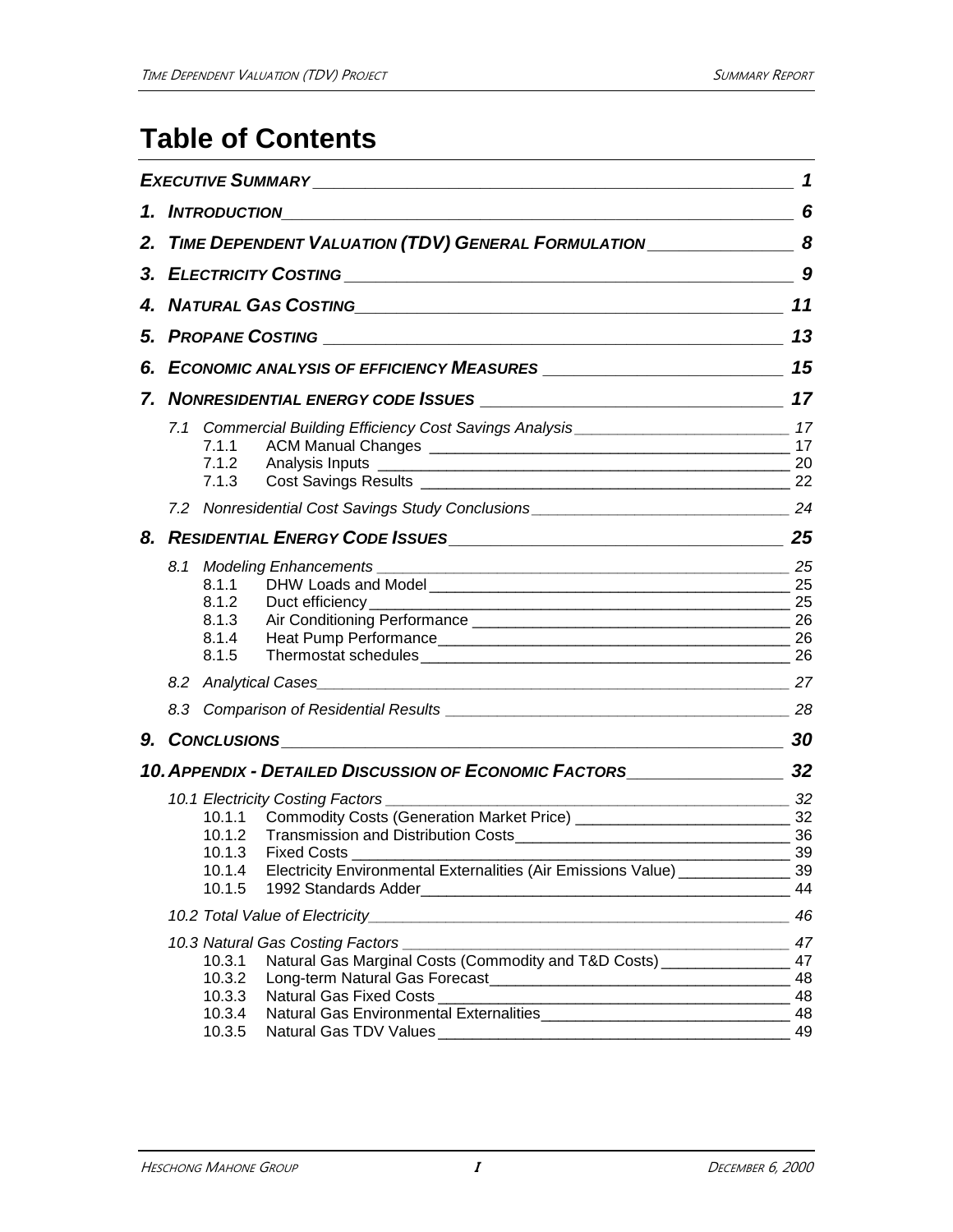|        | 10.4 Propane Costing Factors                 | 51  |
|--------|----------------------------------------------|-----|
|        | 10.4.1 Change from the Existing Standards    | 51  |
|        | 10.4.2 Commodity Costs ______________        | 51  |
|        | 10.4.3 Propane Commodity Seasonal Variation  | 53  |
|        | 10.4.4 Propane Fixed Costs_______________    | -53 |
| 10.4.5 | 53                                           |     |
| 10.4.6 | Propane Environmental Externalities          | 54  |
|        | 10.4.7 Final Retail Price Forecast           | 54  |
|        | 10.4.8 Present Value of Propane Conservation | 55  |
|        |                                              |     |

# **List of Figures**

| Figure 1: TDV comparison of Daylighting, Gas Cooling and Electric Heating in Fresno Commercial  |     |
|-------------------------------------------------------------------------------------------------|-----|
| Buildings                                                                                       | 22  |
| Figure 2: TDV Comparison of Low-e, Low LPD and Efficient Chiller in Fresno Commercial           |     |
|                                                                                                 | 23  |
|                                                                                                 | 25  |
| Figure 4: Residential Measure Evaluation for Standard Home (1,761 SF) in Fresno                 | 29  |
|                                                                                                 | 35  |
| Figure 6: Monthly Typical Week Market Price Profiles Normalized to Average 1.0. _______         | 36  |
| Figure 7: Incremenal and Cumulative Peak Capacity Allocation Factors (PCAF) ___________         | -38 |
| Figure 8: Distribution of PCAF's by Time of Day ________________________________                | 39  |
| Figure 9: Hourly Emission Costs by Scenario (\$/MWh) ____________________________               | 44  |
| Figure 10: Comparison of Natural Gas and Electricity Price Predictions: Valuation for Standards |     |
|                                                                                                 | 45  |
| Figure 11: Natural Gas Seasonal Allocation Factors _____________________________                | 47  |
| Figure 12: Long Term Residential and Commercial Natural Gas Price Forecasts                     | 48  |
| Figure 13: Relationship between Propane and Crude Oil Prices ___________________                | 51  |
| Figure 14: Trends in Propane Pricing                                                            | 53  |

# **List of Tables**

| 10                                                                                              |
|-------------------------------------------------------------------------------------------------|
| 12                                                                                              |
| 14                                                                                              |
| 16                                                                                              |
| 19                                                                                              |
| 20                                                                                              |
| 21                                                                                              |
| 27                                                                                              |
| 34                                                                                              |
| Table 10: Monthly Price Ratios of the All-In Cost of a New Combined Cycle Generation Turbine 36 |
|                                                                                                 |
|                                                                                                 |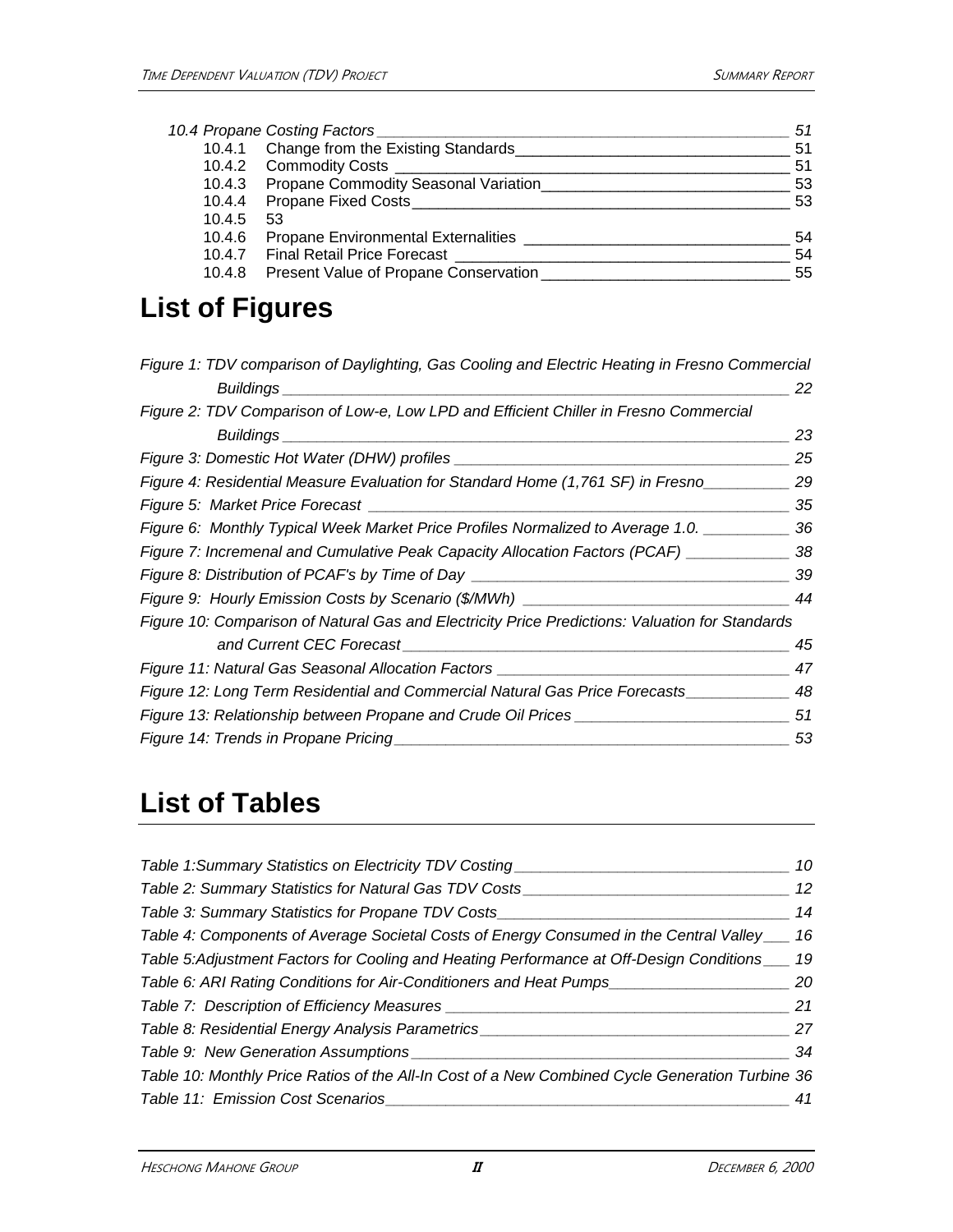| Table 12: Emission Rates from Generic Sample Plants                                             | 42 |
|-------------------------------------------------------------------------------------------------|----|
| Table 13: Generic Plant Operating Characteristics                                               | 43 |
| Table 14: Summary of Emission Costs by Cost Scenario and Generic Plant Type (\$/MWh) __ 44      |    |
| Table 15: Comparison of Externality Costs for Carbon Dioxide and Nitrogen Oxides (\$/Ton) __ 49 |    |
| Table 16: Comparison of Externality Values Associated with On-Site Combustion of Natural Gas49  |    |
| Table 17: DOE/EIA Long Term Crude Oil Forecast                                                  | 52 |
| Table 18: Difference Between Wholesale and Retail Propane Prices                                | 53 |
| Table 19: Range of Externality Estimates of Propane Combustion                                  | 54 |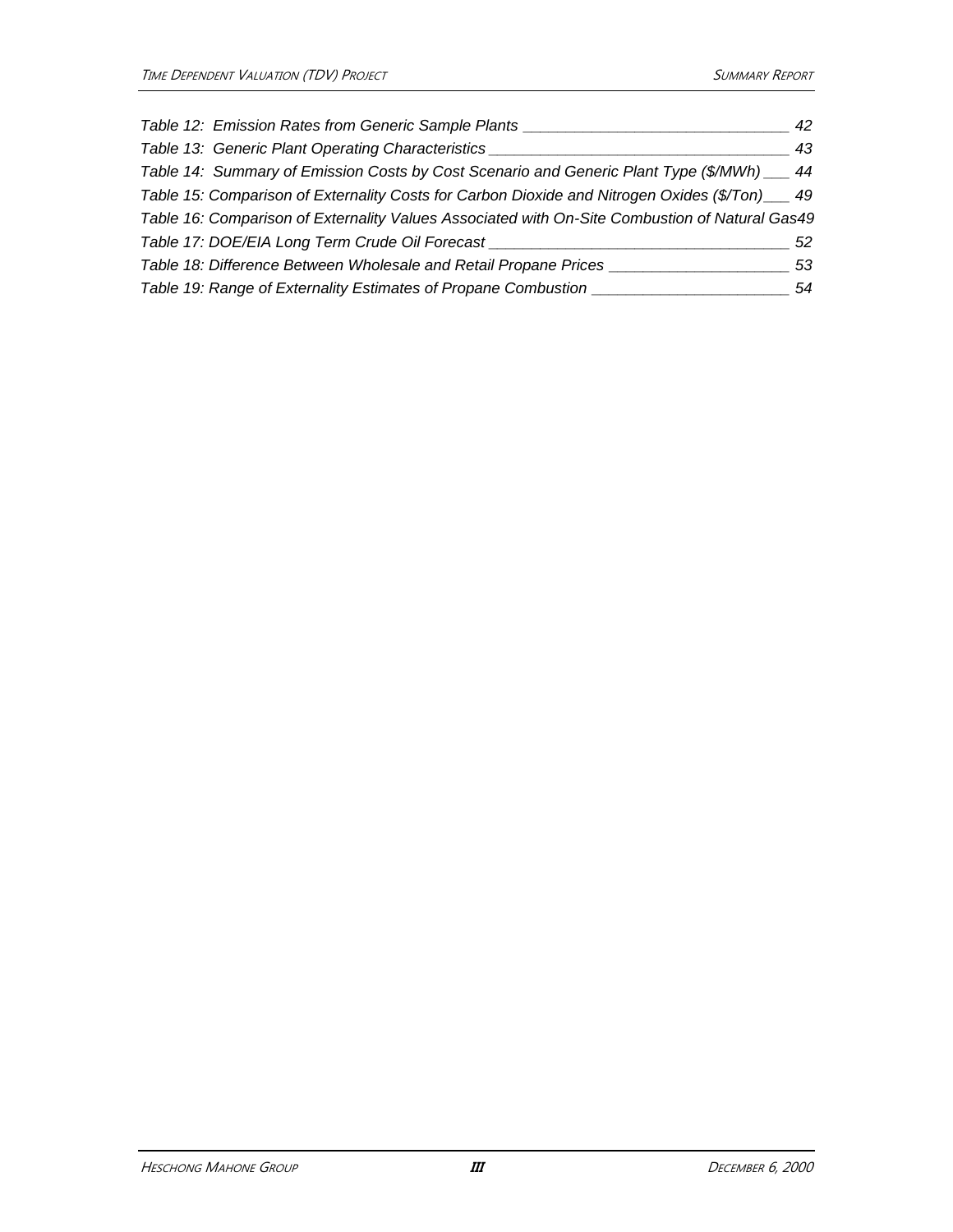## **EXECUTIVE SUMMARY**

This report examines the feasibility for creating and implementing mechanisms for the time dependent valuation (TDV) of energy in developing Title 24 Standards. California's Title 24 Energy Efficiency Standards for Residential and Nonresidential Buildings regulate the energy performance of building envelopes, lighting, water heating and HVAC systems. Under the Warren-Alquist Act, the legislature charged the California Energy Commission (CEC) with developing energy efficiency building standards that were "cost effective, when taken in their entirety, and when amortized over the economic life of the structure when compared with historic practice."**<sup>1</sup>** These Standards provide powerful signals to the new construction market, and they have the power to influence the long-term energy efficiency of the state's energy delivery system. The Standards also could influence the rate and characteristics of on-peak and off-peak electric load growth, which are a key concern these days, although mechanisms for doing this have not yet been incorporated into the Standards.

Past development and revisions of the Title 24 Energy Standards were based on electricity and natural gas costs that did not account for seasonal or time-of-use patterns. These energy costs were based upon the annual average price of electricity (\$/kWh) or natural gas (\$/therm) paid by residential or commercial consumers throughout the state. However, both the price Californians pay for energy and the cost of delivering energy depends upon when and where the energy is needed. This study investigates the feasibility of using a more accurate energy costing analysis for the Standards which accounts for variations in cost related to time of day, seasons, geography and fuel type. The geographical and temporal variabilities in delivered energy costs are due to differences in commodity prices (electricity prices are higher in summer than winter, natural gas and propane prices are higher in the winter than summer) and the costs of the electrical transmission and distribution system which are driven by the need for capacity in high usage times of the year.

Cost-effectiveness criteria in the Standards that place a higher value on energy savings during the high cost times of the year, and are more closely tied to the actual variations in energy costs, could lead to Title 24 amendments that would, in turn, encourage the design and construction of buildings which reduce the peak demands on the energy system in California. Over time, this would lead to significant cost savings and improved reliability for utilities, customers and society at large.

### *Economic Model*

Rates, the published tariffs that utilities charge customers, do not fully capture temporal and geographic variations in energy costs. Since rates are usually the same across an entire utility system, geographic variation in costs within a utility service territory is not represented. Utility rates also embody regulatory, marketing and billing strategies. Utility rates and rate structures can change over time, sometimes as frequently as every few years. Such influences mean that rate-based price signals are less than ideal for optimizing resource efficiency in building design. On the other hand, building standards that are not based on rates could require building energy efficiency improvements that do not result in comparable reductions in energy bills, and therefore may not be cost-effective to building investors and bill payers. Since rates are not an ideal basis for setting the cost-effectiveness foundations of the energy Standards, this project has sought to develop a comparable economic basis that reflects the realities of the utility system costs and operations over a long time frame. This improved energy valuation could lead to energy Standards that send accurate signals to building designers about cost-effective energy efficient building designs. This has led to a TDV economic model for the societal cost of energy on an hourly basis that realistically reflects the geographic and temporal variations in the value of energy.

The societal costs of energy in our TDV model are the summation of:

**<sup>1</sup>** Section 25402 Division 15 California's Public Resources Code (Warren-Alquist Act)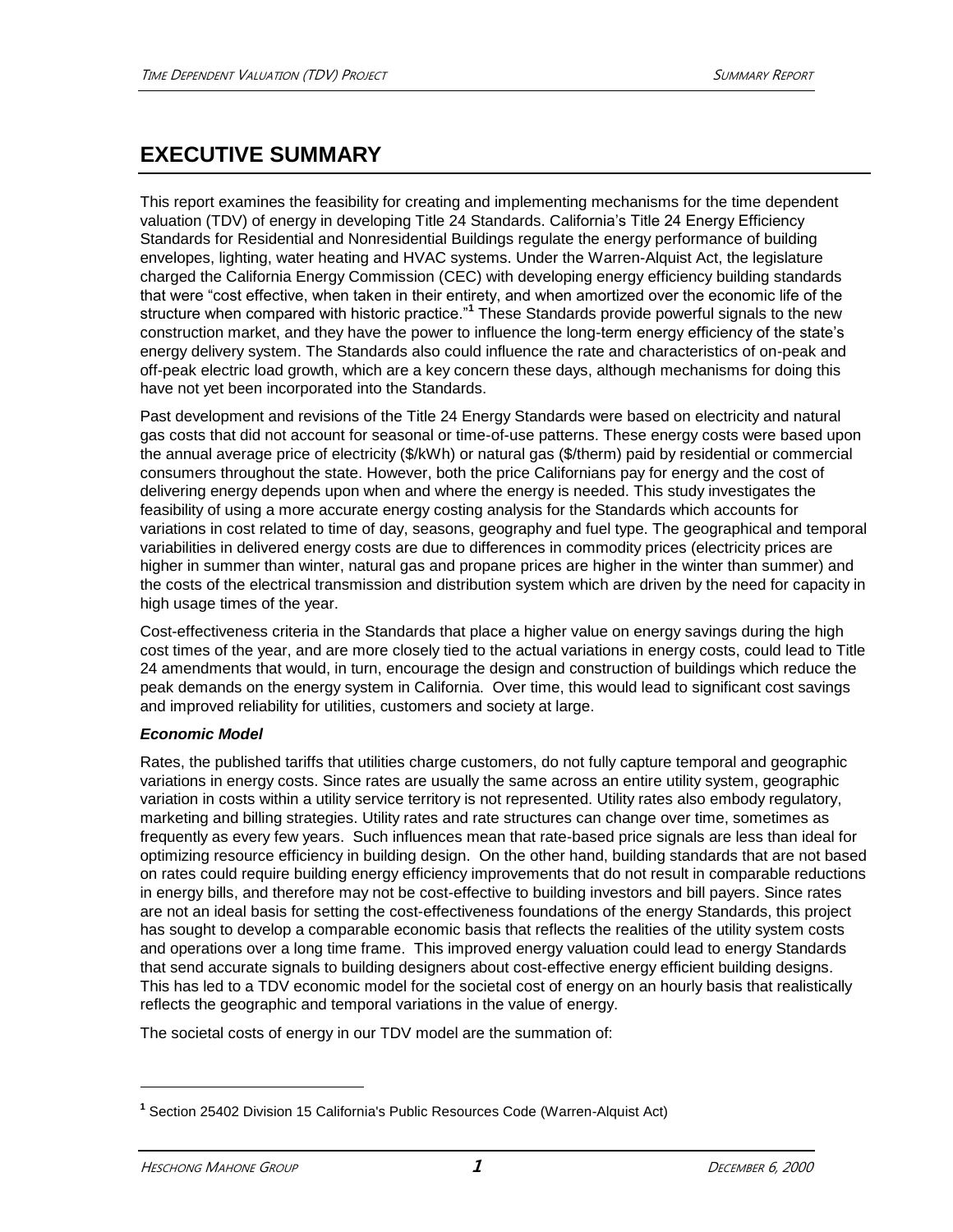- Commodity costs This is the cost of the electricity from the generators (owners of power plants) as sold on the California Power Exchange (PX) or the cost of natural gas from the wellhead. Hourly costs for typical weeks for each month have been generated by the CEC. These hourly costs are adjusted for each year into the future based upon forecasts of costs of fuel (natural gas) used by new electrical generating plants.
- Marginal transportation and distribution (T&D) costs This is the incremental cost of the delivery system to supply increased consumption of energy. This would include the costs associated with increased capacity of pipelines and storage for the natural gas system, or the wires, transformers and substations for the electricity delivery system. These marginal costs do not contain fixed costs (such as interest on capital) nor do they contain company profit or return to investors.
- Fixed utility costs these include all of the other costs that are reflected in customers' utility bills, such as taxes, interest on capital, and billing and meter reading costs. In our model, these are applied as a flat \$/kWh or \$/therm across all hours to scale commodity and T&D costs up to the overall revenue requirements of current utility rates. A major advantage of this approach is that equitable comparisons can be made across fuels between electricity and natural gas (for which marginal costs are a much higher percentage of revenue requirements) and propane (for which marginal cost data is unavailable).
- Environmental externalities these have been limited to an economic valuation of air emissions related to combustion only and is based upon least cost mitigation (emission credits). The economic value of these credits is highly influenced by public policy on the acceptable level of air emissions. This valuation is substantially lower than the valuation contained in the CEC's 1994 Energy Report.
- A fixed adder that brings the cost of energy up to real (inflation adjusted) values that were used by the CEC in analyzing the cost-effectiveness of the 1992 Standards. This adder maintains stability in the overall stringency of the standards.

Natural gas costs included in our TDV approach are derived from data on marginal and fixed costs for natural gas delivery in California, and on CEC forecasts of future gas costs.

Propane costs were not considered separately when the 1992 Standards were developed, but they are treated separately from natural gas in our model. We have gathered data on current and forecast propane costs, and we also have developed adders for externalities, similar to those proposed for natural gas costs.

The economic model that we have developed provides a rational basis for calculating the time dependent valuation of energy use and energy savings. Consequently, we refer to this methodology as TDV, or time dependent valuation.

### *Consequences of TDV on the Standards and Compliance Methods*

In the 1990 cost-effectiveness evaluation of the 1992 Standards, the cost differential between electricity and natural gas (or propane) was 4.1 to 1 for residential standards and 4.7 to 1 for the non-residential standards. For the performance method (computer simulation) of Standards compliance, the units of comparison were in terms of source energy. It was assumed that 1 unit of delivered natural gas or propane was equal to 1 source energy unit whereas 1 unit of delivered electricity was equivalent to 3 units of source energy. Thus there has been an inconstancy between how measures were evaluated for developing the prescriptive standards and how trade-offs are allowed through the alternative compliance (performance) method. We are recommending that time dependent valuations of all energy sources be consistently applied in the Standards development process and in the application of the alternative compliance methods. Thus the TDV factors for electricity, natural gas and propane would have to be embedded in both residential and non-residential Title 24 compliance software.

The impacts of a time dependent valuation (TDV) of energy on the cost-effectiveness of the Standards were tested by applying the candidate costing methods (developed with our economic model) to hourly energy simulations of six prototype commercial buildings and one residential building prototype for a range of efficiency measures. This required developing not only energy costs for every hour of the year, but also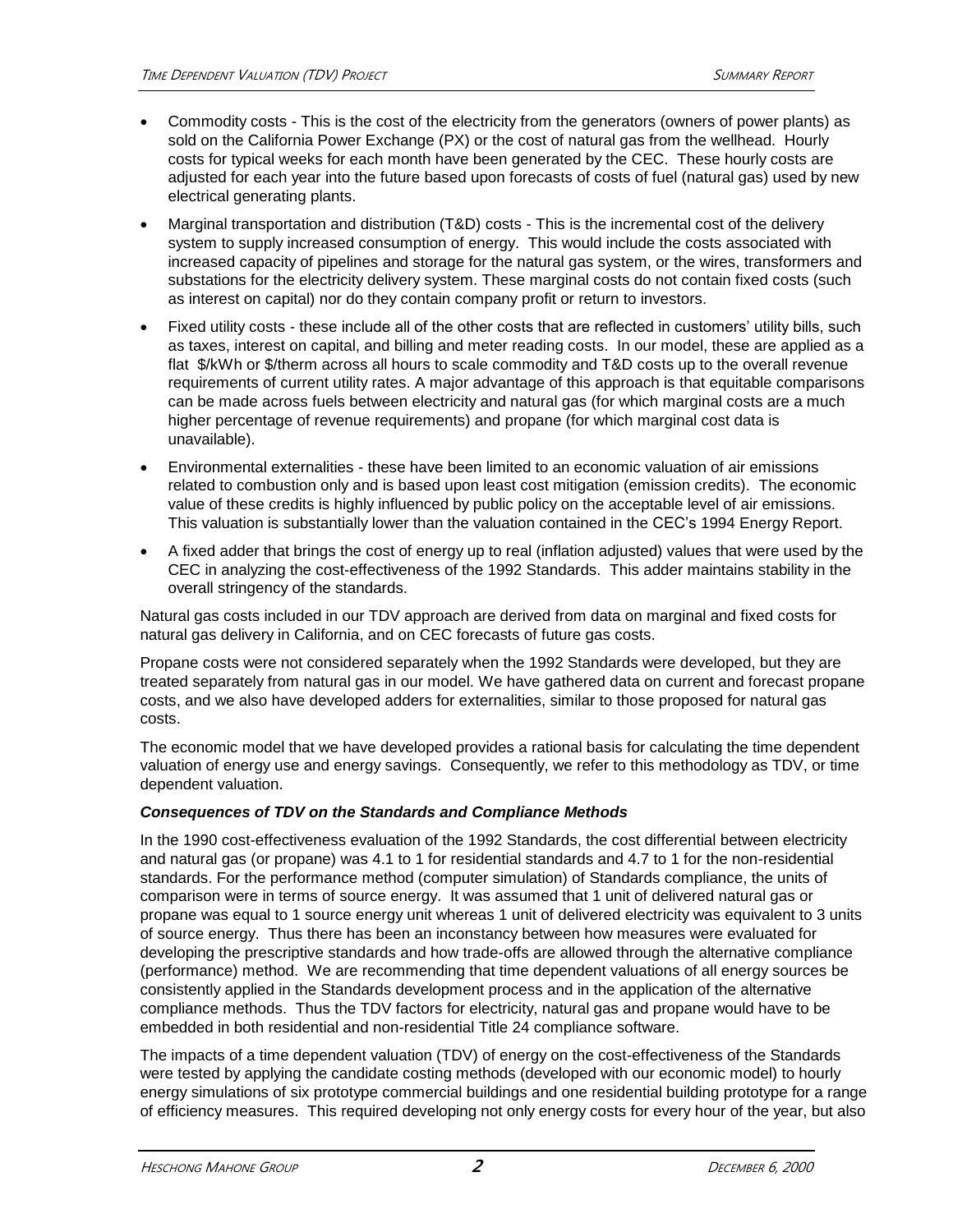the creation of energy models of residential and commercial buildings that accurately described energy consumption for each hour of the year.

This exercise helped identify shortcomings in current residential and non-residential energy models used to show Standards compliance under the computer simulation-based performance approach. Some of these shortcomings include:

- Currently the efficiencies of unitary heat pumps and air conditioners are treated as constant in the residential compliance software. To better reflect reality, the software should vary efficiency as a function of ambient temperature and the amount of cooling or heating required.
- Currently the efficiency of unitary heat pumps and air conditioners in the nonresidential compliance software is a function of a default efficiency curve. Using a single efficiency curve for all equipment types, however, does not reflect the real differences between HVAC products. To give credit for new HVAC equipment technologies that respond more efficiently to temperature and load, a library of technology specific curves should be developed for use in the nonresidential compliance software.
- Given the importance of HVAC duct efficiency to overall energy consumption of the HVAC systems, a robust model is needed to calculate the savings from well-sealed and insulated ducts. These savings vary hour by hour as temperature and sun conditions change.
- Other time varying assumptions about building operation must be set to accurately reflect reality. Examples include schedules for hot water usage and thermostat operation, building occupancy patterns, etc.

Our analysis of the TDV methodology on various building types and measures helped develop the following insights about the impact of different costing strategies.

For residential energy efficiency measures:

- The cost savings from higher roof R-value are increased by 50% when propane is the heating fuel rather than natural gas. More ceiling insulation could be required of houses heated with propane.
- The value of residential roof insulation was increased because this insulation helps reduce cooling loads in the summer when the cost of electricity is highest and reduces heating loads in the winter when the cost of gas is highest.
- A greater value was assigned to reducing the solar heat gain coefficient (SHGC) of glazing because of the greater cost assigned to peak cooling loads.
- Low-e glazing with lower SHGC and lower U-factor fared better because it reduces heating loads during times when gas prices are highest and reduces cooling loads when electricity prices are highest.
- The current residential code compliance software treats air conditioner and heat pump efficiency as constant, regardless of load and outside air temperature. A simulation model of air conditioner and heat pump efficiency that accounts for ambient temperature and load on an hourly basis yields markedly different results than a constant efficiency model, when applied in a cost-effectiveness analysis that uses time-varying rates.
- Currently, the energy standards discourage electric heating, and so the peak electric loads in California do not occur in the winter. If the standards are altered so that electric heating is allowed more often, this may lead to winter peaking loads in some regions. Consequently, in our economic model, a "tail" of increasing electrical costs as temperatures drop below 30°F has been added to T&D costs to address electrical peak loads that are predicted in absence of an increased valuation for the coldest hours.
- The energy costs of switching from gas heating to electric heat pumps is higher under TDV costing than the traditional flat costing because electricity is allocated high costs during cold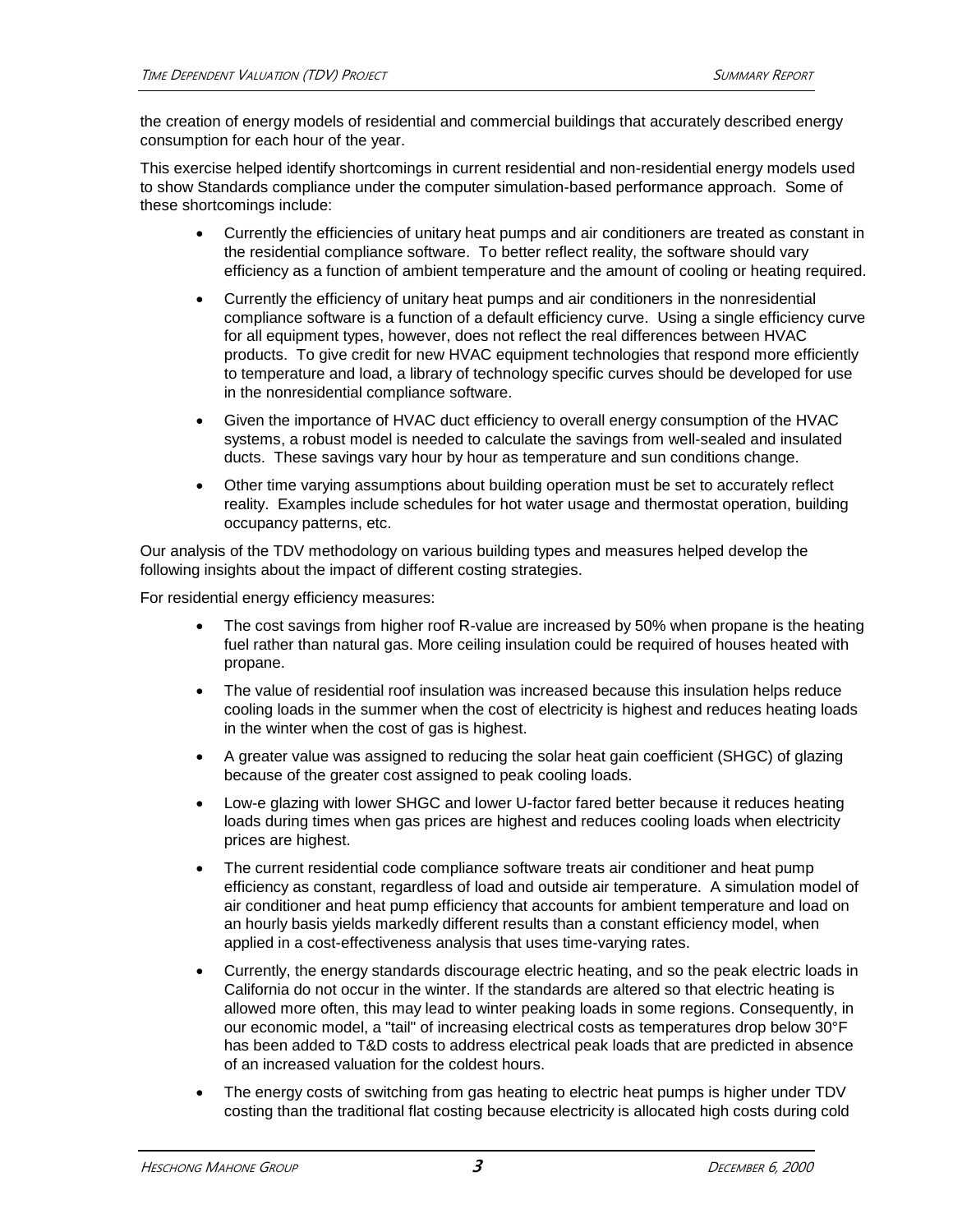weather. This costing strategy appears to provide the appropriate signal to discourage electric heating.

For nonresidential energy efficiency measures:

- Time dependent valuation (TDV) moderately increases the cost savings value of air conditioning efficiency, compared to flat rate costing. (Unfortunately, part load efficiency figures for unitary air conditioning equipment are not available; such data would give greater precision to these results.)
- Replacing gas heat with electric resistance heat results in TDV building energy costs that re as high or greater than the costs under the current flat costing system.
- TDV substantially enhances the cost effectiveness of thermal energy storage and gas cooling.
- TDV has a small but positive impact on the cost savings from daylighting and low-e windows.
- The impact of TDV on the cost savings from reduced lighting power density is dependent upon the building occupancy (for example, office and retail occupancies show increased cost savings from TDV).

For all measures addressed by the Standards

- Caution should be applied to relaxing standards on envelope requirements in exchange for technologies, such as thermal energy storage, which can be more readily replaced or disabled. One method to do this would be to use the present value of the energy savings over the useful life of the technology rather than to assume that all measures have the same useful lives, as currently is done in the Standards.
- Efficiency requirements for buildings should differ depending upon the heating and cooling sources used (electricity, natural gas and propane), because the costs for these sources differ significantly.

The following conclusions were drawn from the residential energy and rates analysis:

- A "flat" efficiency model based solely on SEER (current Standards) underestimates the energy consumption during peak cooling conditions - conditions that are coincident with higher electricity costs. The performance simulation tools for the residential standards should be updated so that air conditioner efficiency is a function of ambient air temperature.
- Heat pumps are less efficient during times of peak loads and thus will consume more energy during times of peak heating loads than is currently modeled with a flat HSPF(Heating Seasonal Performance Factor) model.

Areas for further work, identified during this project, are:

- Revisit the base case HVAC equipment assumptions in light of their performance curves and the available equipment on the market. It is probably not advisable to use the least efficient equipment (in terms of time-varying efficiency) as the basecase. Rather, we recommend equipment with median performance characteristics, in order to encourage users to specify median or better performing equipment.
- Test commercial unitary equipment to characterize part load performance as a curve rather than as a single number. This research effort should result in publishing HVAC performance curves for use in any of the software certified as an Alternative Compliance Method.
- Revisit the calculation procedure listed in the ACM Manual for generating an EIR (energy input ratio) from the listed SEER (seasonal energy efficiency ratio) for air conditioning equipment having a capacity less than 65,000 Btu/h.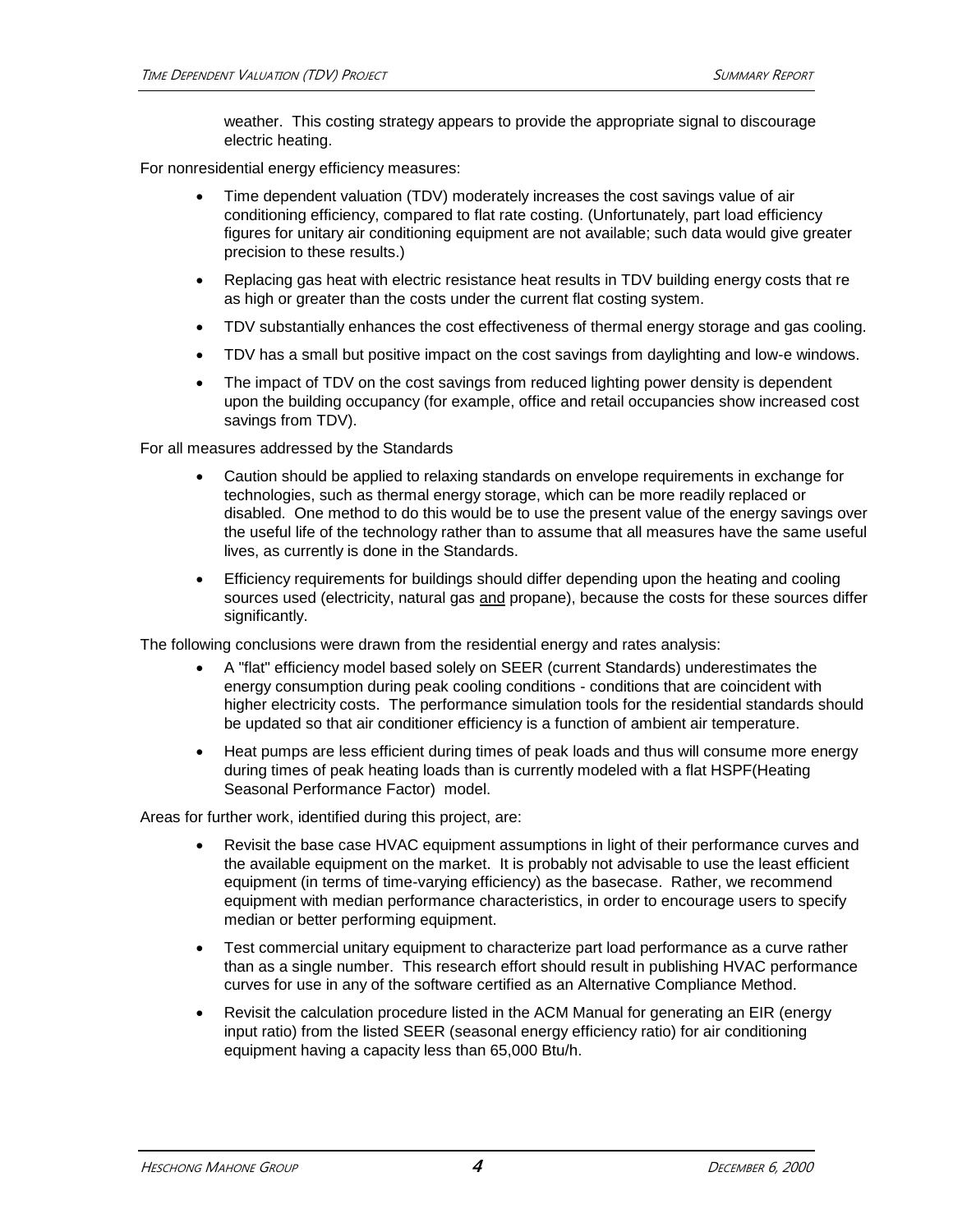- Investigate a heat pump performance model that develops a methodology for determining heat pump capacity in the model and includes the energy consumption of heat pump resistance elements when heat pump capacity is unable to meet heating loads.
- Refine the domestic hot water loads model based upon loads from a population of homes, a tank temperature model based upon draw down and recovery time and a standing losses calculation based upon tank temperature.
- Revisit schedules for occupancy, ventilation, thermostats, lighting, etc. as these assumptions are more critical under the TDV method than under the earlier Standards.
- Collect field data on time-of-use characteristics of efficiency measures such as occupancy sensors.
- Refine methodology to account for persistence and life of measures and strategies. E.g. consider a lower valuation for changeable measures such as TES (thermal energy storage) control strategies than for persistent measures such as dual pane glazing.

#### *General Conclusions*

The project team concluded that a time dependent valuation, with adjustments to match utility revenue requirements and a costing of externalities, provides a rational basis for developing new efficiency standards (as opposed to the traditional flat rate basis). Energy Standards revised under this savings valuation scheme would provide better guidance on the design of buildings that reduce peak loads and would improve the overall efficiency of the state's energy delivery systems. This would likely result in a higher energy system load factor and associated lower energy costs for consumers. If the Commission decides to move forward to reevaluate the cost-effectiveness of the Standards under this new valuation strategy, then the various stakeholders (builders, environmental groups, energy companies, etc.) need to be informed and their ideas incorporated into the revision process. The utility sponsors of this work intend to assist in this process.

To assist interested parties in evaluating the repercussions of this energy valuation format on the costeffectiveness of a variety of energy efficiency measures, the following tools have been developed and are available to interested parties:

- $\triangleright$  Versions of alternative compliance software for both the residential Standard (MicroPass) and the nonresidential Standard (Energy Pro) that will export hourly energy consumption data for hourly time varying energy cost evaluations. The "research version for TDV" of Energy Pro has revised equipment efficiency curves that more closely match average (for the budget building) and 15th percentile (for the proposed building defaults) capacity and efficiency performance with respect to ambient temperature.
- $\triangleright$  Residential and nonresidential spreadsheets that import the hourly energy consumption data from the appropriate compliance software and multiply this data by TDV costs for electricity, natural gas and propane. In addition the residential spreadsheet will apply correction factors for duct efficiency and HVAC equipment efficiency in response to load and ambient conditions. Separate costs for residential and nonresidential energy consumption are given in this spreadsheet to account for different costs associated with residential versus nonresidential energy as well as different analysis periods for these building types. When compared against a prescriptive base case, this will yield the present value of the energy savings of a given measure or building design.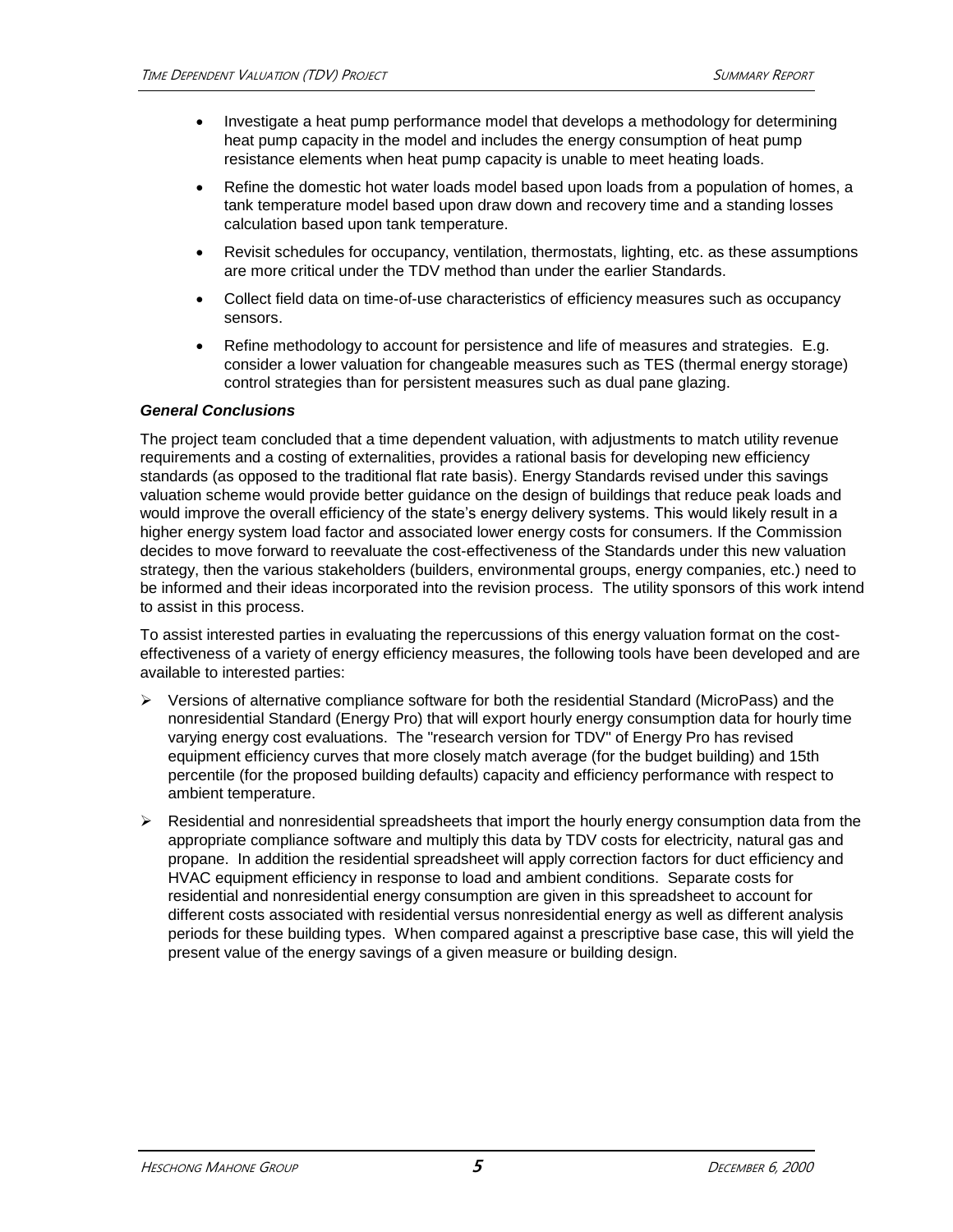# **1. INTRODUCTION**

This is the Summary Report for the Time Dependent Valuationof Energy Standards Project (the TDV Project), jointly funded by the California Energy Commission and Pacific Gas & Electric Co., with participation and support from Southern California Edison. The PG&E project managers are Pat Eilert, Gary Fernstrom, Jennifer Barnes and Misti Bruceri. The project is being lead by Douglas Mahone and Jon McHugh of the HESCHONG MAHONE GROUP. Team members include Brian Horii, Snuller Price, Dan Engel and Jennifer Martin of Energy & Environmental Economics, Charles Eley, Randy Karels and Jeff Stein of Eley Associates, and Bruce Wilcox of the Berkeley Solar Group. This summary builds on work performed in an earlier phase of the project, described in the report, *"Dollar-Based Performance Standards for Building Energy Efficiency, Final Report"*, March 25, 1999, submitted to PG&E by the same team.

This project examines the feasibility and implications of changing the economic basis used by the California Energy Commission (CEC) for setting the requirements of the building energy efficiency standards, known as the Title 24 Standards. The enabling legislation for the Title 24 Standards requires that the measures specified be cost effective on a life cycle cost basis. The economic analysis procedures used to implement this mandate assumed, in effect, a flat rate cost when determining the economic value of energy savings for each efficiency measure. For purposes of making trade-offs among measures using electricity, natural gas and propane fuels, a source energy multiplier of 3 is applied to the electricity end-use energy. None of these economic assumptions, however, account for the geographic or time variance in energy costs or prices**<sup>2</sup>** . This project has been gathering data to make an assessment of the feasibility and desirability of using economic assumptions that vary the value of energy savings by location, time-of-day or time-of-year. The resulting methodology is called "time dependent valuation" or TDV for short.

There are many possible benefits that might be derived from using an area and time dependent economic basis for valuing energy savings in the Title 24 Standards. The resulting Standards would provide designers of new building with direction to optimize their energy systems to use energy at times when it is less expensive. For example, the revised Standards might

- 1) Encourage the use of off-peak electrical power and reduce the use of on-peak power; or
- 2) Encourage the installation of high EER air conditioning units in areas with severe peak demand problems, while recognizing the energy savings value of high SEER **<sup>3</sup>** units in areas where peak demand is not a problem, or
- 3) Give greater recognition to gas cooling (than do the current standards) because it displaces high cost on-peak electrical power. This recognition of area and time differences in the standards could ultimately provide economic benefits to users in the form of reduced energy bills over the life of the buildings. Reductions in on-peak power usage could also help to retain the reliability of the transmission and distribution system, and could reduce the need for expensive expansions to that system.

<sup>&</sup>lt;sup>2</sup> Note that there is a distinction between cost and price. Cost is what it takes to produce and deliver energy. Price is what the customer is charged for the energy. The difference between the two is profit and regulatory fees. Prices are influenced by costs, but many other factors enter into the setting of prices, such as market conditions, regulatory constraints, customer preferences, etc.

**<sup>3</sup>** Note: SEER, or Seasonal Energy Efficiency Ratio, is a metric of HVAC equipment efficiency that is typically applied to unit with capacities of 5 tons or less. It purports to describe an average efficiency for a given unit when operated through out a cooling season. In practice, it is less descriptive of the actual performance of equipment under hot, dry temperature conditions which are typical of most of California. The EER, or Energy Efficiency Ratio, is a more useful metric of performance for this purpose.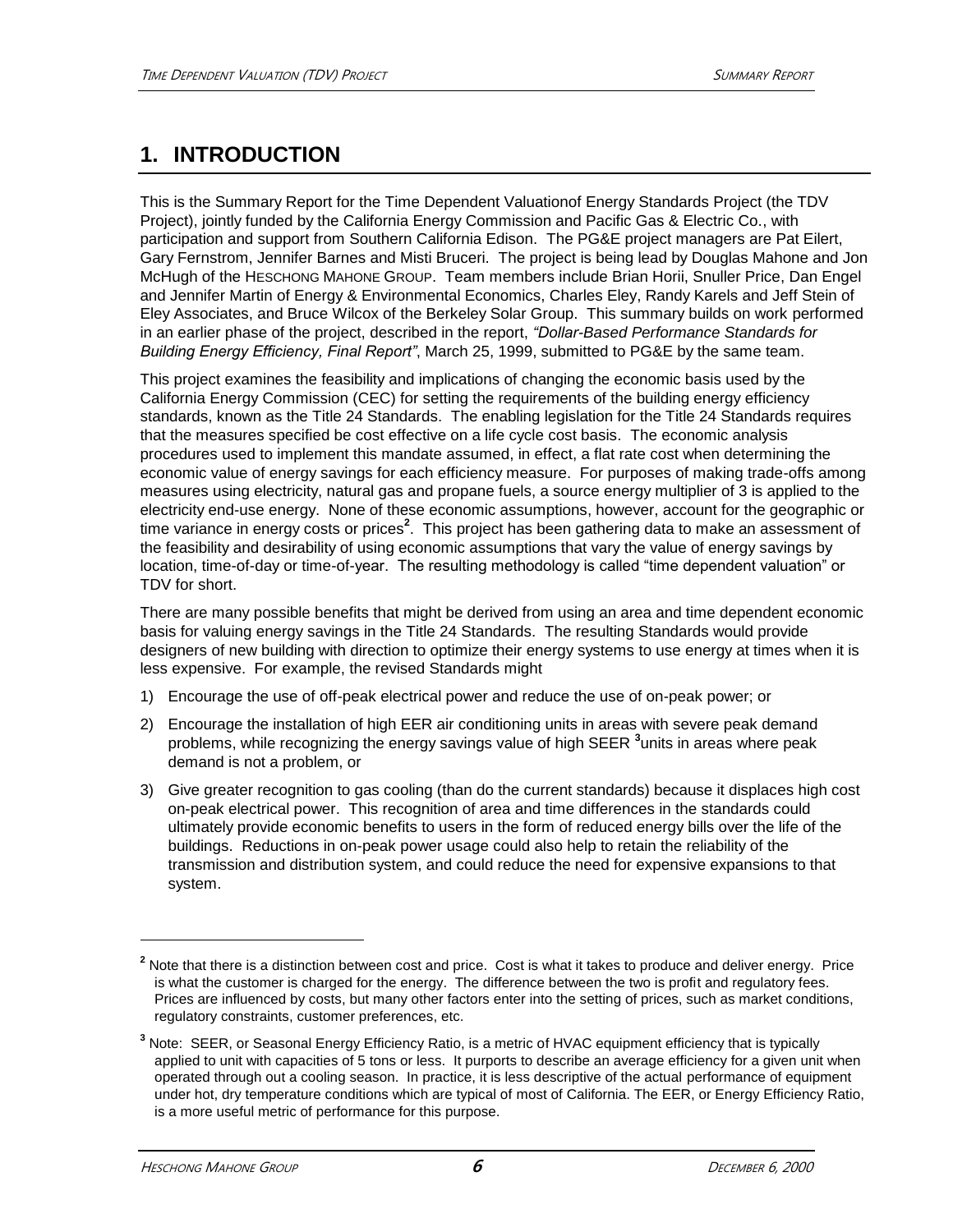A revised set of Title 24 Standards that better optimized buildings' energy usage by time of use, under the TDV methodology, would likely favor efficiency measures with better time-of-use characteristics, such as:

- Higher efficiency air conditioners make better use of on-peak power
- Improved glazing (low-e, low U-factor) reduce peak heating and cooling loads
- Thermal energy storage shifts cooling energy to off-peak periods
- Gas air conditioning gas is not as time dependent as electricity
- Daylighting turns off electric lighting during peak daytime hours
- Ground source heat pumps higher efficiency performance during hot weather

The work of this project falls into five general areas:

- **Identify future energy cost trends** –to allow more accurate TDV economics, and a better assessment of the wisdom of changing the Standards
- **Collect data on average and marginal costs** to provide a better understanding of the time and geography variations
- **Describe possible changes to Title 24 procedures** to enable an assessment of the time and resources that would be required to change the Standards
- **Describe time-of-use efficiencies of heat pumps and air conditioners** to provide a technical basis for crediting energy savings for these systems under time-of-use based **Standards**
- **Estimate potential implications of Title 24 changes** to provide a preliminary assessment of the implications of a new basis for the Standards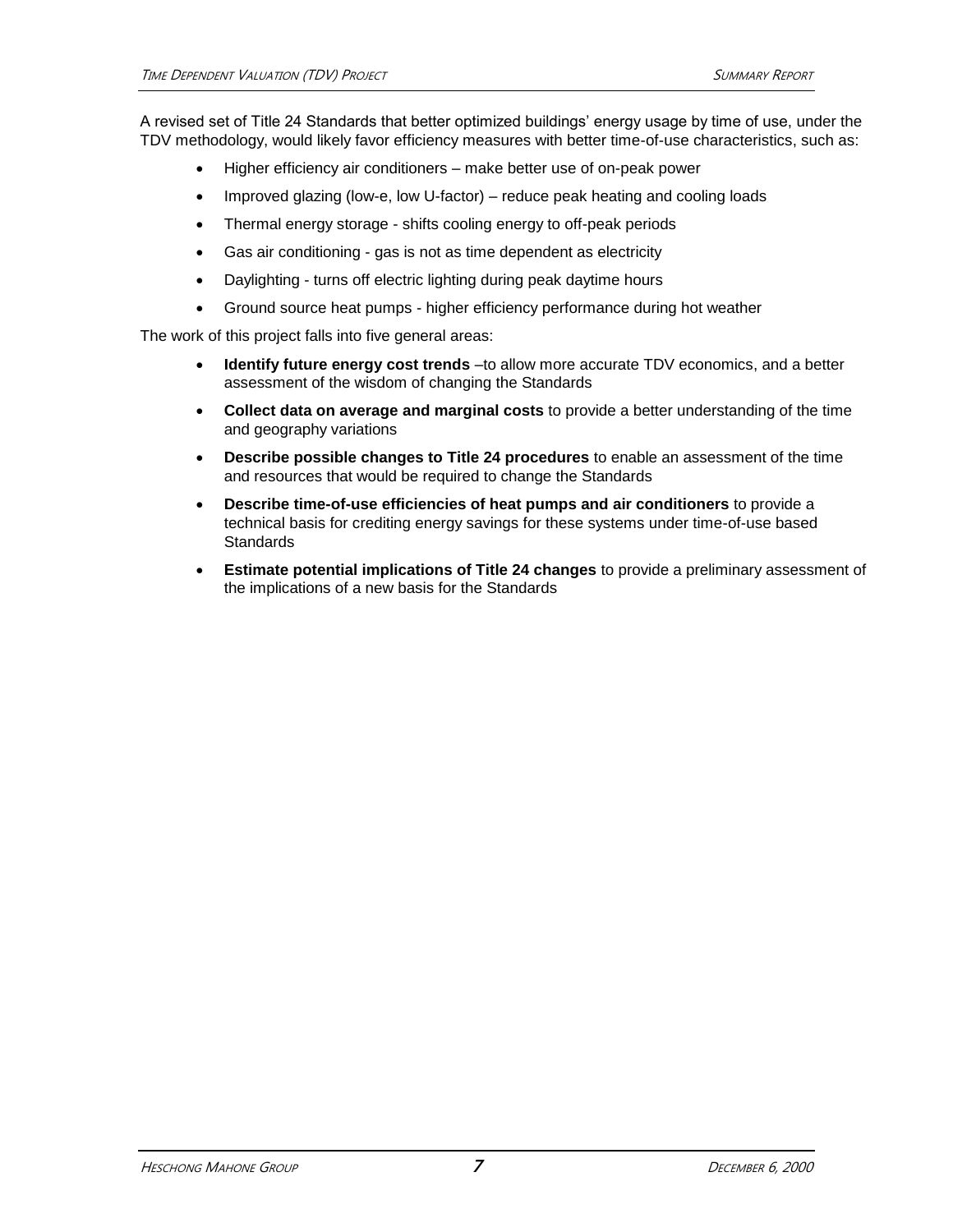## **2. TIME DEPENDENT VALUATION (TDV) GENERAL FORMULATION**

The same basic approach is used to develop the lifecycle TDV values for each of the three fuels affected by the standards; electricity, natural gas, and propane. In each case, the TDV approach makes a number of changes from the existing values used as the basis of the Title 24 Building Standards. Rather than a single value per quantity saved of electricity, natural gas, or propane regardless of time of year or location, this valuation has variation by month and area.

The underlying concept in these values is to reflect the underlying 'shape' of the commodity price and environmental externalities, and the 'level' of end use rates. In addition, an adder is included so that when the total level of TDV lifecycle values is equivalent to the total cost of the flat valuation of the existing standard.

A general formula for each of the three TDV values is as follows:

 $TDV_{hour} = PV$ <sup>[Marginal Cost<sub>hour, year</sub> + Rate Adder<sub>year</sub> + Emissions Adder<sub>hour</sub>]+1992 Adder</sup>

where

Rate Adder<sub>year</sub> = Average Annual Rate - 
$$
\frac{\sum_{hour} Marginal Cost_{hour,year} * Consumption_{hour}}{\sum_{hour}Comparison}
$$

*current present value standard developed for the 1002 Efficiency Standards Lifecycle value so that weighted sumof TDV present value equals 1992 Adder*

In comparing the three energy sources (electricity, natural gas and propane) the following differences should be noted:

- The emissions adder is time varying for electricity only. This is due to differences in power plant efficiency as they are dispatched. More expensive (peaking) plants are less efficient and emit more pollutants per kWh than plants operating off-peak. In contrast combustion of natural gas and propane is assumed to emit the same level of pollutants per therm of fuel regardless of time of day.
- When values for energy sources were developed for the 1992 standards, the fuel costing was based upon natural gas. Since there was no evaluation of propane costs for the 1992 standards, no adjustment back to 1992 values is needed for propane. Thus, propane TDV costs do not contain a "Adder to 1992 Value" component.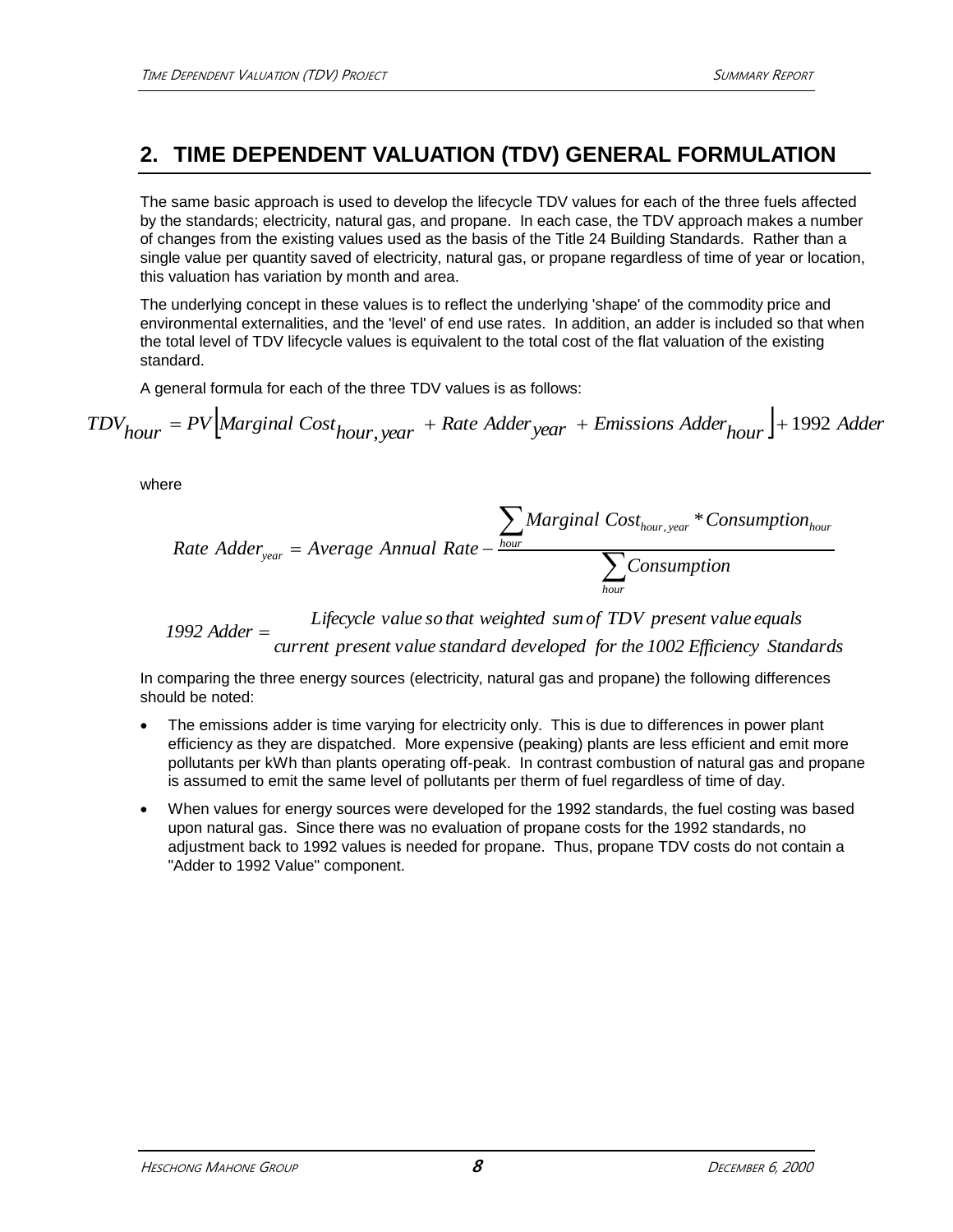# **3. ELECTRICITY COSTING**

The societal electricity costs used to evaluate the TDV cost effectiveness of energy efficiency measures for inclusion in the building efficiency standards are a combination of:

- **Commodity costs** the cost of electrical generation as delivered to the California Power Exchange (PX). These costs are modeled as a time series based upon historical prices on the power exchange with an adder to account for the costs of bringing new generators into the PX. (Note that these costs are modeled as time series and are not directly correlated to temperature the way transmission and distribution costs are - the prices on the power market are affected by more influences than just regional loads.)
- **Transmission and Distribution marginal costs** this is the cost of additional transmission and distribution capacity to handle peak loads. These peak loads are correlated to high temperatures and the costs are allocated from the total costs to hourly costs by peak capacity allocation factors (described in more detail later in Section 10.1.2). Given the timing and load factor of the residential versus non-residential loads, and the costs associated with equipment serving residential versus nonresidential loads, these costs are different for the two building types.
- **Fixed costs** these include all the other costs reflected in customers' utility bills, such as taxes, billing and meter reading, interest on capital, company profit and return to investors. These fixed costs are the difference between the total revenues collected by the electric utilities and the totals of the commodity, transmission and distribution marginal costs. These fixed costs are applied as a flat adder i.e. the fixed costs are the same \$/kWh regardless of time of day, day of week or season of year. Note that this value is different for residential and non-residential buildings and differs by region so that costs are scaled up to a statewide average of revenues.
- **Environmental externalities**  these costs are additional societal costs not currently extracted by environmental protection or other regulatory programs (which are already reflected in the fixed cost component). The externalities estimation is a "least cost" valuation of externalities based upon emission trading credits. The analysis here assumes that all marginal generation is gas fired, either a natural gas combustion turbine or a combined cycle turbine and that the main emissions of economic value are NO<sub>x</sub> and CO<sub>2</sub>.
- **1992 Adder**  This adder brings the overall cost of TDV electricity up to the same total value of electricity costs used to develop the cost-effectiveness of the 1992 standards. This serves to keep the overall stringency of any proposed changes to the Title 24 Standards comparable in stringency to the 1992 Standards.

By combining all of the above factors we have a time dependent valuation of electricity for a given hour i, ETDV<sub>i</sub>, as:

$$
ETDV_i = (Commodity Cost_i) + (T & D\; Marginal Cost \times PCAF_i) + (Fixed Cost \; Adder) + (Emission \; Externality_i) + (Adder \; to \; 1992 \; level)
$$

As indicated by the subscripts, the commodity cost, T&D costs and externalities are time varying. The fixed cost adder and the adder to the 1992 level are both constant across all hours of the year.

A detailed description of the cost components for TDV propane costing is found in Section 10.1.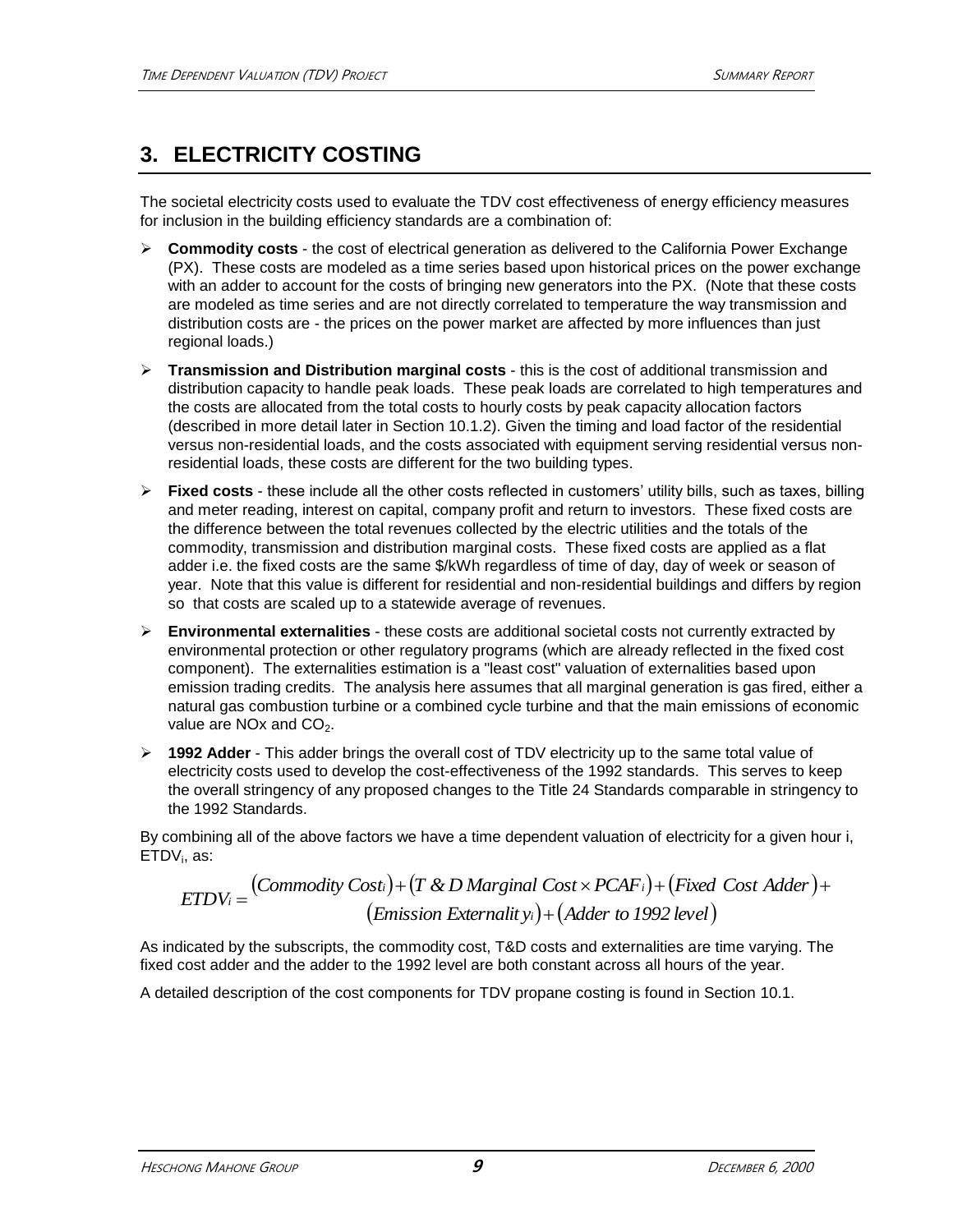The following table summarizes the energy costs and the additional costs allocated to environmental externalities and to maintain stability of the Standards.

#### **Table 1:Summary Statistics on Electricity TDV Costing**

| <b>TDV Lifecycle Cost</b><br><b>Components \$/kWh</b> | Zone  |         | <b>Oakland</b> |                | <b>China Lake</b>                             |                | <b>Fresno</b> |         | <b>Long Beach</b> |                               | <b>Shasta</b> |
|-------------------------------------------------------|-------|---------|----------------|----------------|-----------------------------------------------|----------------|---------------|---------|-------------------|-------------------------------|---------------|
| <b>TDV Component</b>                                  | Class | Res     | Com            | Res            | Com                                           | Res            | Com           | Res     | Com               | Res                           | Com           |
|                                                       | Min   | \$0.03  | \$0.02         | \$0.03         | \$0.02                                        | \$0.03         | \$0.02        | \$0.03  | \$0.02            | \$0.03                        | \$0.02        |
| <b>Commodity Cost</b>                                 | Avg   | \$0.75  | \$0.45         | \$0.74         | \$0.45                                        | \$0.75         | \$0.45        | \$0.74  | \$0.45            | \$0.75                        | \$0.45        |
|                                                       | Max   | \$3.14  | \$1.91         | \$3.13         | \$1.90                                        | \$3.14         | \$1.91        | \$3.13  | \$1.90            | \$3.14                        | \$1.91        |
|                                                       | Min   | \$0.00  | \$0.00         | \$0.00         | \$0.00                                        | \$0.00         | \$0.00        | \$0.00  | \$0.00            | \$0.00                        | \$0.00        |
| <b>T&amp;D Cost</b>                                   | Avg   | \$0.21  | \$0.14         | \$0.37         | \$0.17                                        | \$0.32         | \$0.19        | \$0.13  | \$0.07            | \$0.47                        | \$0.31        |
|                                                       | Max   | \$95.18 |                | \$61.56 129.80 |                                               | \$82.72 150.01 | \$97.02       | \$73.51 |                   | \$45.50 637.40                | 412.26        |
| <b>Rate Adder</b>                                     | Flat  | \$1.03  | \$0.28         | \$0.74         | \$0.32                                        | \$0.91         | \$0.23        | \$1.20  | \$0.55            | \$0.76                        | \$0.11        |
| <b>1992 Standard Adder</b>                            | Flat  | \$0.48  | \$0.43         | \$0.60         | \$0.37                                        | \$0.48         | \$0.43        | \$0.38  | \$0.23            | \$0.48                        | \$0.43        |
|                                                       | Min   | \$0.11  | \$0.06         | \$0.11         | \$0.06                                        | \$0.11         | \$0.06        | \$0.11  | \$0.06            | \$0.11                        | \$0.06        |
| <b>Environmental Adder</b>                            | Avg   | \$0.14  | \$0.09         | \$0.14         | \$0.09                                        | \$0.14         | \$0.09        | \$0.14  | \$0.09            | \$0.14                        | \$0.09        |
|                                                       | Max   | \$0.24  | \$0.14         | \$0.24         | \$0.14                                        | \$0.24         | \$0.14        | \$0.24  | \$0.14            | \$0.24                        | \$0.14        |
|                                                       | Min   | \$1.67  | \$0.82         | \$1.51         | \$0.79                                        | \$1.56         | \$0.76        | \$1.76  | \$0.89            | \$1.41                        | \$0.65        |
| <b>Total TDV</b>                                      | Avg   | \$2.60  | \$1.39         | \$2.60         | \$1.39                                        | \$2.60         | \$1.39        | \$2.60  | \$1.39            | \$2.60                        | \$1.39        |
|                                                       | Max   |         |                |                | \$97.66 \$62.87 132.26 \$84.08 152.37 \$98.27 |                |               |         |                   | \$76.07 \$46.87 639.56 413.36 |               |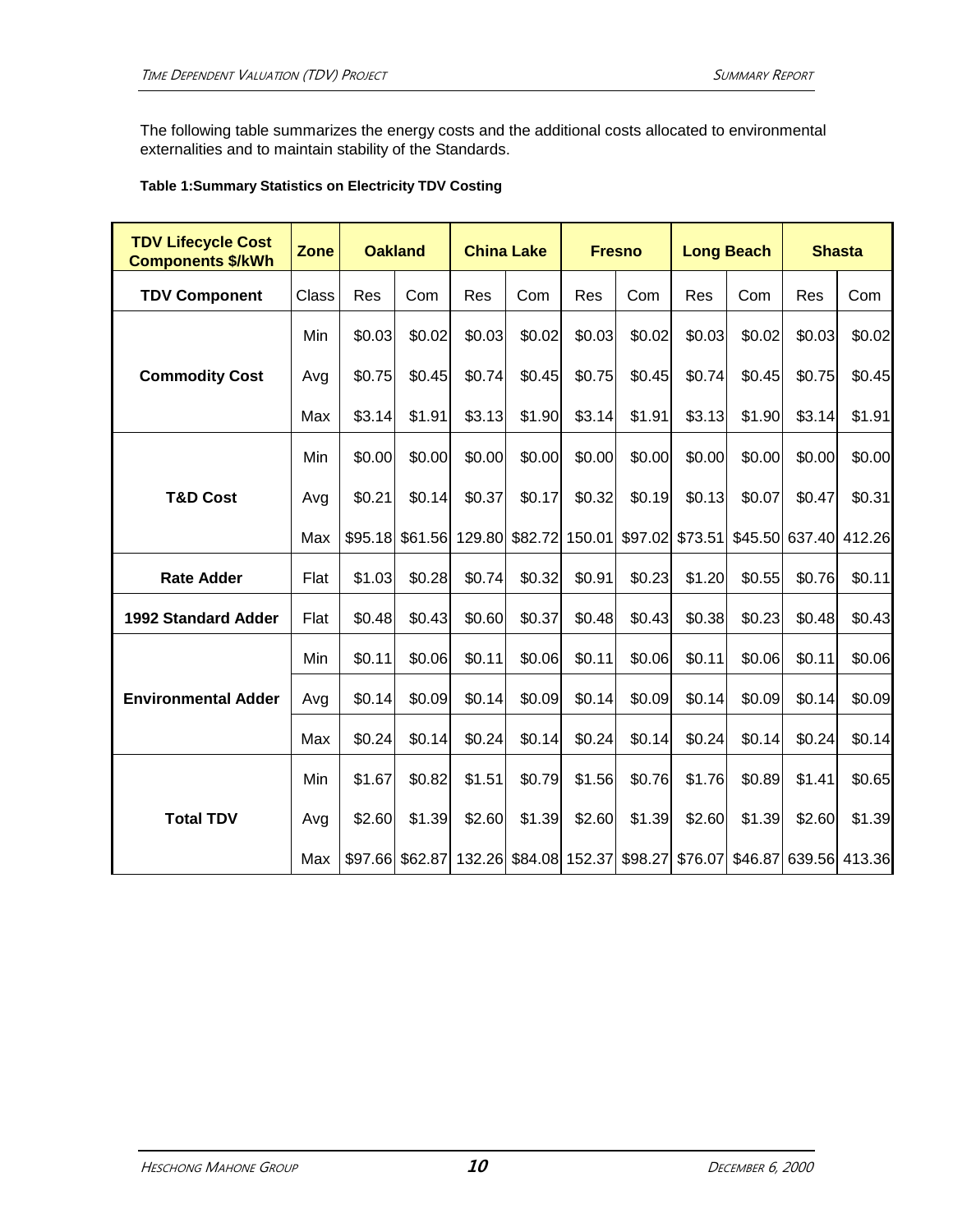# **4. NATURAL GAS COSTING**

Compared to electricity, natural gas transmission and distribution marginal costs are relatively low. Gas pressure can be increased to increase capacity of gas transmission and distribution as well as storage facilities. Since the T&D costs are flat these can be combined with the flat costs associated with overhead and profit so that the cost calculation is easier. By subtracting the annual fuel cost from the annual gas rate, one is able to obtain the combined flat cost for T&D as well as gas utility fixed costs. To obtain the total time dependent values of natural gas, the following components of gas costs are added to the T&D costs and the utility fixed costs:

- Monthly gas costs as described in Section 10.3.1
- A flat (constant with respect to time of day or year) adder so the total value of natural gas matches the real value of natural gas used to develop the 1992 California efficiency standards. This adder helps maintain the overall stringency and stability of the standards.
- Externality costs as described in the preceding section

A detailed description of the cost components for TDV natural gas costing is found in Section 10.3

Thus the TDV natural gas values are computed with the following equation:

*Monthly Teul Cost{month, year}* 
$$
+
$$
 *EDV Value {month, year}*  $=$  *Emission Externality {year}*  $+$  *Adder to 1992 Value*  $+$  *(Annual Ave.Total Rate {year}*  $-$  *Annual Ave.FuelCost {year} )*

The following table summarizes the components of time dependent costs that have been developed for natural gas.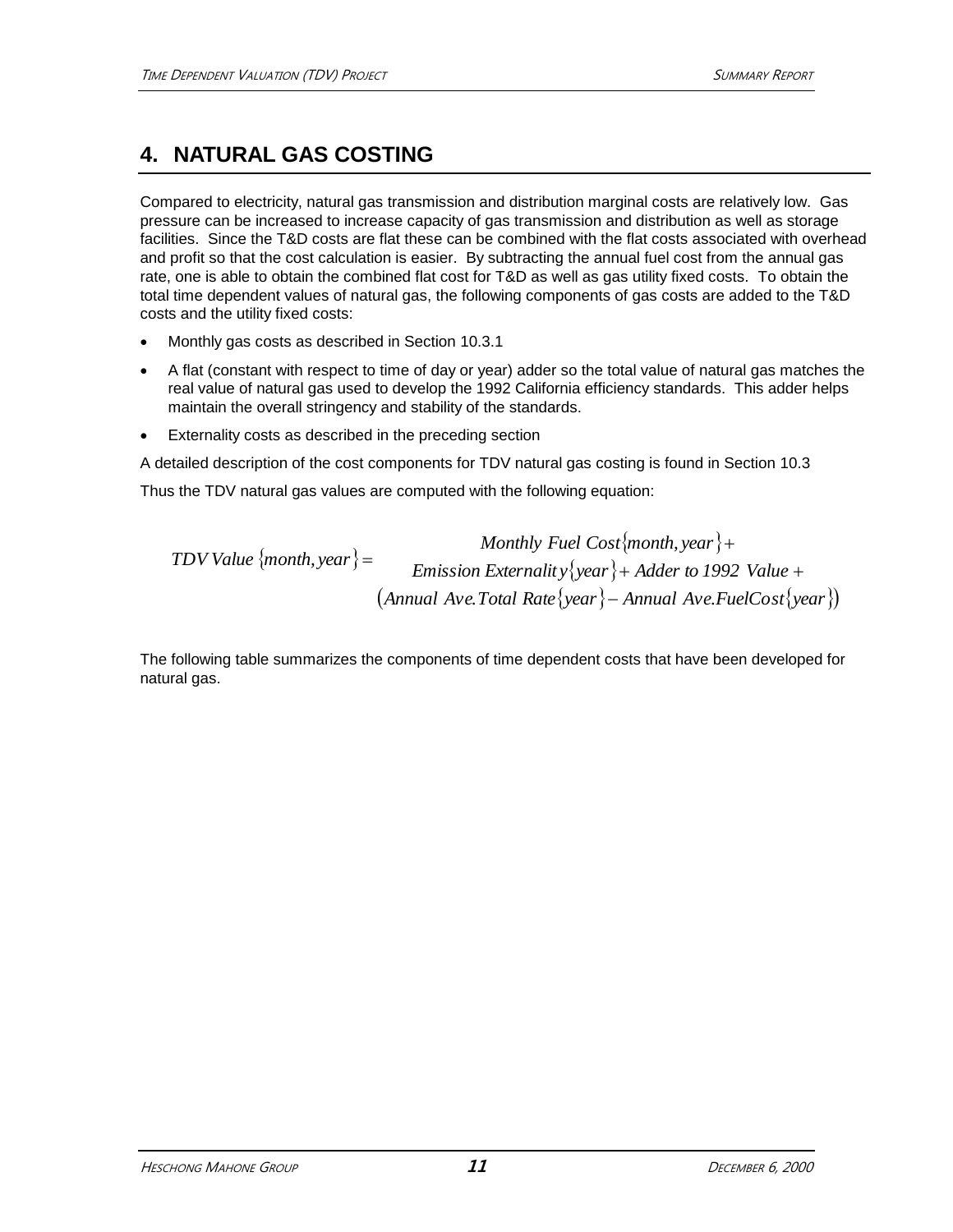| <b>TDV Lifecycle Cost</b><br><b>Components \$/MMBtu</b> | <b>Zone</b> | PG&E       |         | <b>Socal Gas</b> |         | <b>SDG&amp;E</b> |         |
|---------------------------------------------------------|-------------|------------|---------|------------------|---------|------------------|---------|
| <b>TDV Component</b>                                    | Class       | <b>Res</b> | Com     | Res              | Com     | <b>Res</b>       | Com     |
|                                                         | Min         | \$56.02    | \$31.46 | \$53.26          | \$29.62 | \$53.01          | \$29.48 |
| <b>Commodity Cost</b>                                   | Avg         | \$60.03    | \$33.41 | \$59.91          | \$32.91 | \$59.78          | \$32.90 |
|                                                         | Max         | \$63.44    | \$35.63 | \$67.77          | \$37.69 | \$70.31          | \$39.11 |
| <b>Rate Adder</b>                                       | Flat        | \$62.55    | \$40.79 | \$70.52          | \$25.22 | \$70.54          | \$37.03 |
| 1992 Standard Adder                                     | Flat        | \$53.73    | \$5.04  | \$45.88          | \$21.12 | \$45.98          | \$9.31  |
| <b>Environmental Adder</b>                              | Flat        | \$11.90    | \$7.25  | \$11.90          | \$7.25  | \$11.90          | \$7.25  |
|                                                         | Min         | \$184.19   | \$84.55 | \$181.56         | \$83.20 | \$181.43         | \$83.07 |
| <b>Total TDV</b>                                        | Avg         | \$188.20   | \$86.49 | \$188.20         | \$86.49 | \$188.20         | \$86.49 |
|                                                         | Max         | \$191.61   | \$88.71 | \$196.07         | \$91.27 | \$198.73         | \$92.69 |

### **Table 2: Summary Statistics for Natural Gas TDV Costs**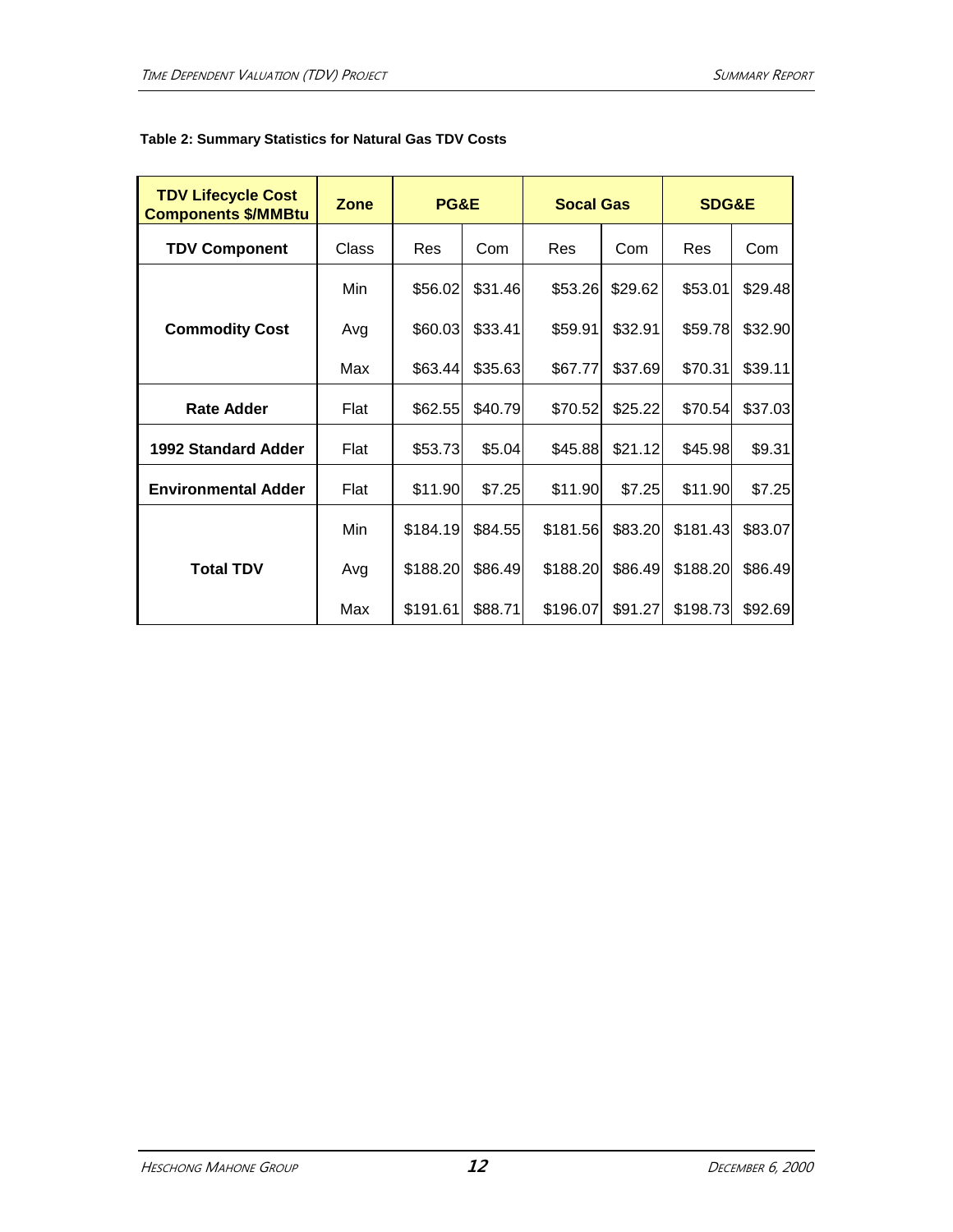## **5. PROPANE COSTING**

This section describes the derivation of a forecast of propane prices by month for residential and commercial customers for use in developing the new revision of the building standards.

Total propane costs for this valuation are the sum of:

- Wholesale prices projected from forecasts of crude oil price
- Rate adder the difference between wholesale and retail prices.
- Environmental externalities the same valuation for NOx and  $CO<sub>2</sub>$ , that was used for applying externalities values to natural gas and electricity consumption, is applied to the expected emission of these pollutants from propane combustion.

There is no adder to bring the propane valuation up to levels used to develop the 1992 energy efficiency standards, because propane was not specifically costed in the development of the 1992 standards.

A detailed description of the cost components for TDV propane costing is found in Section 10.4

In the current building standards, conservation of propane is treated as having the same value as conservation of natural gas. However, propane and natural gas have very different prices. Propane costs roughly twice as much per MMBtu as natural gas. In addition, the relative values between fuels and electricity were different for development of the standards and the values used in the Alternative Compliance Method (ACM) software. If implemented in its entirety, the TDV method would be apply specific time varying costs to each energy source (electricity, natural gas and propane) and the same values used in the development of standards would also be applied to the Alternative Compliance Method (ACM) software.

The following table contains the present value of propane conservation for residential and commercial usage. All values are given in 2001 dollars. The existing standards use a 15-year present value for commercial buildings, and a 30-year present value of residential buildings. Present value has been calculated with a 3% real discount rate**<sup>4</sup>** .

**<sup>4</sup>** This is the same assumption as the current standard. See Summary of Cost-Effectiveness, March 29, 1990, Jon Leber P.E., California Energy Commission.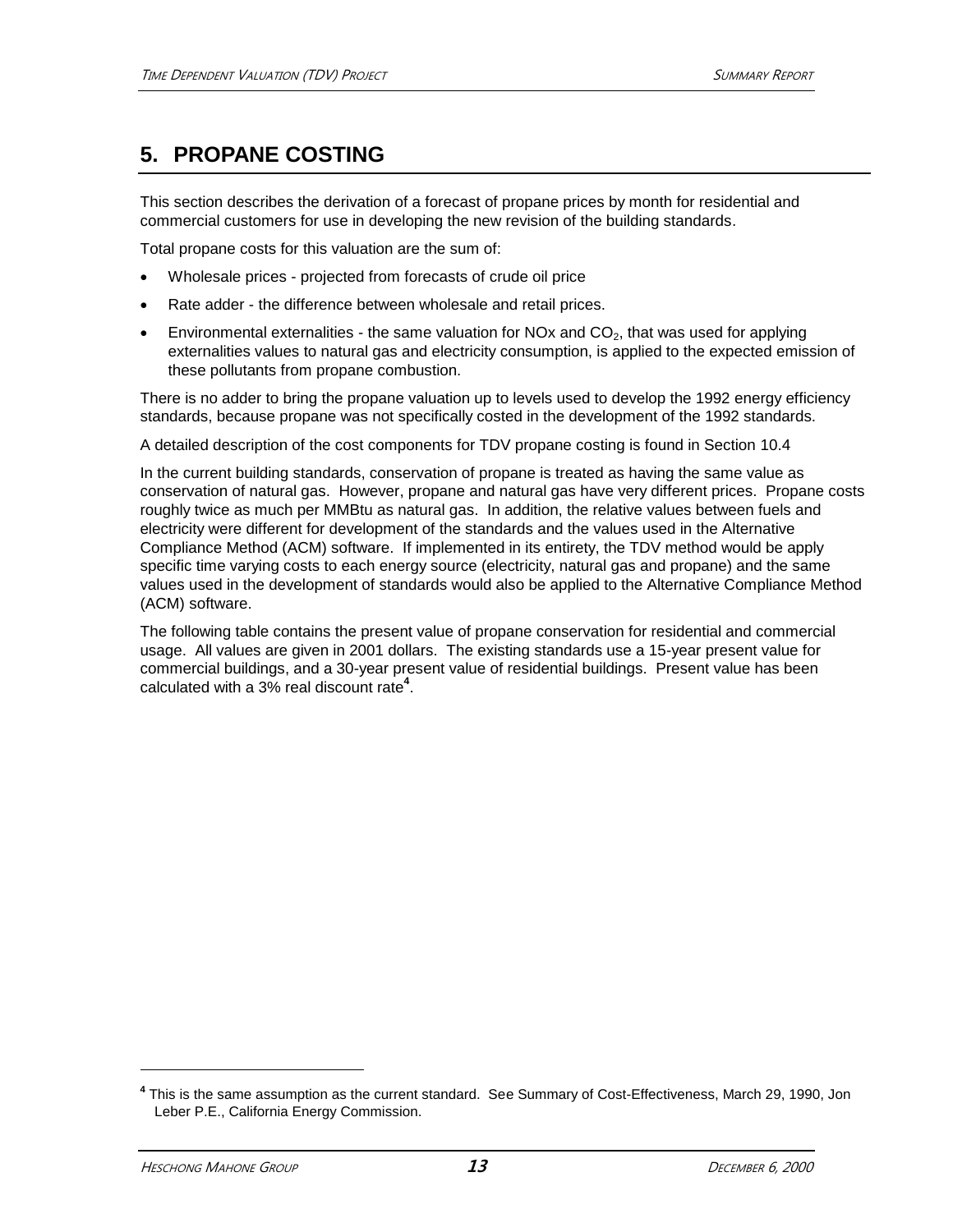### **Table 3: Summary Statistics for Propane TDV Costs**

| <b>TDV Lifecycle Cost</b><br><b>Components</b><br>\$/MMBtu | <b>Class</b> | <b>Res</b> | Com      |
|------------------------------------------------------------|--------------|------------|----------|
|                                                            | Min          | \$115.87   | \$50.93  |
| <b>Commodity</b>                                           | Avg          | \$128.95   | \$53.97  |
|                                                            | Max          | \$137.89   | \$58.51  |
| <b>Rate Adder</b>                                          | Flat         | \$117.42   | \$82.96  |
| <b>Environment</b>                                         | Flat         | \$14.08    | \$8.58   |
|                                                            | Min          | \$247.38   | \$142.47 |
| <b>Total TDV</b>                                           | Avg          | \$260.46   | \$145.51 |
|                                                            | Max          | \$269.39   | \$150.04 |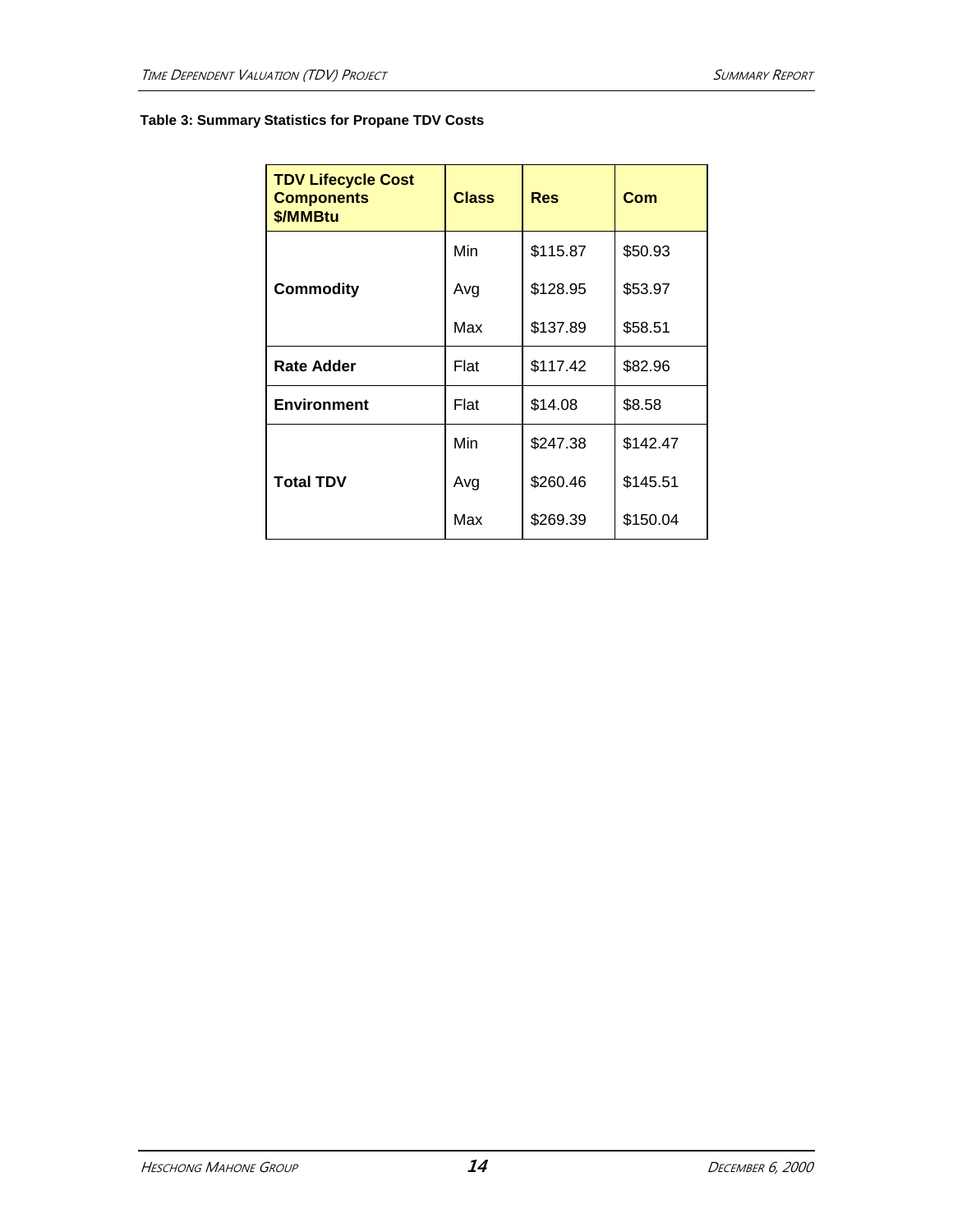# **6. ECONOMIC ANALYSIS OF EFFICIENCY MEASURES**

We have developed TDV costs for electricity that vary by geography, time of day and outside temperature, and for natural gas and propane that vary by season and region. This economic analysis tries to answer several questions about how various energy costing schemes effect the cost savings of various building efficiency measures. It seeks to quantify the cost impacts the proposed TDV costing as compared with the previous flat costing (variation with respect to time) strategy:

Societal electricity, natural gas and propane costs have been developed for 6 geographic regions - Mountains, Bay Area, Central Valley, Los Angeles, High Desert, and San Diego. These geographic regions represent the range of California climates and contain the bulk of the State's population. This summary reports on only the results for the Central Valley (Fresno). For more information, the reader is referred to the *Final Report: Dollar-Based Performance Standards for Building Energy Efficiency<sup>5</sup>* . That report evaluated several energy costing scenarios - the strategy selected here for time dependent valuation was described in this previous report as the " temperature correlated CEC original" energy costing**<sup>6</sup>** .

The existing Standards were developed with fixed flat unit costs for electricity and natural gas. These unit costs were developed by taking the total revenues for electricity or natural gas and dividing by the total sales. We have used the CEC's deflator (an adjustment for inflation) to bring the unit costs into year 2002 dollars. In 1990, the real rates for energy were higher than they are now and the projections of cost and inflation were higher than current projections. Propane unit costs are now included in our calculations, and the same methodology is applied; here we have added the identical externality costs to propane as are applied to natural gas. The electricity data comes from the CEC forecasting division**<sup>7</sup>** . The natural gas data comes from the Energy Information Administration**<sup>8</sup>** . The Propane cost data comes from the team's analysis of rates performed for this project. All prices are brought to year 2002 values using the CEC developed deflators (inflation adjustment factors).

The following comparison of measures in sections 7 and 8 below makes use a preliminary economic model that did not include a time dependent valuation of externalities. These results are indicative of the impact that a TDV costing of energy would have on the cost-effectiveness of a variety of residential and nonresidential energy efficiency measures. We expect that the final TDV costing numbers will increase slightly the importance of the timing of the energy impacts of different measures.

Table 4 compares the average societal energy costs developed under the draft TDV methodology for a Central Valley location. It breaks out the components of those costs for the three fuels of interest, and allows a general comparison of the differences in costs proposed for TDV analysis. The actual hourly valuation of energy costs (especially electricity) are, of course, much more variable.

**8 The State Energy and Expenditure Report 1995**, Energy Information Administration, this document can be downloaded from http://www.eia.doe.gov/emeu/sep/states.html

**<sup>5</sup> Dollar-Based Performance Standards for Building Energy Efficiency**, Final Report, March 25, 1999, prepared for Gary Fernstrom, Pacific Gas & Electric Company by the Heschong Mahone Group et al. For a copy, contact the authors at info@h-m-g.com.

**<sup>6</sup>** Note that there has been a teminology change. The original research referred to "dollar-based standards." Upon completion of the first phase of the project, it was decided that "time dependent valuation" of energy savings was a more descriptive term.

**<sup>7</sup>** This data can be found in *Table 9 Outlook of Energy Prices*, in the **1998 Baseline Energy Outlook**. California Energy Commission, P300-98-012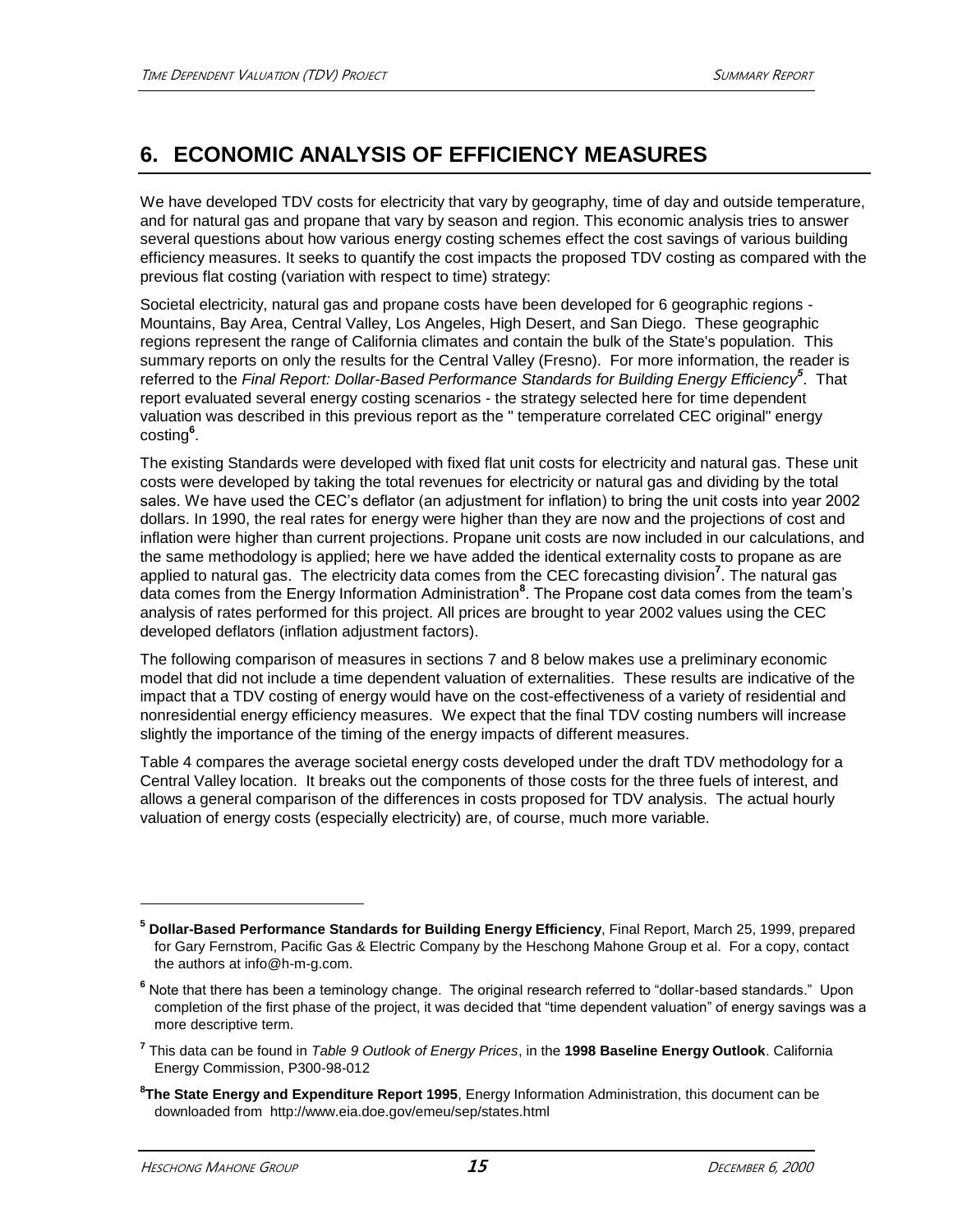|                       |        | <b>Residential 30 yr PV</b> |          |        | Non-residential 15 yr PV |          |
|-----------------------|--------|-----------------------------|----------|--------|--------------------------|----------|
|                       | Elec   | Nat Gas                     | Propane  | Elec   | Nat Gas                  | Propane  |
| PV <sup>9</sup> Costs | \$/kWh | \$/MMBtu                    | \$/MMBtu | \$/kWh | \$/MMBtu                 | \$/MMBtu |
| Marginal              | \$1.07 | \$60.03                     | \$128.95 | \$0.65 | \$33.41                  | \$53.97  |
| Fixed                 | \$1.39 | \$116.27                    | \$117.42 | \$0.66 | \$45.84                  | \$82.96  |
| <b>Externality</b>    | \$0.14 | \$11.90                     | \$14.08  | \$0.09 | \$7.25                   | \$8.58   |
| <b>Total Societal</b> | \$2.60 | \$188.20                    | \$260.46 | \$1.39 | \$86.49                  | \$145.51 |

#### **Table 4: Components of Average Societal Costs of Energy Consumed in the Central Valley**

These final time dependent values for energy costs are contained in spreadsheets that are available from the project team to interested parties**<sup>10</sup>**. The spreadsheets will process the hourly outputs from either the residential or nonresidential Alternative Compliance Method software and apply hourly energy costs, yielding present valued energy costs for each annual simulation. This format will allow members of the public, including various stakeholders, to directly identify the impact of this costing strategy on any measure that can be modeled using the Alternative Compliance Method software.

**<sup>9</sup>** PV – costs are converted to present value over the indicated time period

**<sup>10</sup>** These spreadsheets can be downloaded from the HESCHONG MAHONE GROUP website: [http://www.h-m-g.com](http://www.h-m-g.com/).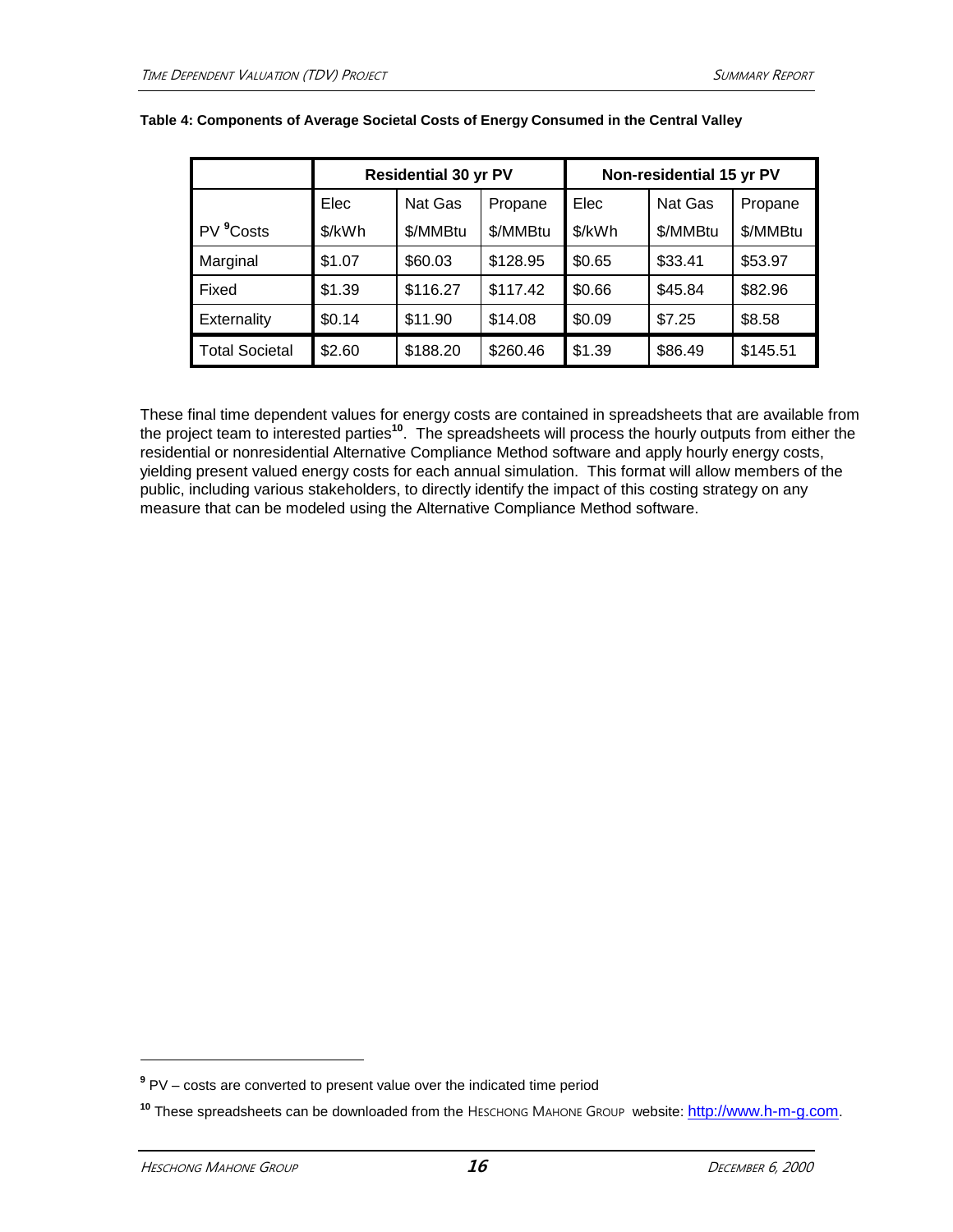# **7. NONRESIDENTIAL ENERGY CODE ISSUES**

This section explores the implications of using a TDV methodology as the basis for setting and implementing the nonresidential building energy efficiency standards. In addition to adopting the TDV methodology for setting the economic basis of the Standards, the CEC would also have to make enhancements and adjustments to the measures required by the Standards, and to the compliance tools and methods used to meet the requirements.

# **7.1 Commercial Building Efficiency Cost Savings Analysis**

An analysis was done to demonstrate how the proposed TDV methodology would impact the energy cost savings of efficiency measures, compared to the way that savings are currently valued under the existing Standards. This analysis ran a series of buildings and efficiency measures through DOE-2 simulations, and applied hourly TDV energy costs to calculate the savings of measures (compared to the Title 24 baseline).

Nine building envelope or equipment configurations which impact energy performance (plus a base case configuration) were modeled on six different prototype buildings in five climate zones. The goal of the exercise was to develop whole building electricity and natural gas hourly load profiles. These load profiles were used to estimate how these measures would be valued in a source energy based standard as compared to a time-varying energy cost based system. We expected the analysis to show a significant difference between the source energy savings and the energy cost savings for at least some of the measures in some of the building types. The following subsection discusses the calculation method that was used for this analysis. Section 7.1.2 explains the buildings and measures modeled and section 7.1.3 shows the results of the simulations.

### *7.1.1 ACM Manual Changes*

The TDV methodology, if adopted by the CEC, will have to be implemented for users of the energy simulation software that is used under the performance method of compliance. The current compliance software essentially applies a flat valuation to energy savings (i.e. there is no difference in the valuation of savings by time or by region). In practice, this is actually done using source energy as the measure of comparison, rather than any cost valuation methodology. Under a TDV basis, both the development of the Standard and its implementation in the performance method will use time varying costs, and will have to give comparable results. The rules for using the performance method are specified in the Commission's *ACM Manual,* which will have to be modified to reflect the TDV methodology.

Converting from source energy to energy cost in the performance compliance method can be quite simple. The current procedure is to compute source energy budgets for a standard building and the proposed building, and to then compare the two results. The new procedure would be to compute energy costs for a standard building and the proposed building, and to compare the two. Thus, at a minimum, the only changes that are required are:

- To replace Table 1-B Source Energy Conversion Rates with time varying energy costs that are representative of the societal costs of different energy sources.
- To recalculate the reference program results (dollars instead of source Btu) for all of the performance tests (chapter 5).

No changes would have to be made in the way that the standard building or the proposed building are modeled. However, there are some significant modifications that would improve the accuracy of the ACM that should also be considered. These are presented below. The numbering in the headings refers to section numbers in the *ACM Approval Manual*.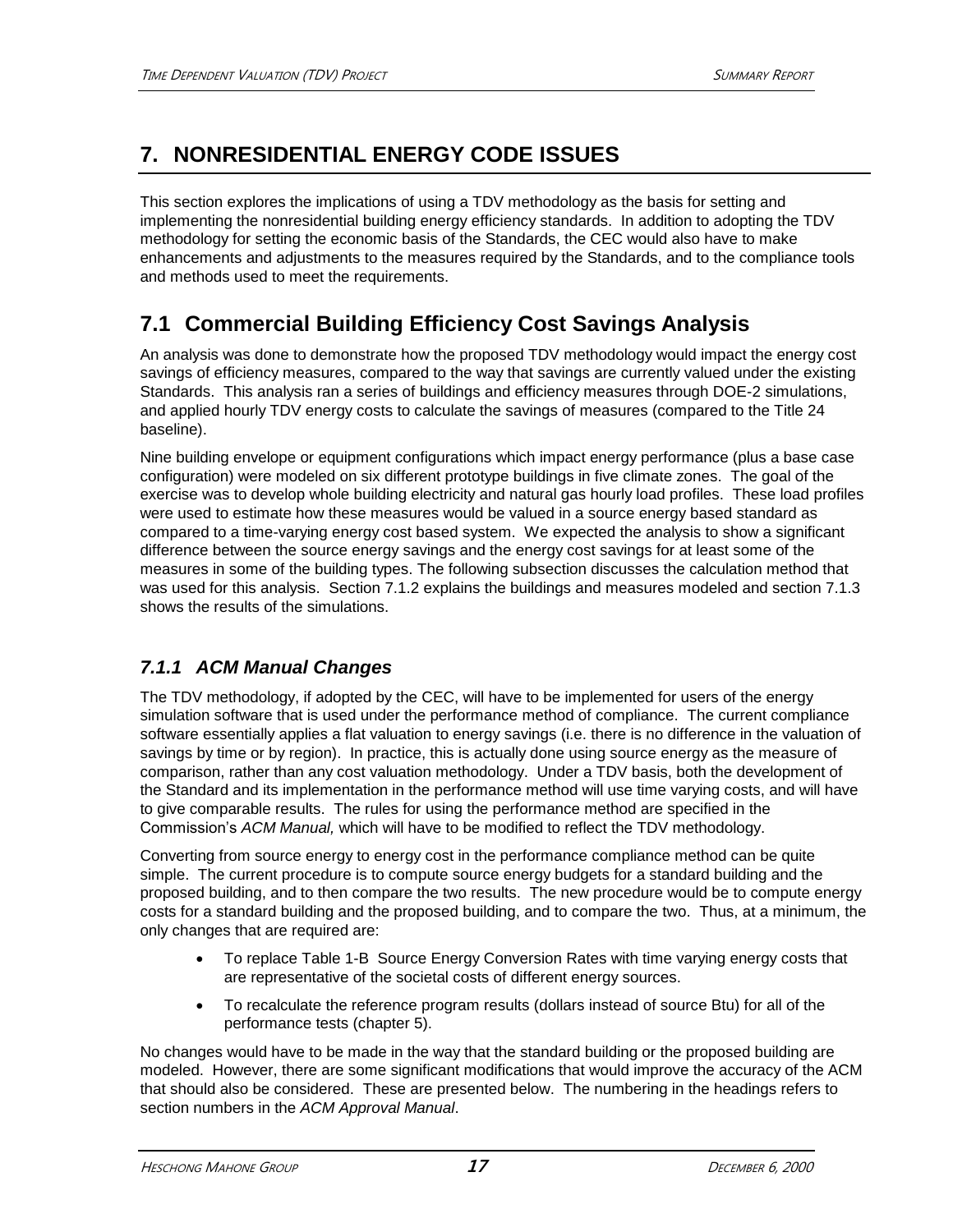### **ACM 2.3.2 Occupancy Lighting**

Currently, lighting controls are accounted for simply by adjusting the lighting power density. This assumes that the effect of lighting controls is the same for every hour of the day. Some controls, however, may be more effective at certain times. For example, daylighting controls are more likely to be effective during the day, especially on sunny days, which are likely to be concurrent with peak utility rates and peak buildings loads. A more accurate way to account for lighting controls might be to adjust the lighting schedule for the appropriate hours rather than the reducing the lighting power density. A better option for daylighting controls is to use the DAYLIGHTING function in DOE-2.

### **ACM 2.3.3 Occupancy Schedules**

Currently only three schedule types are used in the ACM: nonresidential, residential, and hotel function. So the energy cost savings for buildings with diverse occupancy schedules can be modeled more accurately, it may be advisable to expand this list. For example, currently a theater is modeled as a typical non-residential occupancy (i.e. 9-5 weekdays), but theaters are typically used primarily in the evenings when energy prices are lower. Classrooms are also modeled as typical nonresidential, but most schools are closed or lightly used during the summer when peak rates are in effect. It may be appropriate to separate schedules for each of the occupancy types in Table 2-1 or even for all of the sub-occupancy types in Table 2-2. Even more schedule choices may be needed such as classroom-year round and class room-summer closed.

### **ACM 2.4.2.1 to 2.4.2.3 Primary Heating and Cooling Equipment**

In sections 2.4.2.1-3 (primary systems, heating/cooling equipment) the ACM should also, under TDV, be capable of modeling:

- thermal energy storage systems
- geothermal heat pumps
- gas heat pumps
- engine-driven compression chillers.

Additionally, the following should be changed from optional to required capabilities:

- absorption chillers
- indirect evaporative cooling equipment.

Minimum conformance tests will need to be added to demonstrate the ACMs' ability to model these systems. This should not be a problem since the DOE-2 building energy simulation program (the calculation engine of the Energy Pro alternative compliance method software) is capable of modeling all of these systems.

The following systems should also be considered at least as optional capabilities but may pose more of a problem since DOE-2 is not capable of modeling them currently:

- solar hot water
- solar electricity (PV)
- load curtailment

The ACM Manual provides for developing alternative compliance methods for these kinds of additional modeling capabilities. Interested parties have the opportunity to develop and propose calculation methods or simulation capabilities to credit additional technologies under the Standards. Perhaps with the adoption of a TDV methodology, there will be greater incentive for third parties to develop these kinds of additional capabilities and credits.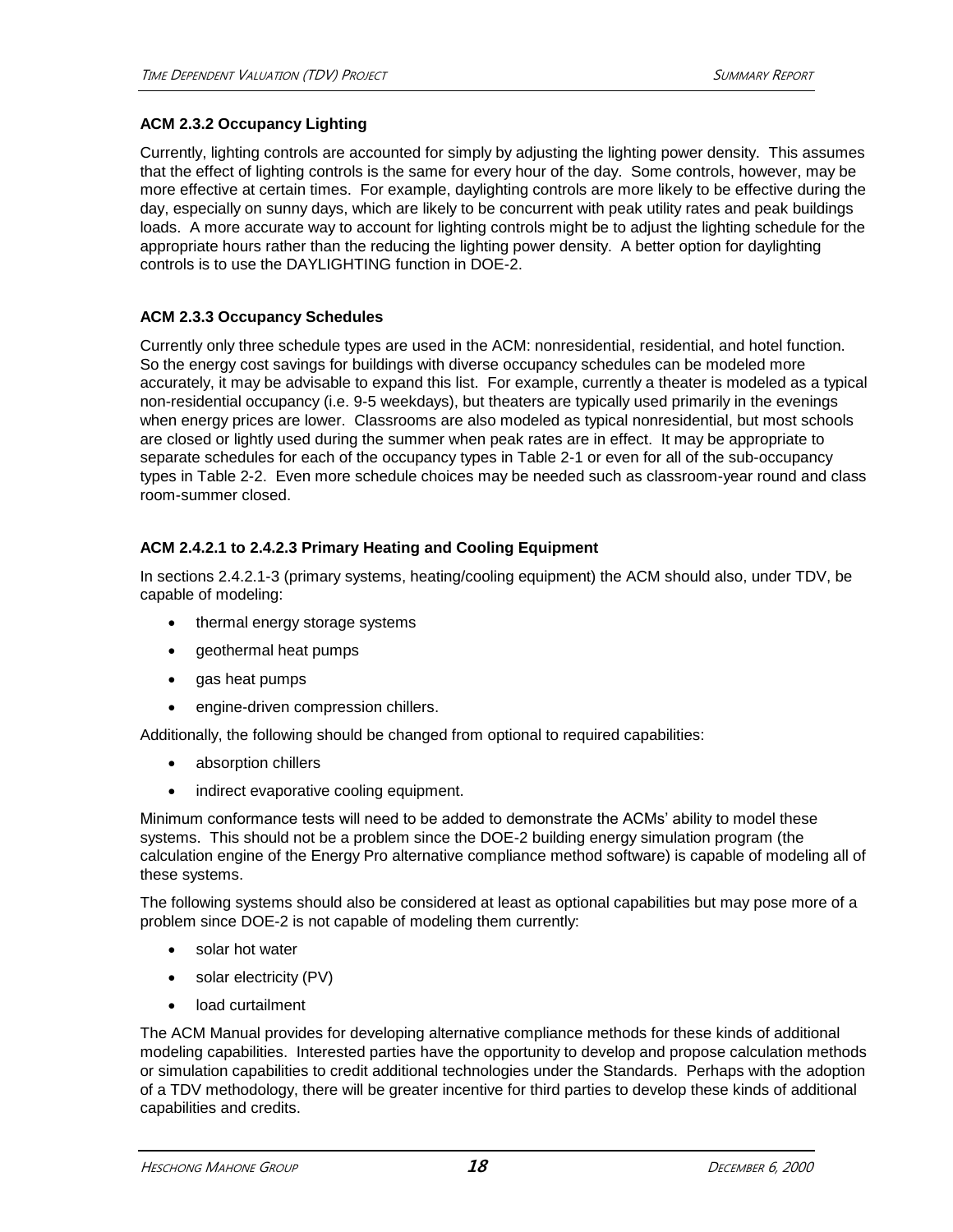### **ACM 2.4.2.6 Equipment Performance Curves except Electric Chillers**

The performance of HVAC equipment changes under varying temperature conditions, both in terms of effective capacity and of part-load efficiency. The current compliance software does not distinguish between the performance of different kinds of HVAC systems, nor does it distinguish changing performance by time of use. The ACM Manual requires that the reference design and the proposed design use the packaged HVAC unit performance curves specified in the DOE-2.1E Supplement. No tradeoffs are allowed. Since the DOE-2.1E Supplement gives no guidance on using the non-default curves, it is clear that the user is to use the DOE-2 default curve (suction valve-two compressors) for all packaged equipment, regardless of unloading mechanism.

We recommend a single default curve for the reference design, but for the proposed design the user should be required to select the predefined part-load performance curve that most closely matches the HVAC system's unloading mechanism (hot gas bypass, suction valve-one compressor, etc). This would allow the Standard to make meaningful distinctions between the efficiency characteristics of different classes of HVAC systems. Especially, it would mean that equipment that is more efficient under peak temperature conditions (very high or very low ambient temperatures) would be given greater credit under the Standards than equipment with poor peak efficiency.

The simulation of air conditioning makes use of the defined system efficiency and adjusts the hour by hour efficiency depending upon ambient and return temperature as well at part load conditions. These adjustments are based upon empirical curve fits of normalized equipment performance to the conditions described in Table 5. The energy input ratio (EIR) is the ratio of electricity input into the air conditioner or heat pump (not including the supply fan) to the heating or cooling produced. The EIR can be thought of as the inverse of the COP (coefficient of performance). These curve fits normalize actual capacity and energy consumption to the performance at ARI rating conditions, fully loaded and with the air temperatures as shown in Table 6.

| <b>Curve Name</b>    | <b>Description</b>                                                                      |                                                                 |
|----------------------|-----------------------------------------------------------------------------------------|-----------------------------------------------------------------|
| COOL-CAP-FT          | Normalized cooling capacity as a function of<br>dry and wet bulb temperatures           | $CAP = f$ (ambient drybulb temp,<br>entering coil wetbulb temp) |
| COOL-EIR-FT          | Normalized cooling energy input ratio as a<br>function of dry and wet bulb temperatures | $EIR = f$ (ambient drybulb temp,<br>entering coil wetbulb temp) |
| COOL-EIR-FPLR        | Normalized cooling energy input ratio as a<br>function of part load                     | $EIR = f$ (Part Load Ratio)                                     |
| <b>HEAT-CAP-FT</b>   | Normalized heating capacity as a function of<br>outside dry bulb temperatures           | $CAP = f$ (ambient drybulb temp,<br>entering coil drybulb temp) |
| <b>HEAT-EIR-FT</b>   | Normalized heating energy input ratio as a<br>function of outside dry bulb temperatures | $EIR = f$ (ambient drybulb temp,<br>entering coil drybulb temp) |
| <b>HEAT-EIR-FPLR</b> | Normalized heating energy input ratio as a<br>function of part load                     | $EIR = f$ (Part Load Ratio)                                     |
|                      |                                                                                         |                                                                 |

### **Table 5:Adjustment Factors for Cooling and Heating Performance at Off-Design Conditions**

We initially investigated the technologies for 150 different rooftop package units from several manufacturers and tried to draw conclusions between the presence of a particular technology and unit performance. Performance data is given in terms of energy input and capacity at off-rated temperatures. No data was available on part load performance outside of the SEER (seasonal energy efficiency ratio). Although qualitative correlations could be made, there were no statistically robust methods of predicting an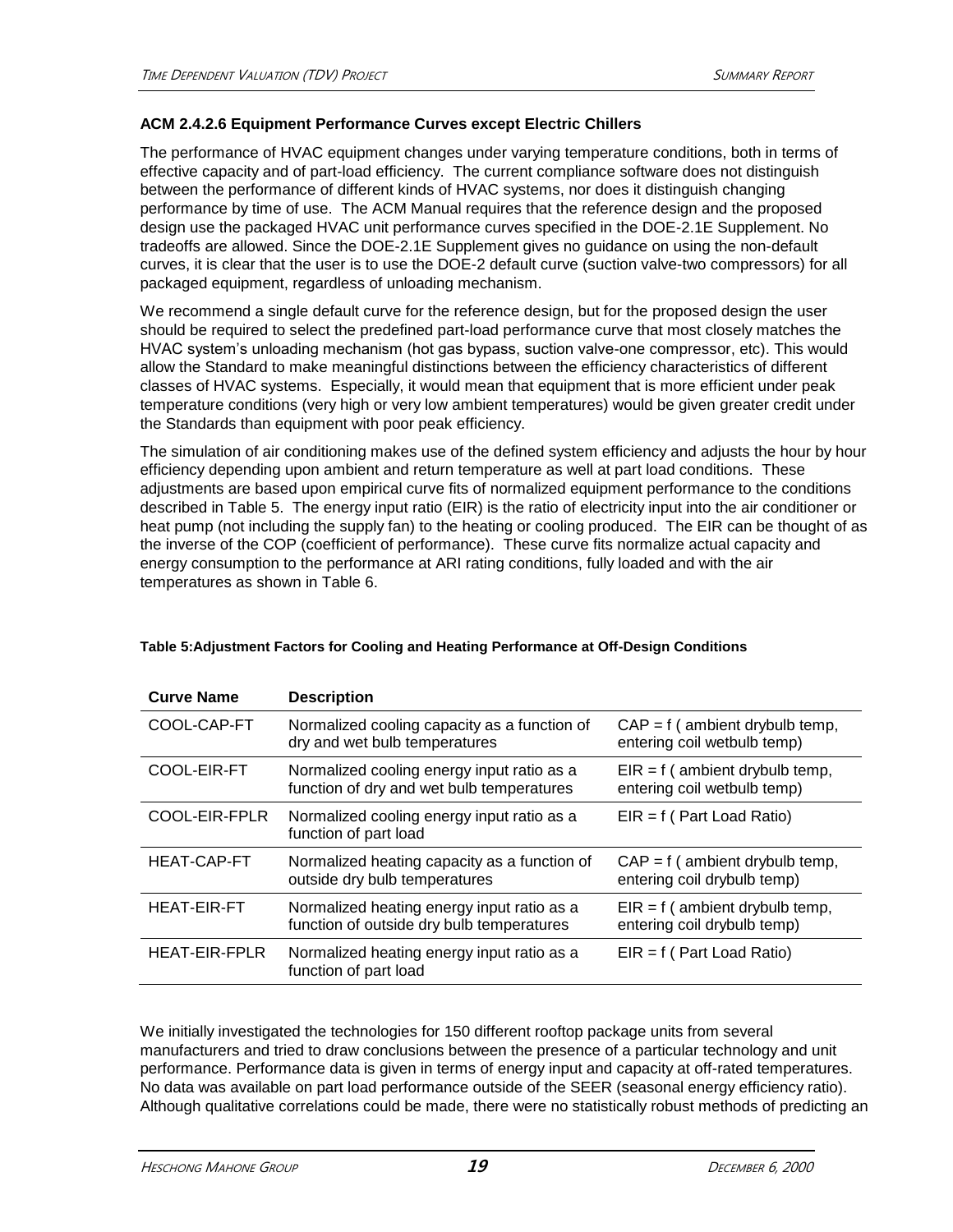actual performance curve based on the data available. Systems which look very similar in the catalogs occasionally had widely divergent performance.

Since we were unable to develop a performance mapping relative to technology type, we developed a set of capacity and energy input ratio adjustment curves based upon: 1) the entire sample of equipment 2) the bottom 15% of performers when temperatures diverged from the ARI conditions. The first set of curves would be applied to the base (or budget) case. The second set of curves would be applied to the proposed building unless the designer entered the performance characteristics of the piece of equipment they were specifying.

#### **Table 6: ARI Rating Conditions for Air-Conditioners and Heat Pumps**

| <b>Equipment</b>  | <b>Ambient air</b><br>temperature (°F) | Air temperature<br>entering coil (°F) |
|-------------------|----------------------------------------|---------------------------------------|
| Air conditioners  | 95° drybulb                            | 80° drybulb,<br>67° wetbulb           |
| <b>Heat Pumps</b> | 47° drybulb                            | 70° drybulb                           |

Equipment with capacities less than 65,000 Btu/h are required only to publish a SEER (seasonal energy efficiency ratio). In section 2.4.2.7 "Cooling Efficiency of DOE Covered Air Conditioners" of the 1998 Nonresidential ACM Manual there is a calculation method for calculating the EER from the SEER. This method must be revisited in light of the proposed EIR default curves for base case and proposed design buildings.

The part load efficiencies that are the current defaults of the DOE-2 simulation program are based upon work that was published in 1978. Given that air conditioner equipment technology has changed since that time, including the change from reciprocating to scroll compressors, the part load performance of air conditioners and heat pumps should be investigated for further upgrades to hourly cooling and heating simulation methods.

### *7.1.2 Analysis Inputs*

This section describes the buildings and efficiency measures that were studied.

### **Building Prototypes**

The six building prototypes are:

- Office
- Hospital
- Industrial Process
- School (classrooms only)
- Hotel (guestrooms only)
- Retail

These building types were chosen because they represent a large percentage of the total stock of commercial buildings and because there is a significant diversity of occupancy patterns and operating schedules between the building types. The constructions, loads, schedules, and HVAC systems for the prototypes are described in detail in "Dollar Based Performance Standards for Building Energy Efficiency: Final Report."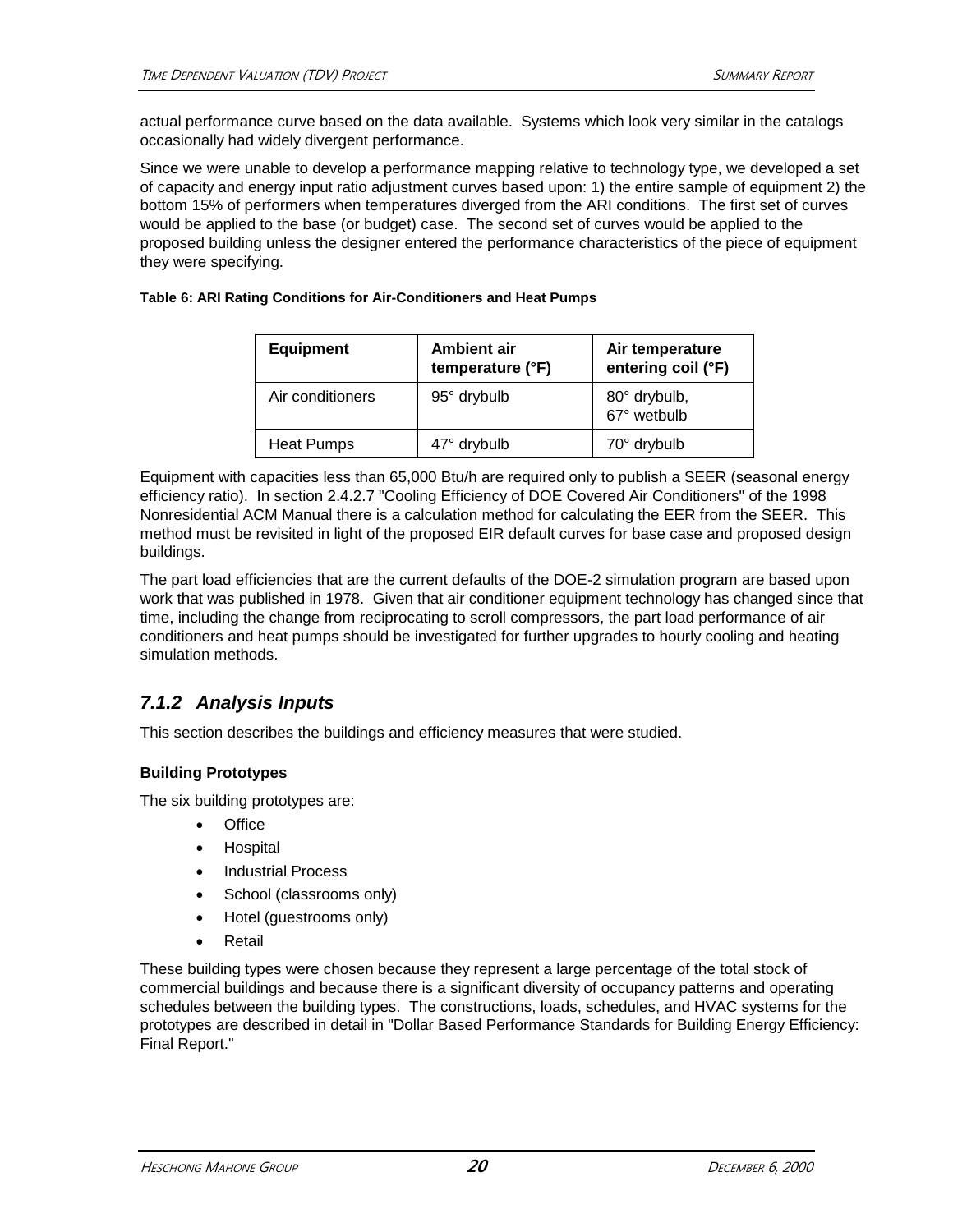### **Energy Efficiency Measures**

The details of the measures evaluated are described in the table below. No particular effort was made while modeling the measures to maximize the energy cost savings or to maximize the difference between source savings and cost savings. For example, the cost savings from thermal storage depend on many factors including the storage charging and discharging periods. One reason that no particular effort was made to maximize cost savings is that we did not know the energy cost rate schedules. In a future exercise, it probably makes sense to try to tailor the measures or combinations of measures in order to maximize the energy cost savings or to maximize the difference between source savings and cost savings and thereby make a stronger argument for changing the Standard.

Daylighting was selected for analysis because the savings are more likely to occur during peak rate periods than during off-peak periods; thus there is a good chance that daylighting controls are not accurately valued in the current Standard. Thermal storage was chosen because it definitely is not accurately valued in the current Standard. Thermal storage systems always consume more total energy than standard systems but they consume it during off-peak periods when energy is cheaper. Gas cooling was chosen to determine the relative advantage of trading electric consumption for gas consumption during peak periods. Electric heat was selected in order to evaluate the relative advantage or disadvantage of trading gas consumption for electricity consumption during off-peak periods. High performance glazing was selected in order to see how a measure that does not have a clear time-of-use advantage or disadvantage might fare under a TDV scheme, i.e. is something that may have been costeffective in a source energy-based standard still cost effective in a TDV standard?

| Daylighting controls      | Continuous dimming control on perimeter zones, illuminance = 50.00<br>fc, control fraction = 1.0. Glazing changed to double clear low-E ( $U_{\text{coq}}$<br>= 0.29, SC = 0.48, SHGC <sub>0</sub> = 0.42, VLT = 0.68) [Base Case glazing =<br>single bronze ( $U_{\text{cog}}$ = 1.09, SC = 0.71, SHGC <sub>0</sub> = 0.61, VLT = 0.53)]<br>This is compared to a special base case with the same glazing but |
|---------------------------|----------------------------------------------------------------------------------------------------------------------------------------------------------------------------------------------------------------------------------------------------------------------------------------------------------------------------------------------------------------------------------------------------------------|
|                           | with no daylighting controls                                                                                                                                                                                                                                                                                                                                                                                   |
| Thermal energy<br>storage | Ice on coil, located in conditioned space, charging from 10:00pm to<br>6:00am, discharging from 8:00am to 9:00pm, 100% load storage<br>capacity, tank loss coefficient $= 0.0$ .                                                                                                                                                                                                                               |
| Gas cooling               | Engine-driven chiller, $COP = 1.4$ , Compressor $COP = 5.3$ , electrical<br>usage = $0.002$ W/Btuh, min. operating point = $0.066$ , autosized.                                                                                                                                                                                                                                                                |
| Electric heat             | Electric resistance heat.                                                                                                                                                                                                                                                                                                                                                                                      |
|                           |                                                                                                                                                                                                                                                                                                                                                                                                                |
| Low-E windows             | Glazing changed to double clear low-E ( $U_{\text{coq}} = 0.29$ , SC = 0.48,<br>$SHGC_{0^\circ} = 0.42$ , VLT = 0.68) [Base Case glazing = single bronze (U <sub>cog</sub><br>$= 1.09$ , SC = 0.71, SHGC <sub>0</sub> $\circ$ = 0.61, VLT = 0.53)]                                                                                                                                                             |
| High SC                   | Glazing changed to single glazed clear glass ( $U_{\text{coq}}$ = 1.09, SC = 0.94,<br>$SHGC0° = 0.82$ , VLT = 0.88)                                                                                                                                                                                                                                                                                            |
| Low-LPD                   | Lighting power density reduced to 80% of base case values while<br>maintaining same control schedule.                                                                                                                                                                                                                                                                                                          |
| Cool Roof                 | Solar absorptance of roof changed from 70% to 30%.                                                                                                                                                                                                                                                                                                                                                             |

#### **Table 7: Description of Efficiency Measures**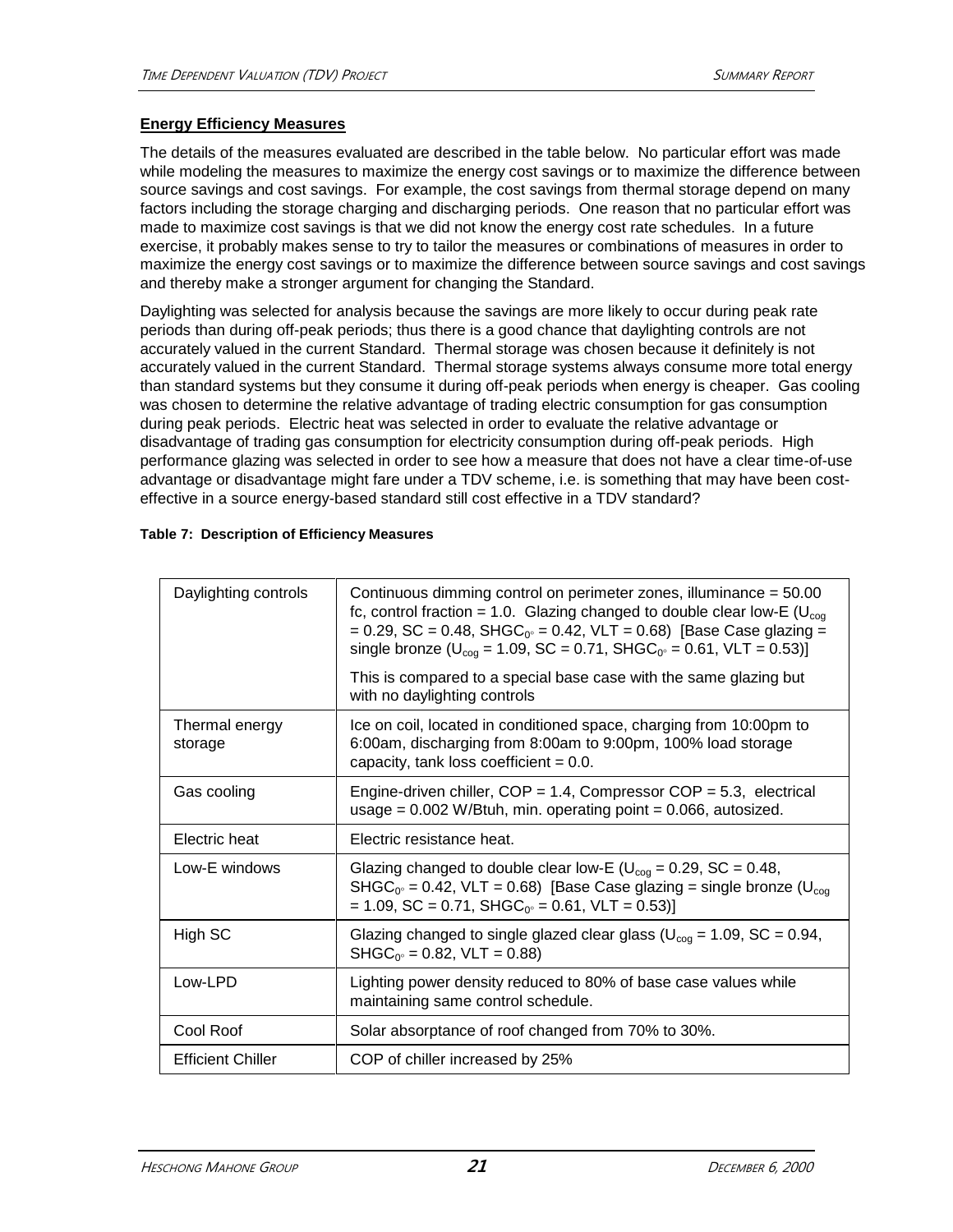### *7.1.3 Cost Savings Results*

Depending upon the building type, the cost savings results were noticeably different. Office buildings behave substantially different from other commercial building types. This illustrates the danger of basing energy standards on one "typical" building type.

In addition, using representative costs for propane yielded substantially different results than using natural gas costs. This is not surprising since propane is approximately twice the price of natural gas. The main impact of propane as a fuel source is that high efficiency envelope measures look more attractive than when evaluated with natural gas as the heating fuel. Fuel switching to electric heating had less additional annual energy costs if propane is the alternative heating fuel instead of natural gas.

The bars in Figure 1 and Figure 2 represent the energy savings of the proposed measure compared to its base case (current Title 24 requirements). The energy savings are identical for each group of three bars; the only difference is in how the energy savings are valued. In the first bar, labeled "Flat Nat Gas", electrical energy savings are given the same value for all hours (flat valuation), and heating savings are valued at the cost of natural gas. This flat valuation is the current method used to evaluate the costeffectiveness of California's building energy efficiency standards. In the middle bar, labeled "TDV Nat Gas", electrical energy savings are given a time dependent valuation (TDV), and heating savings are valued at the cost of natural gas. In the third bar, labeled "TDV Propane", the electrical savings are the same as in the middle bar, but the heating savings are valued at the higher cost of propane.



**Figure 1: TDV comparison of Daylighting, Gas Cooling and Electric Heating in Fresno Commercial Buildings**

A building with a Thermal Energy Storage (TES) system consumes more electricity than a building without TES. However a well-designed system builds ice or chills brine at night when electricity is cheaper to displace cooling during the afternoon when electricity is more expensive. As shown in Figure 1, the traditional flat costing of energy gave no credit for displacing peak electricity consumption. Thus adding thermal energy storage increased flat energy costs and would have not been deemed an energy cost savings measure under the current energy efficiency standards valuation method. In comparison, under the proposed TDV costing thermal energy storage yields cost savings in office and retail occupancies. For schools, the cooling loads without thermal energy storage are small during peak periods (hot days in the summer) thus the demand savings don't outweigh the energy penalty. For hospitals, the sizing and control sequence likely need to be refined to yield TDV savings from a thermal energy storage system at this continuously operating facility.

Using natural gas to provide cooling saves more under TDV costing, the electricity displaced is more expensive during the cooling season and the natural gas is cheaper. Propane is substantially more expensive than natural gas and thus results in gas cooling being more expensive than cooling with electric chillers (negative savings) in most occupancies.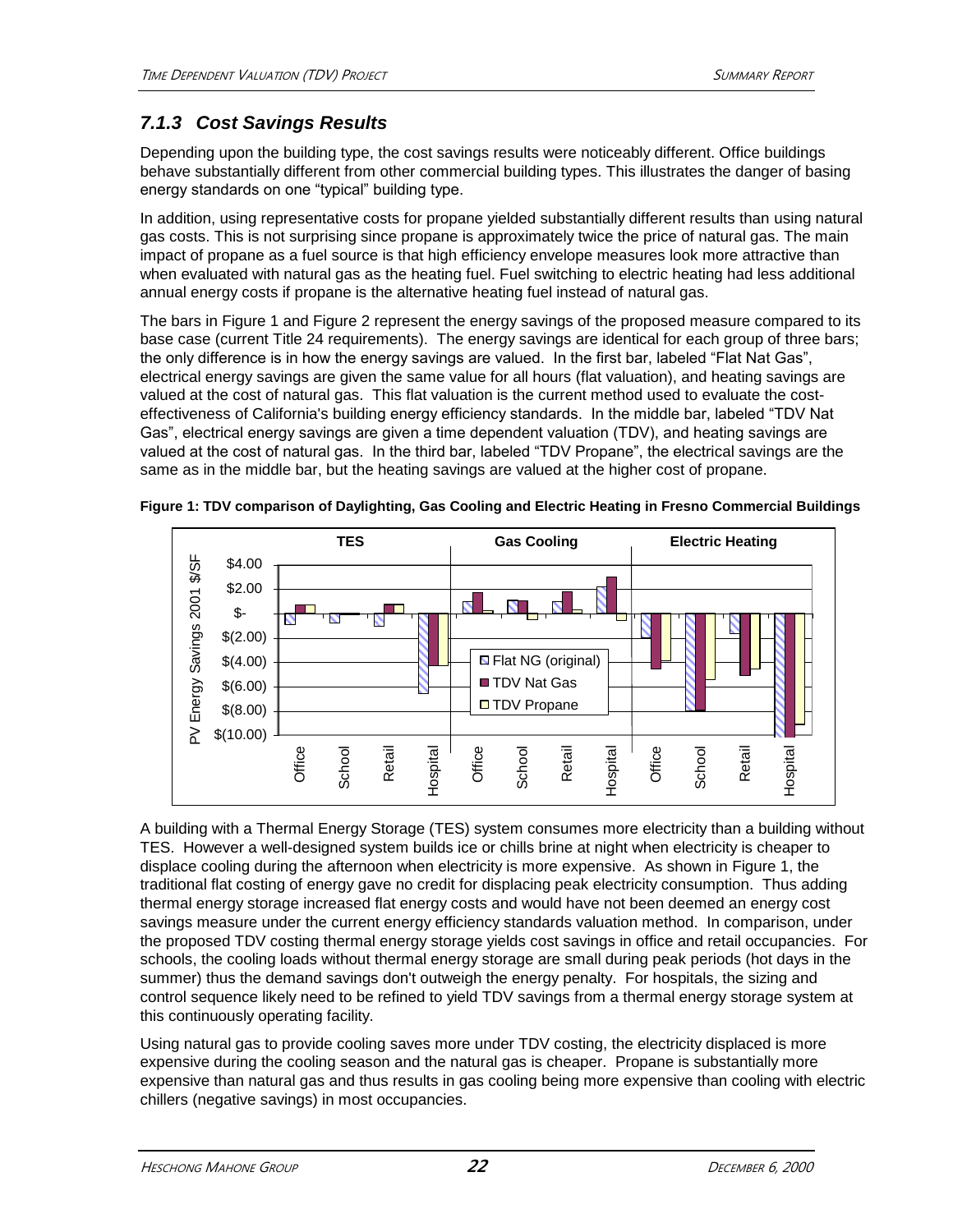Given the addition of a "tail" to the temperature dependence of T&D costs to colder morning temperatures, electric heating costs the same or more under TDV costing as under flat costing. In comparison with more expensive (than natural gas) propane, electric resistance heating still costs more to operate, but the incremental energy costs are much less than the same comparison to natural gas fired heating. It should be noted that the energy simulation model does not factor in distribution standby losses of the heating system for the natural gas and propane heated buildings

Low-e (low-emissivity) glazing as modeled here has a lower U-factor and a lower solar heat gain coefficient (SHGC) than the base case glazing. Thus it reduces cooling loads in the summer from solar gains and reduces heat losses in the winter. As illustrated in Figure 2, TDV costing results in more cost savings being ascribed to low-e glass than flat costing. Given that low-e costs have been declining, the use of the TDV method in evaluating the code measures would emphasize the need to re-evaluate the fenestration aspects of the standards.





Building types that have lighting schedules that match the time of use periods and temperature periods that are associated with high electricity prices (such as office and retail occupancies) have slightly greater savings from LPD (lighting power density) reductions under TDV than under flat energy costing. The other building types show the opposite effect. Reducing lighting power consumption reduces the internal gains in a building, which decreases air conditioning consumption of electricity and increases heating consumption of fuels. Thus when a building is heated with more expensive propane, the TDV savings are reduced when compared to building heated with natural gas.

Chiller loads are greatest during peak time of use periods when it is hot outside, thus it is not surprising that TDV costing methods would result in higher cost savings than using a flat energy cost. However, in most commercial buildings, cooling is required for a significant part of the year, thus the difference between time dependent and flat energy cost savings are small.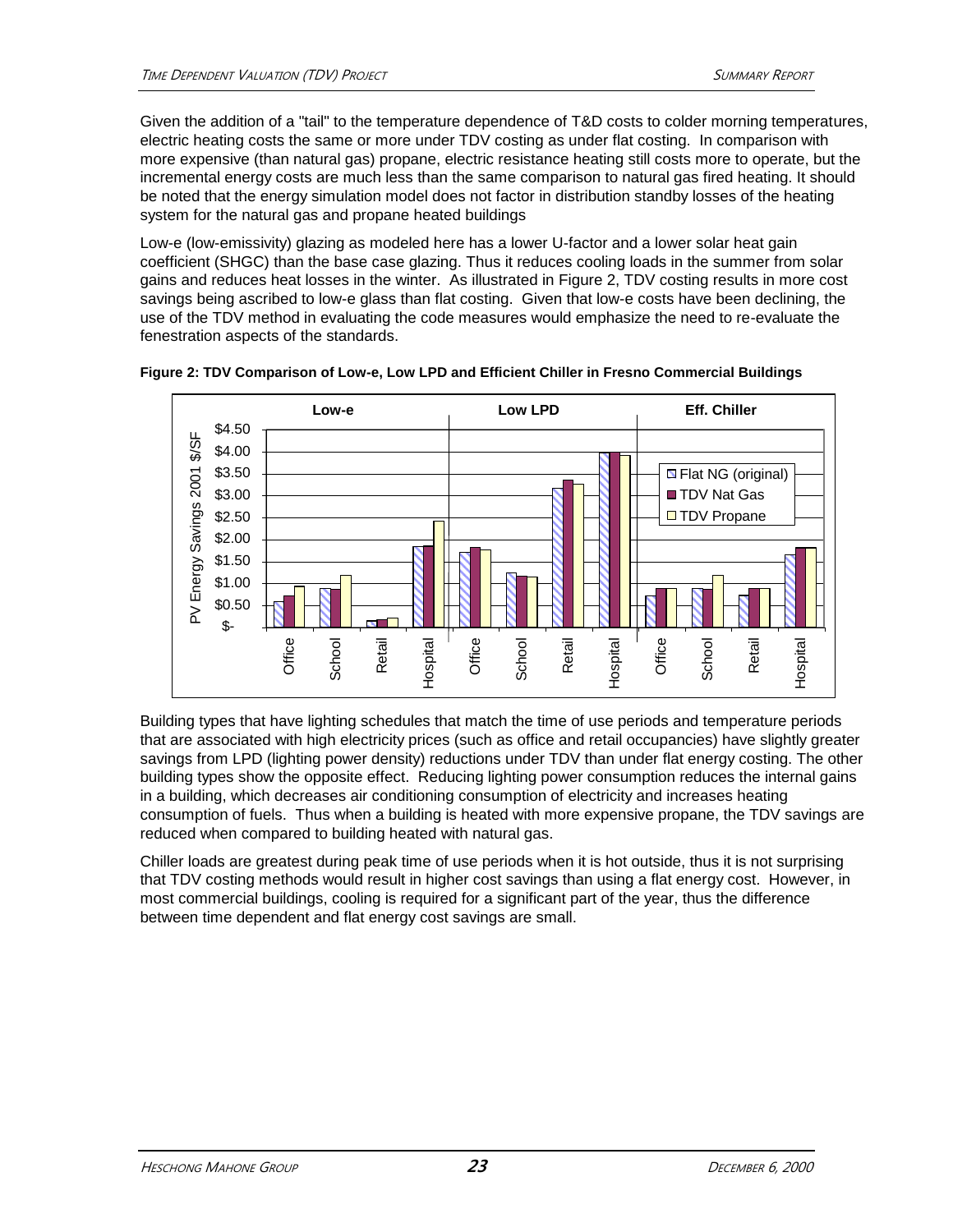# **7.2 Nonresidential Cost Savings Study Conclusions**

Several repeating patterns can be discerned from the results of this study of the effects TDV might have on nonresidential efficiency standards.

- Different building types respond differently to the efficiency measures modeled.
- Using natural gas costs to represent any fuel costs substantially undervalues the cost of propane.
- TDV increases the cost savings value of high efficiency air conditioning and daylighting controls.
- Time varying energy costs substantially enhance the cost effectiveness of thermal energy storage and
- Caution should be applied to relaxing standards on envelope requirements in exchange for using technologies which benefit from TDV such as thermal energy storage which depends on controls that can be more readily replaced or disabled. In other words, the persistence of time varying savings measures should be accounted for.
- Efficiency requirements for buildings should be different depending upon the heating sources used electricity, natural gas and propane, because the cost effectiveness of measures varies substantially.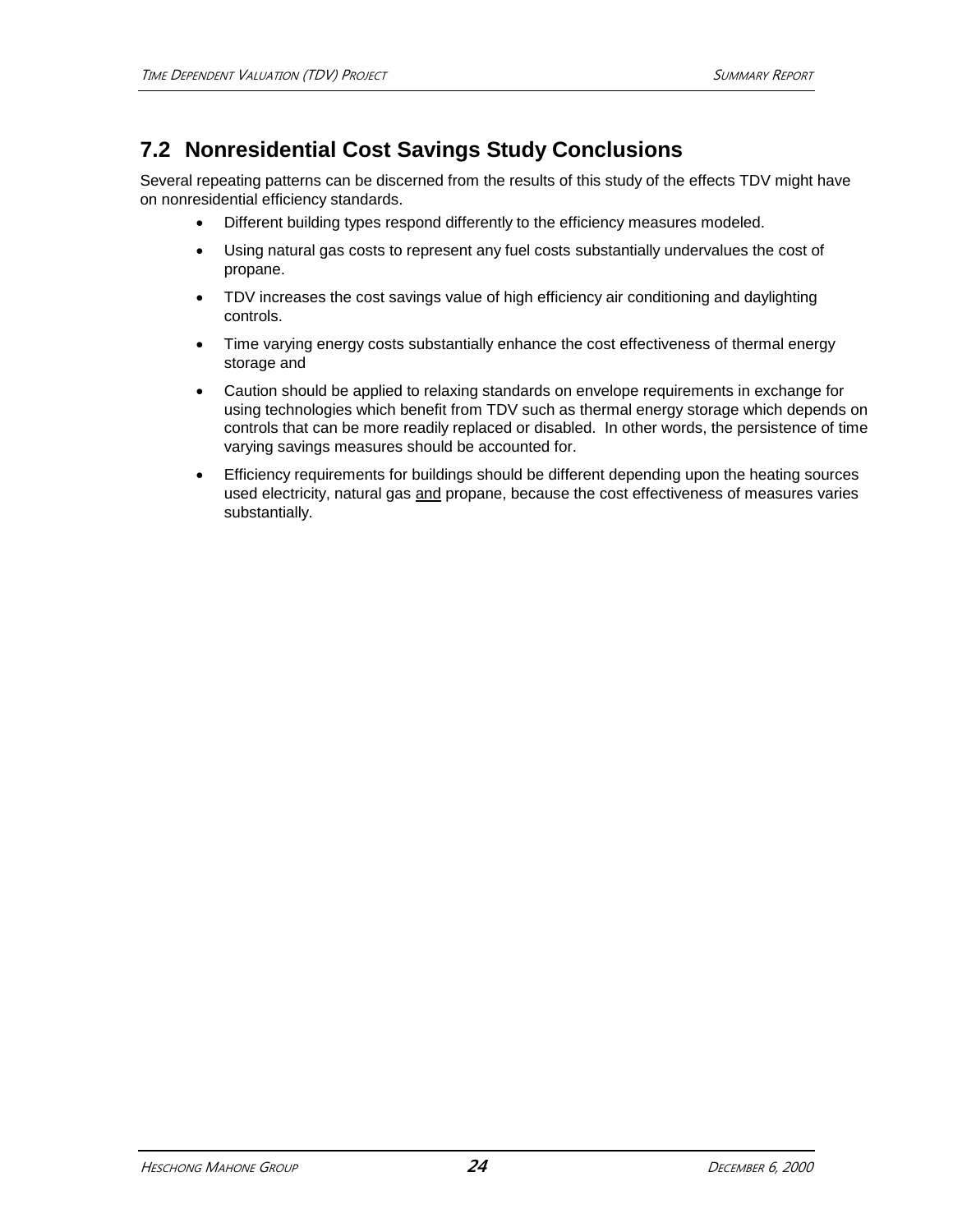# **8. RESIDENTIAL ENERGY CODE ISSUES**

California Energy Efficiency Standards for New Residential Buildings (Standards) are a significant influence on the market for air conditioners and heat pumps in the state. Existing calculations used for both standards development and compliance for air conditioners and heat pumps are based on simple seasonal efficiencies that do not reflect the impact of temperature, humidity or equipment size. Constant efficiency calculations were acceptable given the constant valuation of energy regardless of time of day or time of year. With a time dependent valuation of energy costs, the variability of loads and efficiencies by time of day become more critical. Consistent application of the TDV method will require energy simulation improvements which must be codified in the Residential Alternative Compliance Method Approval manual.

# **8.1 Modeling Enhancements**

### *8.1.1 DHW Loads and Model*

Historically, water heating loads were calculated on an annual basis: there was an annual water heating load and this was divided by an energy factor (similar to a seasonal heating efficiency) to yield annual domestic hot water energy consumption. Given the great variability in electricity costs based upon the time of day that it is consumed a time of day domestic hot water model is needed.

In the short term, we have made use of an average hot water heater profile that resulted from the PG&E residential appliance load study of 72 homes with electric water heaters**<sup>11</sup>**. The annual DHW load is allocated to the summer profile from May 1st to October 31st and to the winter profile from November 1st to April 30th. DHW profiles also vary depending upon whether the day is a weekday or not.



### **Figure 3: Domestic Hot Water (DHW) profiles**

Further refinement of the model would have a water load profile and final energy consumption would be based also upon thermal efficiency, standing losses and entering water temperature.

### *8.1.2 Duct efficiency*

Currently, the ACM has a seasonal duct efficiency factor in the energy calculations. Because duct efficiency is very dependent upon ambient climatic conditions, it is expected that time varying model would yield vastly different results when evaluated under time differentiated costing. The primary factor behind

**<sup>11</sup>** Joel Brodsky, Susan McNicoll, *Residential Appliance Load Study, 1985-1986*, Pacific Gas & Electric Regulatory Cost of Service Department, Research Section, September 1987.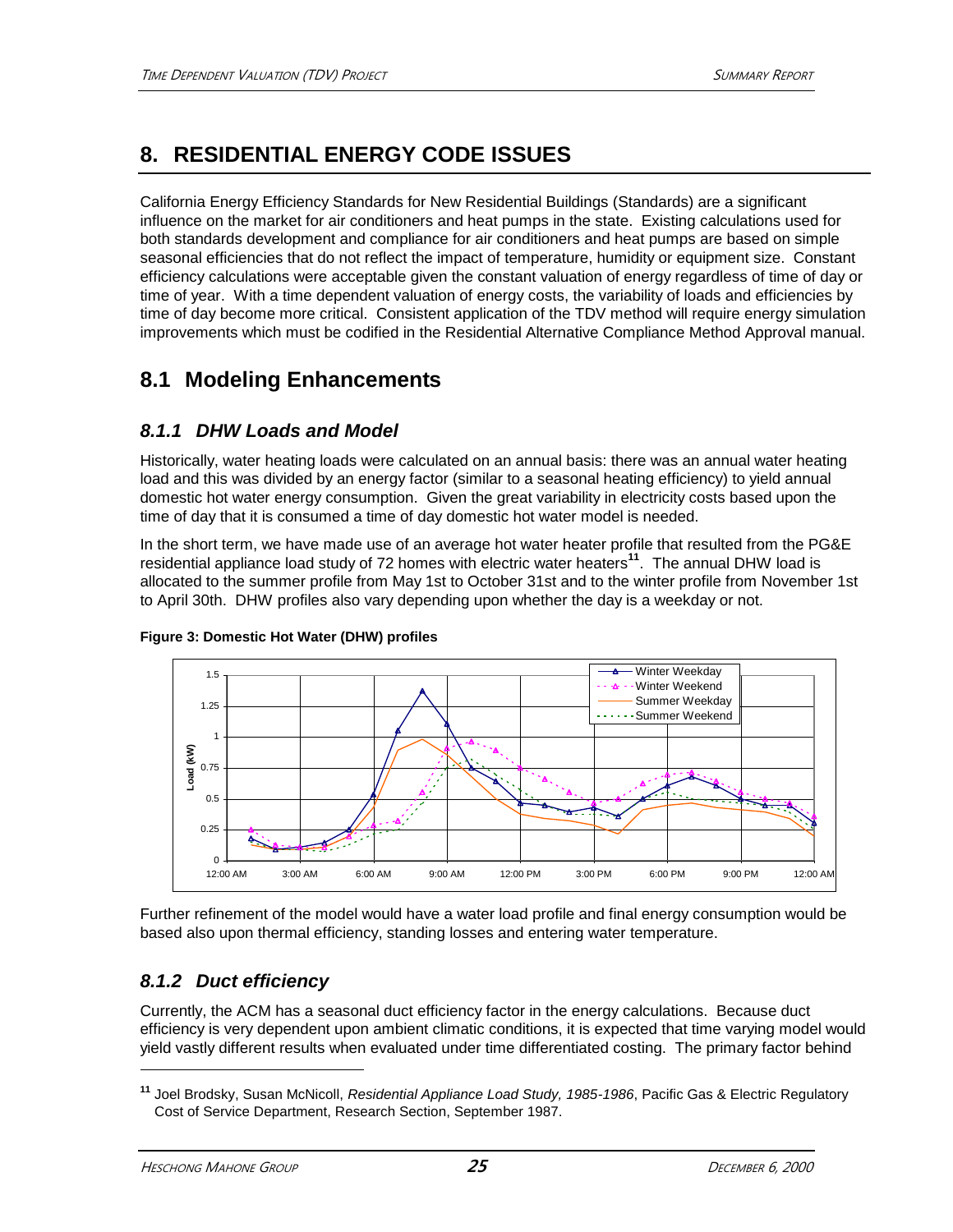duct efficiency, is attic temperature, which is in turn driven by ambient temperature and solar radiation. Thus the project team is in the process of developing a time varying duct efficiency model which adjusts duct efficiency based upon ambient drybulb temperature and global horizontal solar irradiance. The time varying duct efficiency model was not used in the following analysis.

### *8.1.3 Air Conditioning Performance*

We are making use of the air conditioning performance curves that were developed for the non-residential component of this report. In a similar manner, the reference home air conditioner performance will be based upon the average of a large representative sample of air conditioners. The performance of the proposed home air conditioner will be based upon the average of the lowest 15% performing air conditioners unless actual performance characteristics are specified. Ultimately we expect that libraries of air conditioner performance will be made available to compliance program developers to simplify this process. These performance curves derate the capacity and efficiency of the air conditioner as ambient temperature increases. Given the paucity of information on part load performance, the part load efficiency curve will be based upon the current DOE-2 default curve.

### *8.1.4 Heat Pump Performance*

Similar to the adjustments made to air conditioner performance with respect to ambient temperature, heat pump capacity and efficiency are effected by ambient air temperature. Thus unless equipment specific performance information is entered, the proposed design will have a default heat pump that operates at worse efficiency at peak periods than the reference home. At time of peak winter electricity prices (early in the morning) the efficiency of the heat pump may be further degraded by the use of resistance heating. Resistance heating is used when the capacity of the heat pump is unable to meet the heating load. Heating loads are greatest in the morning immediately after the setback period has ended and the setpoint of the thermostat returns to its normal daytime setting.

Our current model does not address resistance heating because the amount of resistance heating used is based upon an assumed capacity (size) of the heat pump. For the analysis contained in this report, all of the heating energy is provided by a heat pump. However, the efficiency of the heat pumps in the analysis is degraded with respect to ambient temperature. Thus this analysis would underestimate the costs of operating a heat pump.

### *8.1.5 Thermostat schedules*

The current default thermostat schedule is has a fairly severe setback. This setback regime may overestimate the costs of operating a heat pump when used with a thermostat that slowly ramps the temperature up in the morning to prevent excessive use of resistance heat.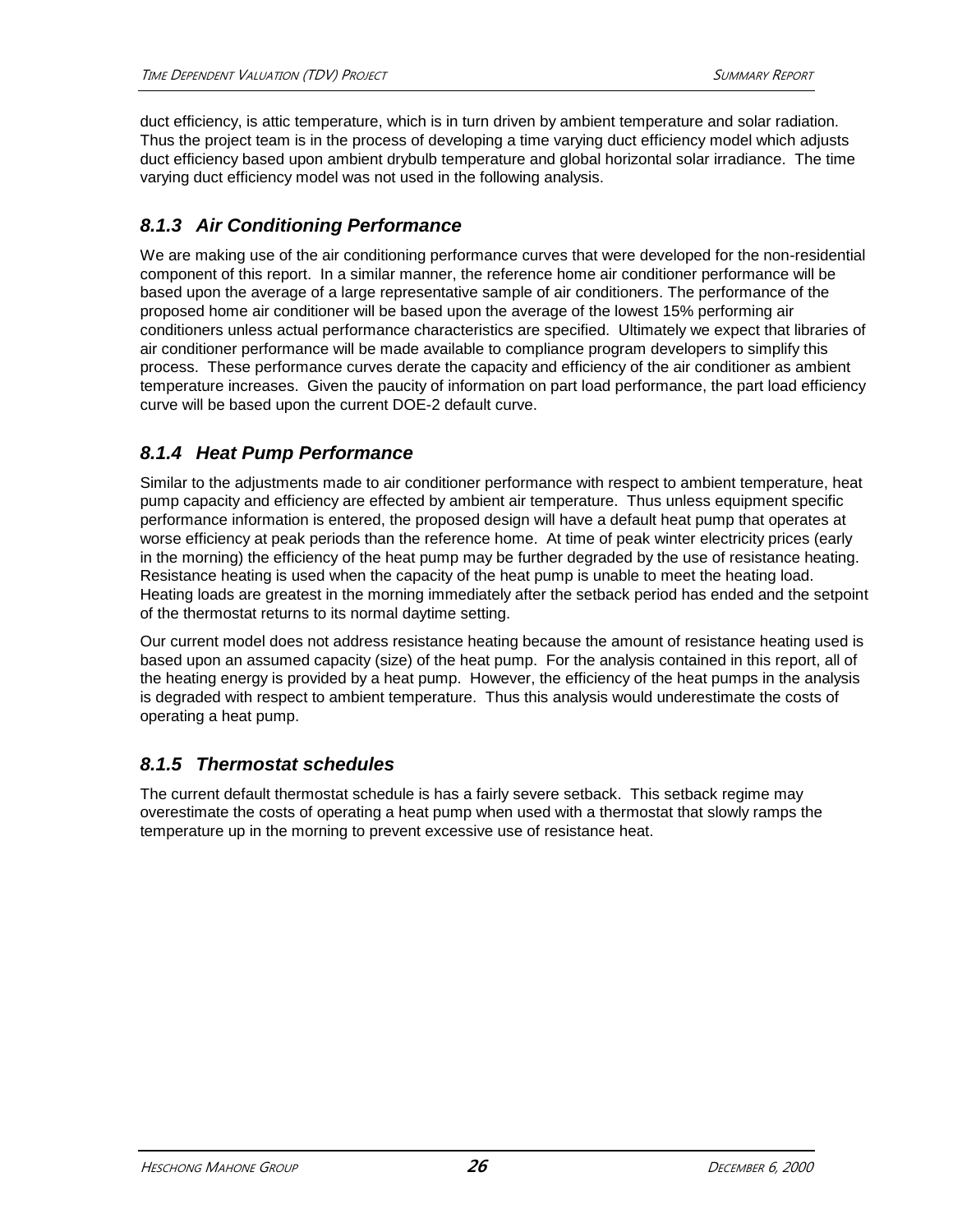# **8.2 Analytical Cases**

The CEC standard 1761 square foot prototype house was adapted for use in the analysis. The prototype is a 2-story house with equal glazing distribution on each orientation. It was developed to represent average production housing and include major compliance issues such as slab and raised floor construction and garages.

The HVAC model for the time of use (TOU) analysis includes the varying effects of outdoor temperature and on cooling efficiency. Water heater consumption varies depends upon time of day, day of week and season.

In order to test the effect of alternate value structures for residential energy, a series of representative cases have been analyzed for presentation. Each case is consists of a single parameter change in energy efficiency measures or HVAC system in the standard prototype house.

#### **Table 8: Residential Energy Analysis Parametrics**

| <b>Case Name</b>                 | <b>HVAC</b>                                                              | <b>Conservation Measure</b>                                                                                                                                                      |  |  |
|----------------------------------|--------------------------------------------------------------------------|----------------------------------------------------------------------------------------------------------------------------------------------------------------------------------|--|--|
| Ceiling Ins                      | Fuel Furnace or Heat<br>Pump with standard air                           | Savings from replacing R-19 with prescriptive ceiling<br>insulation                                                                                                              |  |  |
|                                  | conditioning (SEER 10)                                                   | (R-30 in Oakland, R-38 in Fresno, Shasta, China<br>Lake)                                                                                                                         |  |  |
| Low-e                            | Fuel Furnace or Heat<br>Pump with standard air<br>conditioning (SEER 10) | Savings from replacing standard clear double glass in<br>aluminum frame ( $U = 0.75$ , SHGC = 0.7) with LOE2<br>glass in vinyl frame with argon fill ( $U=0.4$ , SHGC =<br>0.35) |  |  |
| SEER 10 to<br>SEER <sub>12</sub> | Savings from replacing<br>SEER 10 with SEER12 air<br>conditioning        | Standard prescriptive compliance measures for the<br>climate zone except higher SEER                                                                                             |  |  |
| Electric to Fuel<br><b>DHW</b>   | Fuel Furnace or Heat<br>Pump with standard air<br>conditioning (SEER 10) | Savings from replacing an electric water heater<br>(Energy Factor = $0.9$ ) with a natural gas or propane<br>fired water heater.                                                 |  |  |
| Heat Pump to Fuel<br>Furnace     | Savings from replacing a<br>heat pump with a fuel<br>furnace             | Standard prescriptive compliance measures for the<br>climate zone                                                                                                                |  |  |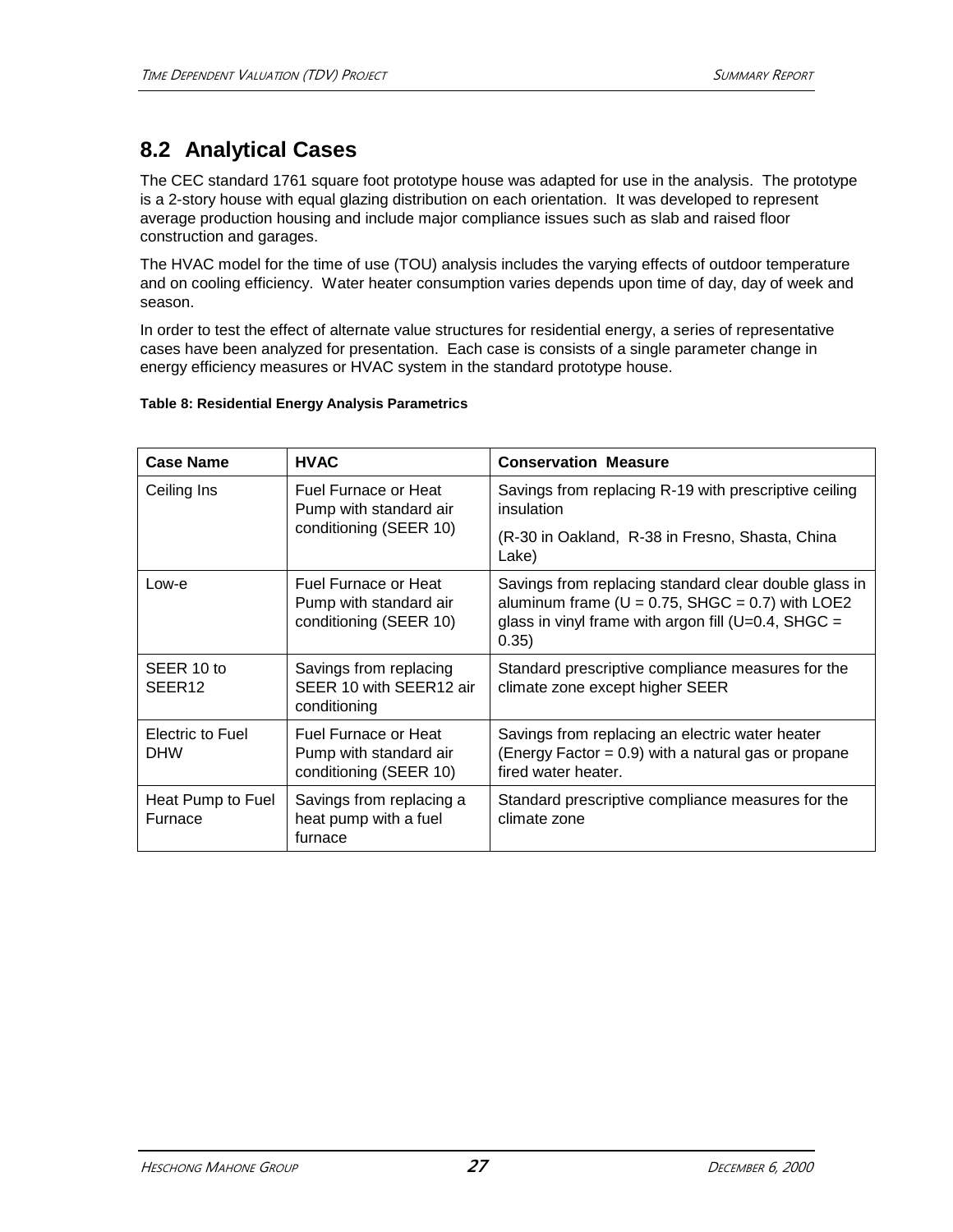# **8.3 Comparison of Residential Results**

The energy savings for each case are reported in a table, which includes both the current source energy valuation and energy consumption as would be measured at the meter. The source energy calculations are done using the current compliance approach based on sensible loads and seasonal efficiencies, which do not reflect hourly modeling of temperature or part load effects. Electricity and gas consumption in this study are always modeled including these effects.

The bars in Figure 4 represent the present value (30 years at a 3% real discount rate in 2001 dollars) energy cost savings of each measure. The energy savings are identical for each group of three bars; the only difference is in how the energy savings are valued. In the first bar, labeled "Flat NG", electrical energy savings are given the same value for all hours (flat valuation), and heating savings are valued at the cost of natural gas. This flat valuation is the current method used to evaluate the cost-effectiveness of California's building energy efficiency standards. In the middle bar, labeled "TDV Nat Gas", electrical energy savings are given a time dependent valuation (TDV), and heating savings are valued at the cost of natural gas. In the third bar, labeled "TDV Propane", the electrical savings are the same as in the middle bar, but the heating savings are valued at the higher cost of propane.

Fresno is a Central Valley climate with significant heating and cooling loads. Virtually all new homes are air conditioned and air conditioning is a daily fact of life for most residents in summer months. Under the TDV valuation, measures that reduce air conditioning load are preferentially weighted by the higher cost of electricity when ambient temperatures are high.

Time dependent valuation of the energy savings from ceiling insulation is approximately 30% higher than a flat valuation. Ceiling insulation reduces cooling loads the most during hot times of year when electricity prices are highest and reduces heating loads the most during cold times of year when electricity and fuel prices are also relatively high. Propane is about 50% more expensive than gas, thus all measures that decrease fuel consumption save more money when propane is the fuel rather than natural gas. However, when ceiling insulation is evaluated with propane as the heating fuel, this increases the cost savings of more ceiling insulation by only 10% because 80% of the cost savings are due to reduced electricity consumption. When ceiling insulation is evaluated for a building heated by a heat pump, the TDV savings are greater than the savings in a home heated with natural gas or propane. All of this indicates that homes heated by propane could cost-effectively be required to have more ceiling insulation than natural gas heated homes and heat pump heated homes could have even more ceiling insulation still.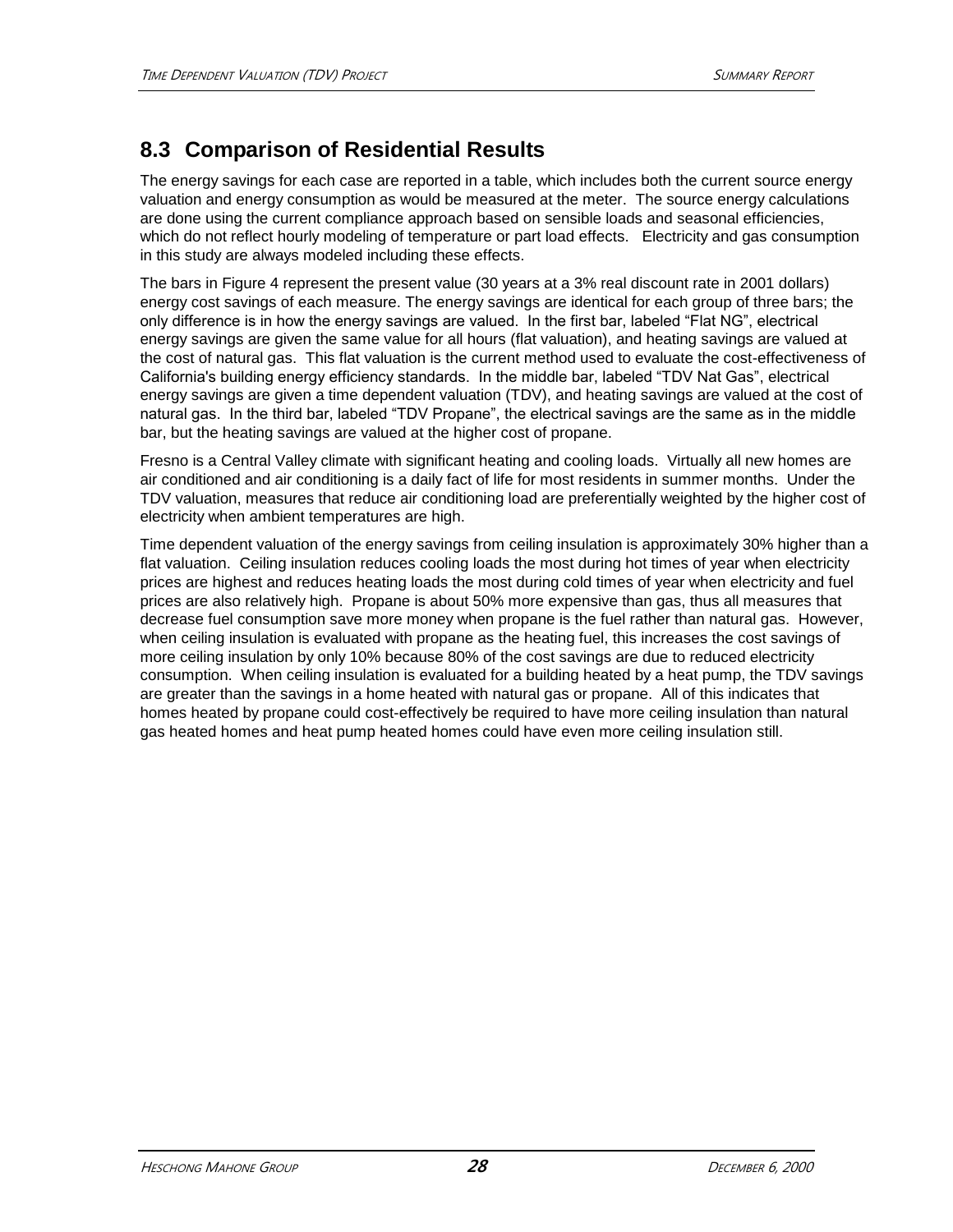



The upgrade from clear glass to low-e glass, saves as much heating energy as increasing ceiling insulation from R-19 to R-38 but cooling savings are tripled. The lower U-factor of low-e glass reduces both heating and cooling loads and the lower SHGC reduces solar gains which is beneficial in the summer and slightly negative in the winter. Since the savings are greatest when the climatic conditions are at their extremes the TDV savings figures are higher than the traditional flat valuation of cost-savings.

Replacing a heat pump with a fossil-fueled furnace is a positive compliance trade off under all scenarios including the scenario where propane is the fuel used. This result is due to the synthetic "tail" that was developed for electric marginal T&D costs so that high costs would be allocated to the coldest hours of the year. The purpose of these high electricity costs is predictive and preventative. Currently T&D costs are low in the winter partly because historically electric heating has been restricted by energy codes. If electricity were to be evaluated at the low existing winter T&D costs, this could result in increased electric heating which in turn would cause T&D costs in the winter to rise and create a long term oscillation between electric heating costs and electric heating code restrictions. This scenario indicates that winter electric costs under TDV will provide even more of a cost signal to discourage electric heating than the current costing for evaluating the cost-effectiveness of code measures.

Increasing the seasonal energy efficiency ratio (SEER) rating of air conditioning from the minimally compliant value of 10 to 12 yields almost twice as much cost savings under the TDV method. This is not surprising since air conditioners consume more electricity during times of higher electricity prices. This result should be tempered by findings that the efficiency of many SEER 12 air conditioners drops off more quickly during high temperature conditions than the efficiency of SEER 10 air conditioners. If this finding is borne out, the revised hourly consumption can be multiplied by the hourly TDV energy costs to develop new TDV cost savings figures.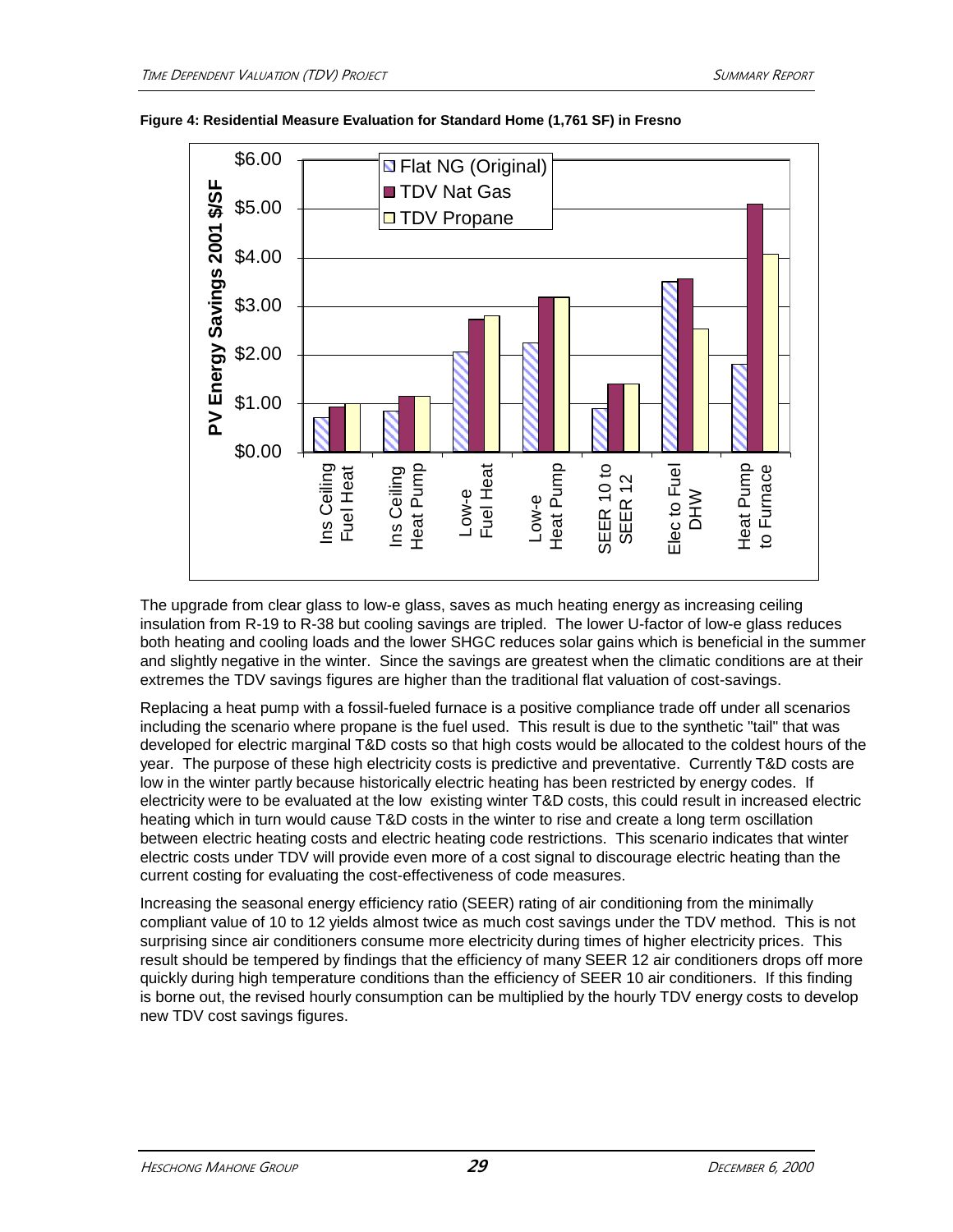# **9. CONCLUSIONS**

Since being first established in 1977, the building energy standards (along with standards for energy efficiency in appliances) have helped Californians save more than \$11.3 billion in electricity and natural gas costs**<sup>12</sup>**. Every three years, these standards are updated to keep pace with technological advances and market conditions for energy savings technology.

Currently, the development of the standards and the alternative compliance software have been based upon flat energy costs - energy is valued the same regardless of time of day or year that it is consumed. However, the societal costs of energy do vary depending upon when it is consumed. Consumers pay more for energy during peak demand periods**<sup>13</sup>**; also less efficient and more polluting generation plants operate during periods of high demand.

Future development of California's building energy and appliance standards should incorporate time dependent valuation (TDV) of energy costs when determining the cost-effectiveness of measures and in application of the performance (computer simulation) method. This would help shift the emphasis in the building standards to those measures that reduce peak loads on the electricity and natural gas supply and delivery systems. This, in turn, would help better utilize the energy delivery systems, reduce system demand, and result in lower long-term utility costs for California consumers.

Work is currently under way to refine the tentative TDV methodology reported in this document. The refined methodology, based on the latest available energy cost data and analysis, will be available for public review and scrutiny beginning in the fourth quarter of 2000.

Under a time dependent valuation of energy for developing energy standards, better knowledge would be needed on energy efficiency measures. In the past with flat energy costing, the only question was how much energy does a given measure save. In the future with time dependent energy costing, when energy is saved will be as important as how much energy is saved.

Cost-effectiveness evaluation of measures results from applying hourly energy costs to hourly models of building energy consumption. Thus building energy models must be able to predict energy performance on an hourly basis and not just on a seasonal basis. Currently, the residential alternative compliance model (ACM) software applies a constant seasonal efficiency (SEER) to space cooling loads. However, the efficiency of residential air conditioners varies with respect to outdoor temperature and how much cooling is required. At peak cooling conditions, when electricity costs are highest, the SEER (seasonal energy efficiency ratio) is not a good predictor of energy consumption. This indicates that a better residential cooling model is needed and that the efficiency metric of interest for code compliance is not the SEER but perhaps an energy efficiency ratio (EER) at peak load conditions.

The commercial alternative compliance model (ACM) software applies a variable cooling efficiency that is a function of outdoor temperature and cooling loads. When the cooling equipment is a chiller, the manufacturer provides test data that characterizes the chiller performance under a wide range of conditions. However, for unitary "packaged" equipment, only the SEER is required by the energy standards and part load performance data is rarely provided. Currently, the performance curve used is over 20 years old and does not provide credit for newer unitary compressor technologies such as variable speed compressors, scroll compressors, thermal expansion valves (TXV), etc. A series of new default curves should be developed to account for the enhanced peak day performance of some of these technologies.

**<sup>12</sup>** CEC web page "Title 24, Section 6 California's Energy Efficiency Standards for Residential and Nonresidential Buildings," http://www.energy.ca.gov/title24/98\_standards/index.html

**<sup>13</sup>** Even those consumers on flat rates pay more for energy consumed on peak because the cost of service for peaky loads is higher and this eventually is passed back to the customers in terms of higher flat rates.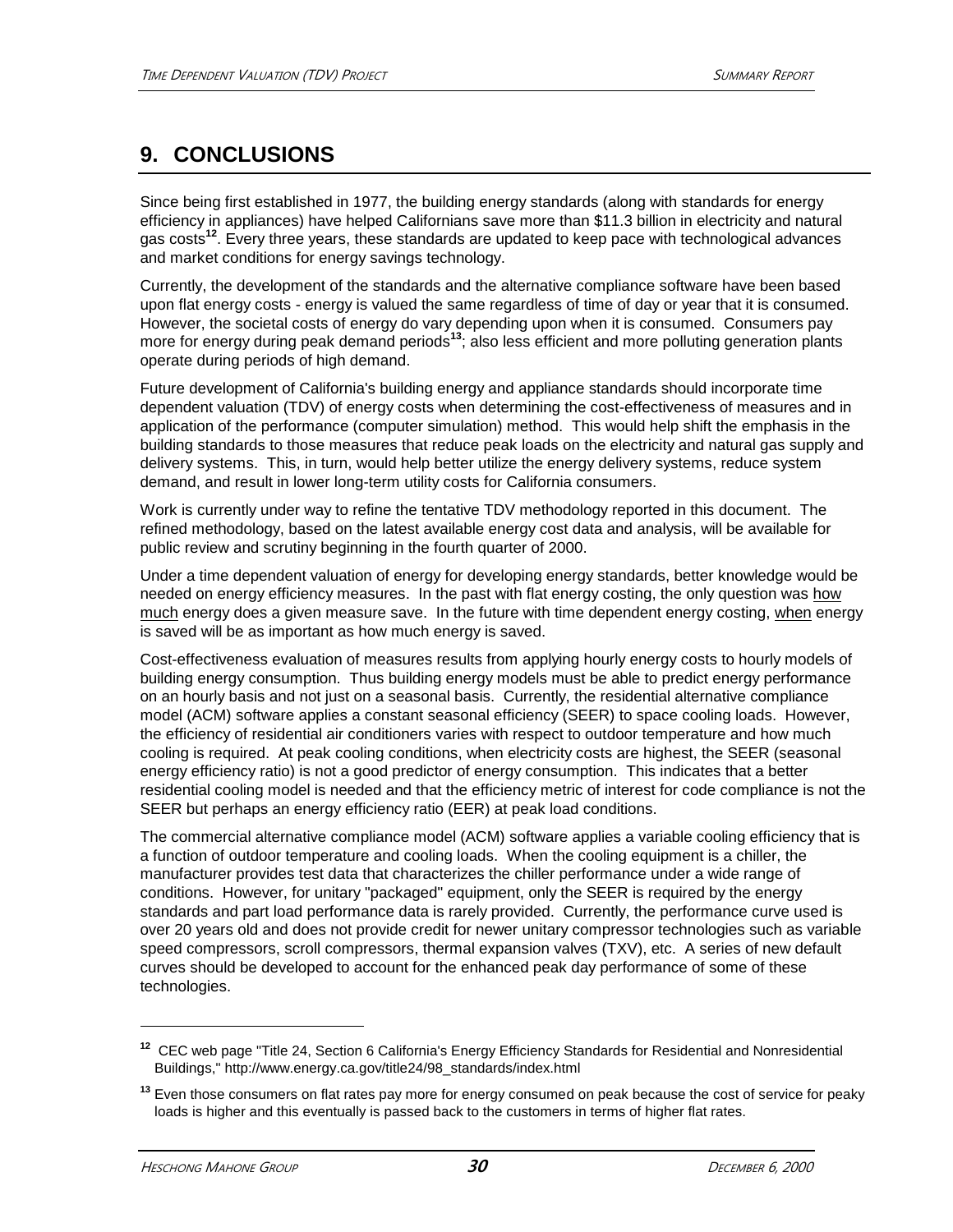To be adopted, the use of TDV for developing building standards must be evaluated and accepted by stakeholders in the energy standards arena. To provide maximum flexibility to these stakeholders, we are developing research versions of the residential and nonresidential alternative compliance model (ACM) software to be used with a spreadsheet that applies the hourly costs of energy to the hourly energy consumption values generated by these models. This will provide a transparent analysis tool showing how TDV costs are applied, making it easy for stakeholders to observe the mechanisms that affect the outcomes of measure comparisons.

Public meetings will be held to gather comments so that this TDV method can be considered for use in evaluating measures for the 2005 Standards and for use in the 2005 ACM software.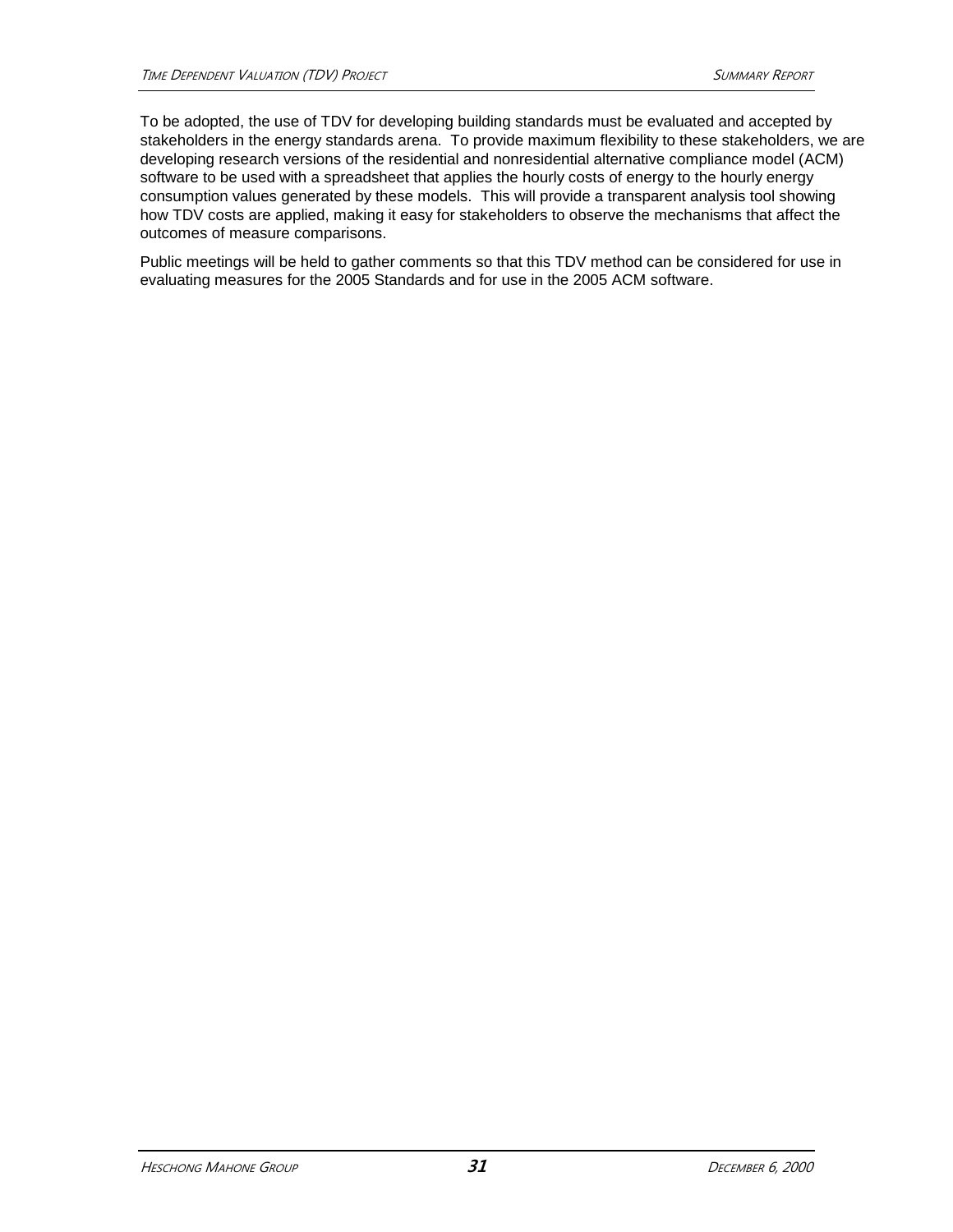# **10. APPENDIX - DETAILED DISCUSSION OF ECONOMIC FACTORS**

# **10.1Electricity Costing Factors**

The societal electricity costs used to evaluate the TDV cost effectiveness of energy efficiency measures for inclusion in the building efficiency standards are a combination of:

- **Commodity costs** the cost of electrical generation as delivered to the California Power Exchange (PX). These costs are modeled as a time series based upon historical prices on the power exchange with an adder to account for the costs of bringing new generators into the PX. (Note that these costs are modeled as time series and are not directly correlated to temperature the way transmission and distribution costs are - the prices on the power market are affected by more influences than just regional loads.)
- **Transmission and Distribution marginal costs** this is the cost of additional transmission and distribution capacity to handle peak loads. These peak loads are correlated to high temperatures and the costs are allocated from the total costs to hourly costs by peak capacity allocation factors (described in more detail later in Section 10.1.2). Given the timing and load factor of the residential versus non-residential loads, and the costs associated with equipment serving residential versus nonresidential loads, these costs are different for the two building types.
- **Fixed costs** these include all the other costs reflected in customers' utility bills, such as taxes, billing and meter reading, interest on capital, company profit and return to investors. These fixed costs are the difference between the total revenues collected by the electric utilities and the totals of the commodity, transmission and distribution marginal costs. These fixed costs are applied as a flat adder i.e. the fixed costs are the same \$/kWh regardless of time of day, day of week or season of year. Note that this value is different for residential and non-residential buildings and differs by region so that costs are scaled up to a statewide average of revenues.
- **Environmental externalities**  these costs are additional societal costs not currently extracted by environmental protection or other regulatory programs (which are already reflected in the fixed cost component). The externalities estimation is a "least cost" valuation of externalities based upon emission trading credits. The analysis here assumes that all marginal generation is gas fired, either a natural gas combustion turbine or a combined cycle turbine and that the main emissions of economic value are NOx and  $CO<sub>2</sub>$ .
- **1992 Adder**  This adder brings the overall cost of TDV electricity up to the same total value of electricity costs used to develop the cost-effectiveness of the 1992 standards. This serves to keep the overall stringency of any proposed changes to the Title 24 Standards comparable in stringency to the 1992 Standards.

### *10.1.1 Commodity Costs (Generation Market Price)*

For the TDV project, we have assumed that the Generation market price forecast be based on the CEC's projections and methodology. The CEC continues to run production simulation models (MultiSYM) and publish those results on its Web site (http://www.energy.ca.gov/reports/2000-03-13\_300-00-001.html). For long-range projections, the CEC staff recommends the use of the all-in cost of a new entrant to set the future market prices using the following multi-step process

1. All-in cost for new entrant calculated for each year, given technological innovation assumptions, and the long-range gas price forecast.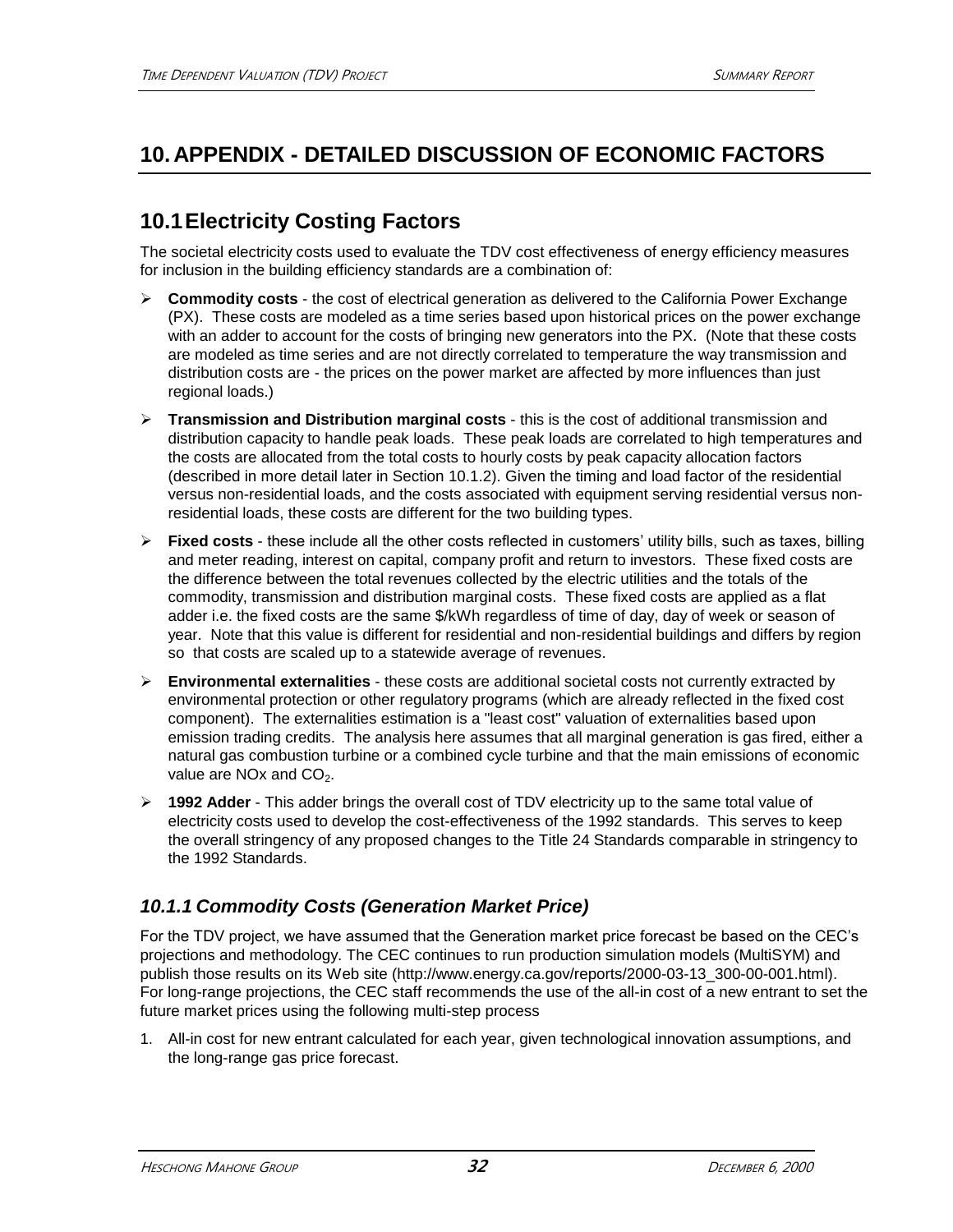- 2. All-in cost converted to monthly average prices using month factors prepared by Richard Grix**<sup>14</sup>** .
- 3. Hourly "typical week" market prices are adjusted to match the monthly averages. The typical week market prices are from staff Multisym analyses and can be found at http://www.energy.ca.gov/energyoutlook/documents/300-00-001\_data\_files/

### **Ancillary Service Costs**

Generation energy costs borne by consumers would consist of both the costs from an energy market such as the Power Exchange  $(PX_h)$  and the ISO Ancillary service market  $(ISO_h)$ . Without any dependable forecasts of ancillary service costs, one is left with two choices: 1) add ancillary service costs as a simple percentage addition to the  $PX<sub>h</sub>$  costs; or 2) create an hourly ancillary market price profile modeled after the actual ancillary costs observed in the market.

If market-based ancillary service costs are desired, the hour-ahead ancillary service market prices could be based on NP15 for both market-procured and self-provided quantities**<sup>15</sup>**. The hour-ahead prices are chosen because ancillary services are used to support system operation in real time. But if the hourahead market is inactive, the day-ahead market prices should be used. The total ancillary service costs for any hour should be divided by the total kW demand at that hour to convert the ancillary service costs into average \$/kWh values.

Once initial ancillary service costs are established (either as a simple percentage, or as an hourly profile), the task still remains of forecasting the ancillary cost levels into the future. Review of data from December 1998 to November 1999 reveals that 63-89% of the total ancillary service cost is associated with regulation and frequency support. (CEC 2000 report, Appendix D, p. D-7). Depending upon how the TDV team anticipates these costs will change in the future, they can be held constant in nominal terms, held constant in real terms, or escalated in proportion to the  $PX<sub>h</sub>$  price.

A simpler assumption is to derive ancillary service costs as a multiple of the market prices. The CEC staff recommends a value of 5%. While this is lower than the 13% observed during the first year of the open market operation in California, it would appear to be a reasonable long-run estimate. The generation market price forecasts developed for the TDV project uses this 5% assumption.

### **All-in Costs**

All-in costs include return on capital investments, so assumptions of the cost structure and equity return requirements of a new generation entrant into the market can significantly impact the all-in cost estimates. In addition, assumptions on new plant construction costs, heat rates, and gas prices will impact the estimates. In general, however, agreement can typically be reached on the assumptions for the near term, based on published information, such as the Gas Turbine World Handbook.

The CCGT's per MWh all-in cost in year "t" is computed as follows:

All in 
$$
Cost = \left\{ \frac{[CC \times (1 - T1) + Fixed]}{[(8760 \times CF \times 1000) + (\frac{Gas \times HR}{1000}) + VOM]} \times [1 + AS\%]\right\}
$$

**Where** 

l

CC is the capital cost of the CCGT (\$/kW) in year "0"

FCR is the fixed charge rate used to annualize the cost of the CCGT

**<sup>14</sup>** Richard Grix, Electricity Analysis Office, Energy Information and Analysis Division, California Energy Commission **<sup>15</sup>**NP15 is "North of Path 15" -the transmission bottleneck between Northern and Southern California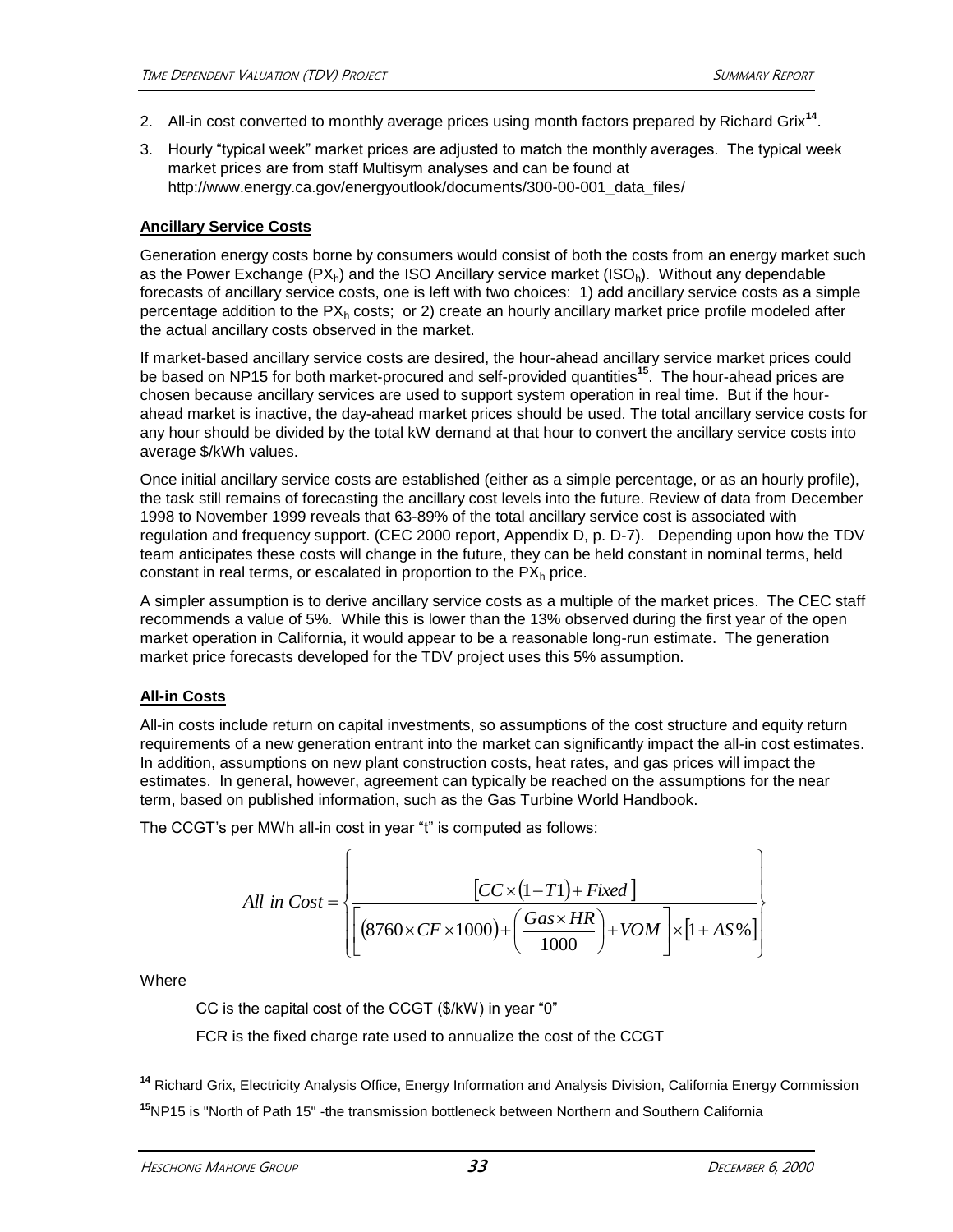TI is the annual rate of technological improvement Fixed is the annual fixed cost of the CCGT (\$/kW) CF is the annual capacity factor of the CCGT Gas is the \$/MMBTU delivered gas price HR is heat rate (BTU/kWh) VOM is the variable operating and maintenance cost (\$/MWh) AS% is the ancillary cost adder (%)

|  |  |  | Table 9: New Generation Assumptions <sup>16</sup> |
|--|--|--|---------------------------------------------------|
|--|--|--|---------------------------------------------------|

| <b>Generation new Entrant Costs</b> |                                                             |
|-------------------------------------|-------------------------------------------------------------|
| <b>Cost Structure</b>               |                                                             |
| Percentage Debt                     | 60% Grix to PG&E, "Cost to Build and Operate a New Plant"   |
| Debt Cost                           | 8.50% Grix to PG&E, "Cost to Build and Operate a New Plant" |
| Equity Return (after tax)           | 12% Grix to PG&E, "Cost to Build and Operate a New Plant"   |
| Marginal Tax Rate                   | 40% Grix to PG&E, "Cost to Build and Operate a New Plant"   |
| WACC (after tax)                    | 7.86%                                                       |
| <b>Fixed Charge Rate</b>            | 11.85% D. Vidaver, 5/24/00 E-mail                           |
|                                     |                                                             |
| <b>Construction Cost (\$/kW)</b>    | 550 Grix to PG&E, "Cost to Build and Operate a New Plant"   |
| Capital Fixed Cost (\$/kW-yr)       | 65.175                                                      |
| Non Capital fixed Cost (\$/kW-yr)   | 10 Grix to PG&E, "Cost to Build and Operate a New Plant"    |
| Total Fixed Cost (\$/kW-yr)         | 75.175                                                      |
| <b>Assumed Cap Factor</b>           | 75%                                                         |
| Converted Fixed Cost (\$/MWh)       | 11.44                                                       |
| Annual Technological Improvement    | 1% CEC Electricity Analysis Office                          |
| <b>Ancillary Service Costs</b>      | 5% CEC Electricity Analysis Office                          |
| <b>Variable Costs</b>               |                                                             |
| <b>Heat Rate</b>                    | 6800 (Table III-1)                                          |
| Variable O&M (\$/MWh)               | 2 (Table III-1)                                             |

**<sup>16</sup>** The bulk of these assumptions are based on Grix, R. (2000) *Cost to Build and Operate a New Plant*, Memo to PG&E, CEC (CA: Sacramento). Assumptions on fixed charge rate, ancillary services adder, and technological improvement are based on E3's communications with the CEC Electricity Analysis Office.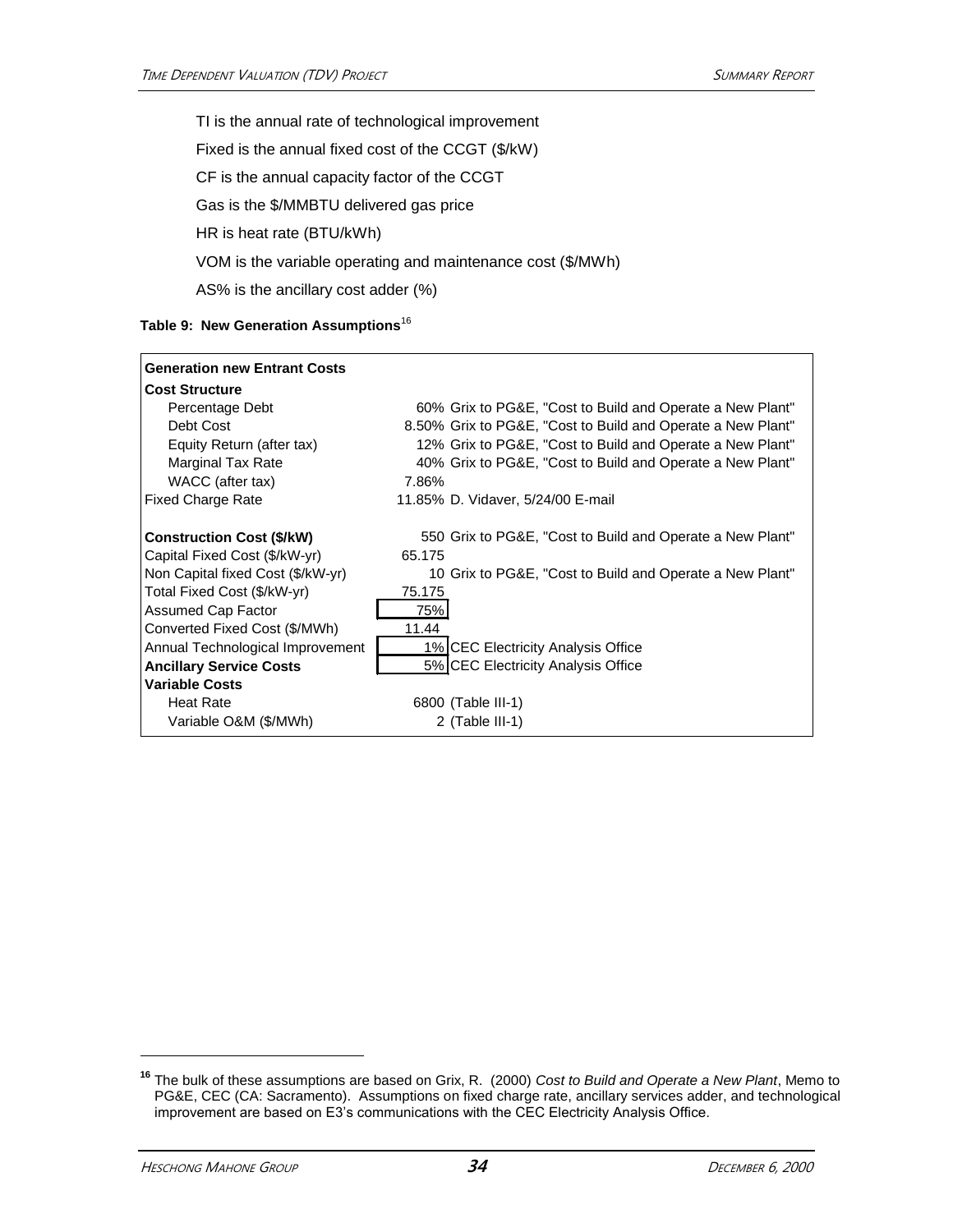The projection of the market price for electricity commodity is shown in Figure 5. Note the estimates here forecast a dramatic decline in natural gas prices until 2002 and then a gradual rise in prices thereafter.



#### **Figure 5: Market Price Forecast**

### **Projection of Price Shapes**

The CEC currently updates its market price forecasts on at least an annual basis, and has recommended to the State Legislature that it continue to do so in the future.**<sup>17</sup>** As part of the forecast development, the CEC's models calculate hourly market prices for typical weeks for each of the twelve months. The hourly prices could be derived by mapping the typical week to the 28 to 31 days in each month, and scaling all of the monthly prices up to match the forecasted market price for that month. The monthly market price is developed by applying fixed monthly price ratios to the annual all-in cost of the new CCGT. The monthly price ratios are shown in Table 10.

**<sup>17</sup>** Keese, W.J., et al, (2000) *Forecasting & Data Collection Responsibilities*, SB110 Report to the Legislature, California Energy Commission (CA: Sacramento)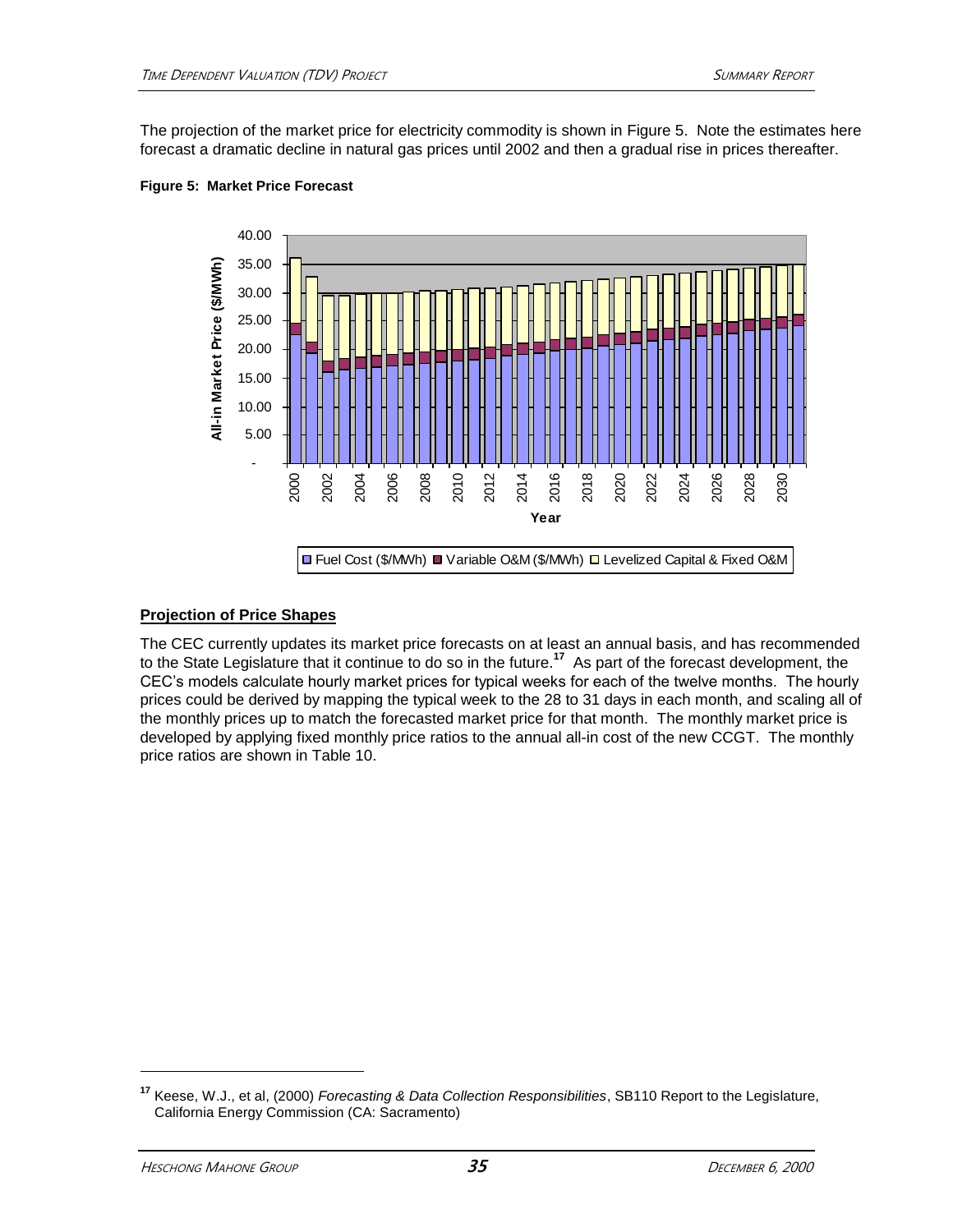| Month | <b>Price Ratio</b> | <b>Month</b> | <b>Price Ratio</b> |  |
|-------|--------------------|--------------|--------------------|--|
| Jan   | 0.979              | Jul          | 0.961              |  |
| Feb   | 0.895              | Aug          | 1.569              |  |
| Mar   | 0.777              | Sep          | 1.642              |  |
| Apr   | 0.670              | Oct          | 1.094              |  |
| May   | 0.618              | Nov          | 1.068              |  |
| Jun   | 0.625              | Dec          | 1.092              |  |

#### **Table 10: Monthly Price Ratios of the All-In Cost of a New Combined Cycle Generation Turbine**

The hourly price for any month, m, and for any hour of the day, h, is given by the following:

*Price* $[m,h] = All$  *in*  $Cost \times Monthly$  *Price*  $Ratio[m] \times Typical$  *Shape* $[m,h]$ 





The hourly market price forecast can be found in Gen Price Forecast2.xls [Hourly Forecast]

### *10.1.2 Transmission and Distribution Costs*

In 1999 the TDV team identified the use of temperature as a possible proxy for determining how much electrical demand in any hour would contribute to the UDC's need to expand wires capacity in an area. The study in 1999 examined six areas in a proof of concept exercise. This year 2000 work presents a much more comprehensive examination into the adequacy of temperature as a proxy for peak demand loading on the T&D system.

**Summer Peak:** Peak period is all weekday hours with temperatures within 15 degrees of the highest observed temperature in the area (weekday only). This 15 degree span defines the hours that could drive peak demand, and thus drive the need for capacity expansion. This definition is independent of climate zone.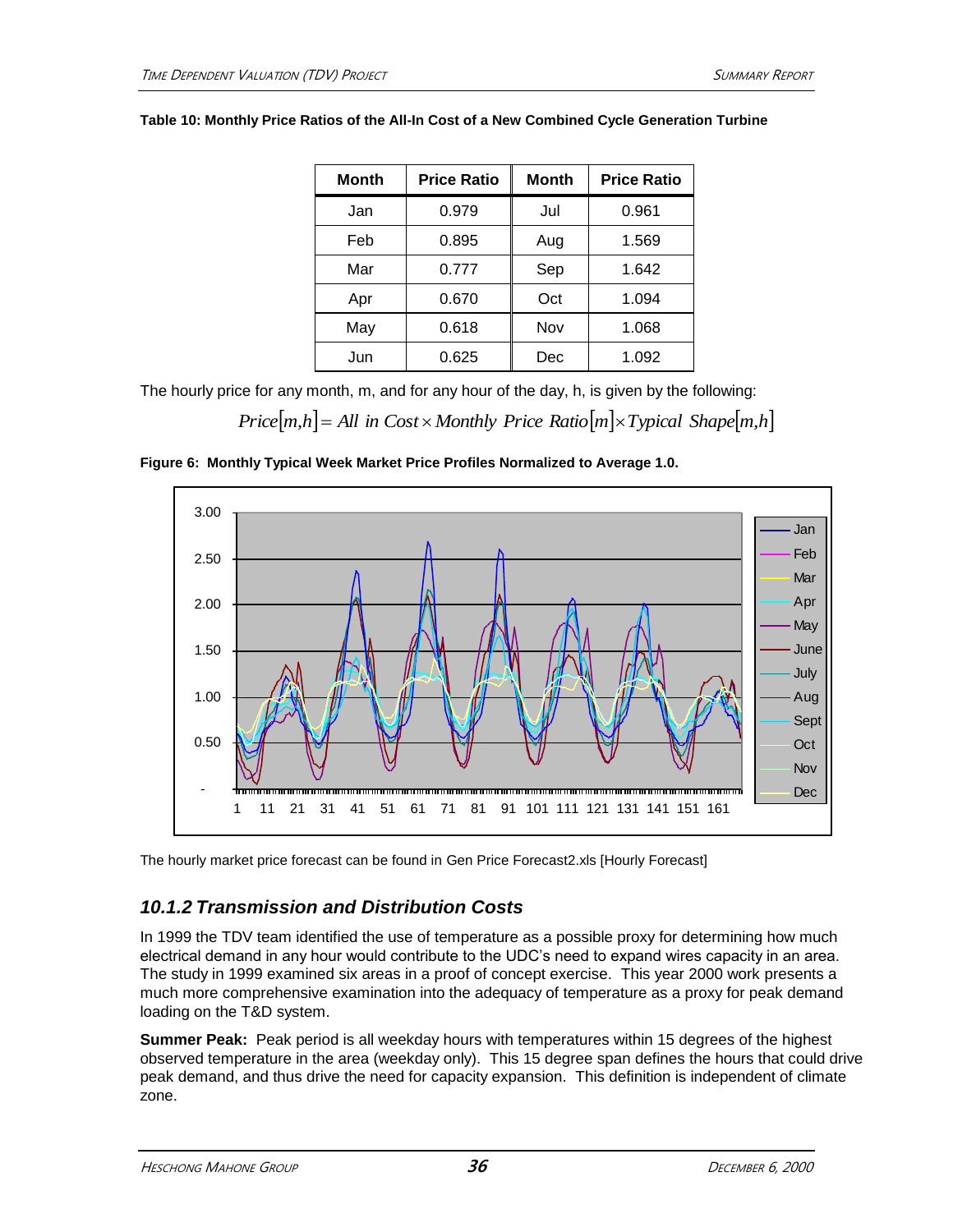The hours with the highest temperatures will likely have the highest demand, and also the highest likelihood of driving the need for capacity expansion. Therefore, the higher the temperature, the larger the weight assigned to that hour. The weights are referred to as Peak Capacity Allocation Factors, or PCAFs. The PCAFs are divided into the 15 categories corresponding to each degree in the peak period. The highest temperature (rounded to full degrees) receives a value of 13.33%. This means that 13.33% of the T&D capacity cost for the area is assigned to weekday hours with that corresponding temperature (when rounded to the nearest degree). The PCAF percentage declines linearly for the other temperature categories until the 15<sup>th</sup> highest temperature category receives zero PCAF.

The T&D cost assigned to any hour of the year is:

$$
T & D_{\text{cos}}[h] = \frac{PCAF(Temp[h])}{NumHours(Temp[h]) \times T & D_{\text{cap}}Cost}
$$

**Where** 

Temp[h] is the temperature category for that hour. (the nearest whole degree temperature)

PCAF[Temp[h]] is the total percentage of capacity cost allocated to that temperature category

NumHours is the number of hours that fall into that temperature category over the year

T&DcapCost is the T&D marginal capacity cost in \$/kW-yr

Note that if there are temperature categories with no hours, the PCAF for that category should be allocated to the next highest temperature category that has hours.

**Winter Peak:** Peak period and calculations are analogous to the summer case, but in reverse. The highest PCAF is assigned to the lowest temperature category, and the PCAFs decline as the temperature increases. The summer analysis was limited to weekdays. The winter analysis is limited to weekdays between 7am and 9pm. Like the summer analysis, the winter peak period is defined as a 15 degree temperature span.

**Policy Issue:** Most areas within California are summer peaking. The CEC has made a purposeful effort to discourage electric resistance heating in the past, and has indicated that this remains a goal for the new standards. One way to promote this goal is to include a winter PCAF curve for all areas, even those that are currently summer peaking. The winter PCAF curve would reflect the costs that would be imposed on utilities if the areas were to become winter peaking areas. Because we have developed a PCAF method that only requires information on temperature (not actual loads), the winter PCAF weights would be valid regardless of the current area's peaking characteristics.

The issue is whether the T&D marginal capacity costs should be split between the summer and winter or replicated for the summer and winter. For example, if the T&D capacity cost is \$50/kW-yr. Should the capacity cost be split \$25 and \$25 between summer and winter, or should \$50/kW-yr be assigned to the summer and another \$50/kW-yr be assigned to the winter? The TDV project team recommends the second approach because it does not dilute the summer pricing signal. The problem is that duplicating the winter value would overly reward measures that reduce both summer and winter demands (such as shell measures).

**Question:** Is there some way to have the simulation models impose the winter costs only when electric usage is increased or similarly be able to impose the higher costs as a penalty, but not a reward in areas that are currently summer peaking?

The remainder of this section details the analysis undertaken to arrive at the above recommendations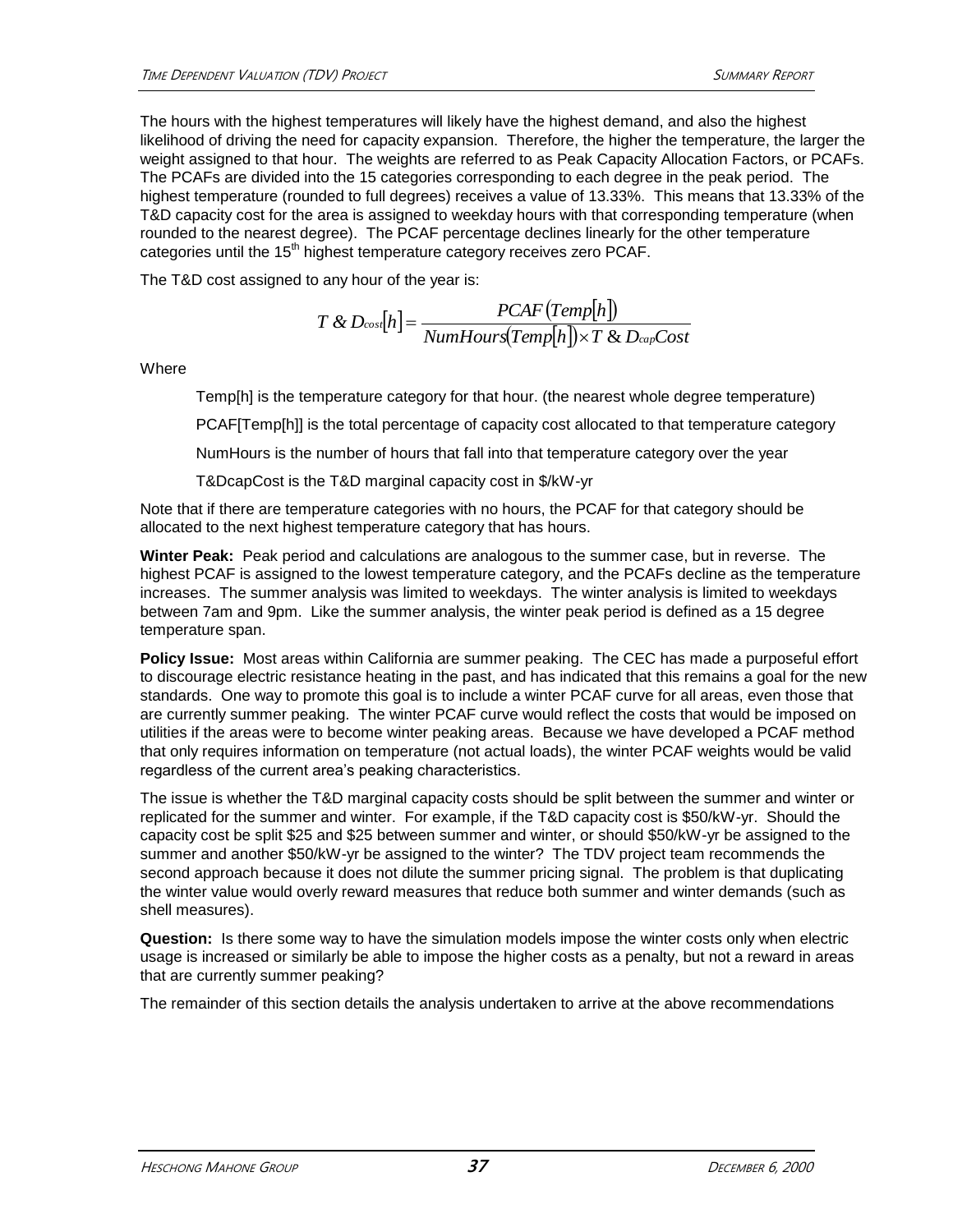### **PCAF Calculations**

The Peak Capacity Allocation Factors were calculated from the simulated hourly shapes provided by PG&E's rate department**<sup>18</sup>**. The simulated shapes are from PG&E's AREALOAD model which PG&E has employed and defended in the regulatory arena in various forms since 1992. Actual measured data for 1999 is available for some substations and circuits through PG&E's SCADA system. We chose to use the simulated data set to assure full representation of the loads within a DPA (often SCADA does not cover an entire area) and to assure representation of all the DPAs (SCADA is not fully deployed across PG&E's entire service territory.)

### **PCAF Correlations**

Examination of the 31 sample areas revealed that for summer peaking areas, the peak period occurred during hours with temperatures within 15 degrees of the annual maximum. For example in a moderate area like Mountain View, the peak temperature in 1999 was 93 degrees. In an area like this, temperatures in the high eighties would be of concern to the planners. Conversely, in Concord where the temperature topped out at 106 degrees, the main concern to planners would be usage when the temperature rises into the mid to high nineties.

Having determined the duration of the peak period, the next task was to develop a functional form based on temperature that would reasonably match the actual PCAFs. For simplicity, we settled on a simple functional form that increased linearly with temperature. Because the total PCAFs must total to 1.0, the linear function form, with zero weight at the  $15<sup>th</sup>$  highest hour, and maximum weight at the highest temperature hour resulted in the following PCAF shape.



#### **Figure 7: Incremenal and Cumulative Peak Capacity Allocation Factors (PCAF)**

To determine how well this functional form predicts the PCAF values, the cumulative PCAF functional form is plotted against the actual cumulative PCAFs. In general the functional form of the PCAF's matched well the actual PCAFs. Some areas had a wider range of temperatures and this may well result from time dependent effects or perhaps storage of heat in thermal mass of buildings.

### **Winter Peaking Areas**

The winter peaking areas display roughly the same 15 degree peak relationship as we saw for the summer peaking areas. The predicted shapes, however, are noticeably offset to the left of the actual PCAFs. This occurs because the minimum temperature in an area rarely occurs at the same time as the highest demand in an area. Unlike the summer peak, when the maximum temperature occurs during or near business hours, the winter minimum temperature occurs around dawn. Since there is little activity or heating occurring at dawn, using this minimum temperature as a proxy for peak demands is inappropriate.

**<sup>18</sup>** Please refer to the 1999 report for a detailed discussion of the PCAF methodology.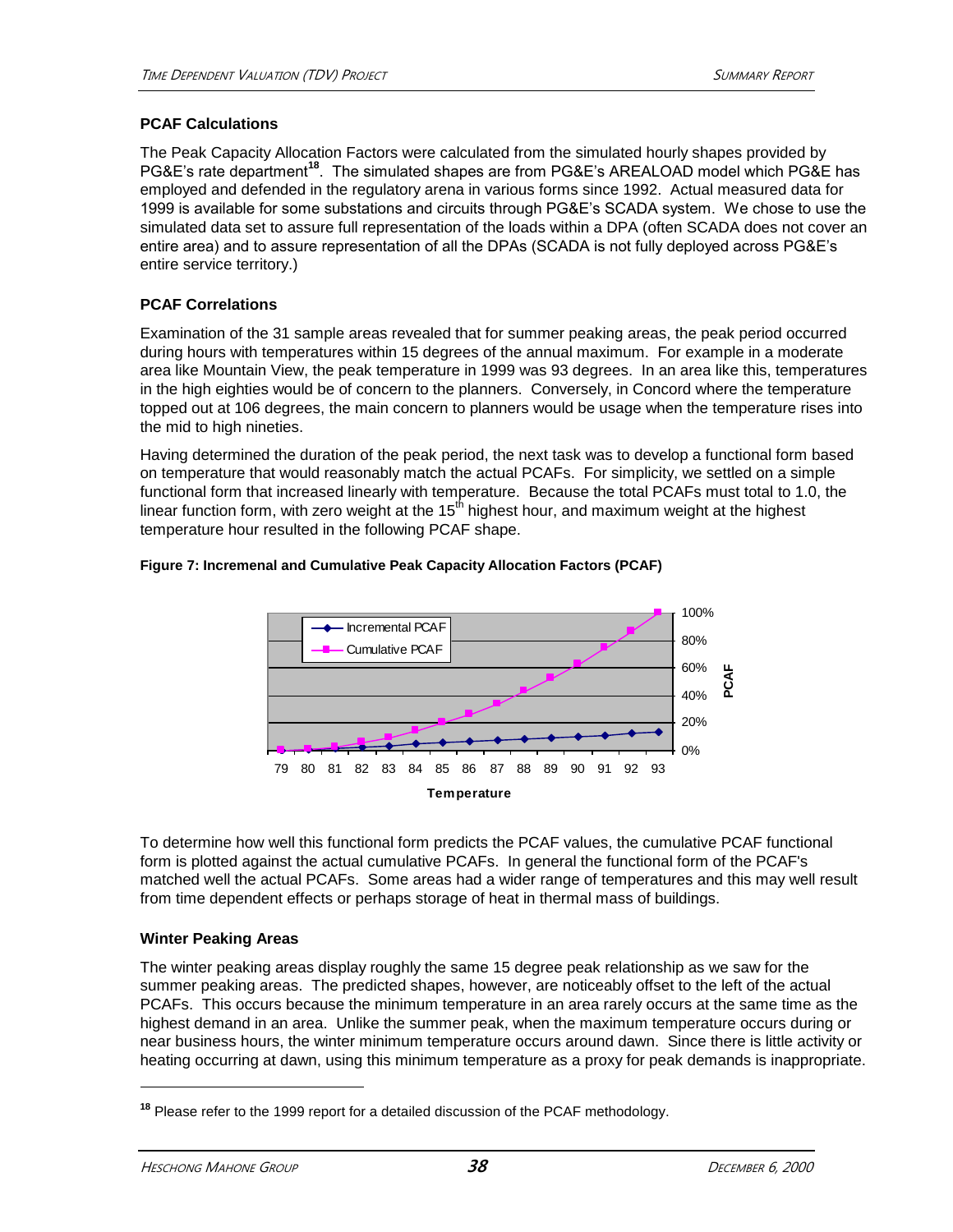A review of the temperature profiles for Moffett Field (North Pen West), Monterey, and San Francisco indicate that the temperature at 7pm is a better proxy for the minimum temperature to use for PCAFs This would shift the predicted shapes eight to ten degrees downwards --- lining up the predicted results very closely with the actual PCAFs.

As shown in Figure 8, the PCAF distribution by hour of the day also indicates that for these areas, the PCAFs never occur past 9pm. This suggests that the PCAF prediction formula should only consider hours of the day between 7am and 9pm. Further study is probably warranted to determine the timing of peaks in areas that do not have access to natural gas and may experience morning hot water heater driven peaks. But the currently identified relationship is adequate for the present.



### **Figure 8: Distribution of PCAF's by Time of Day**

### *10.1.3 Fixed Costs*

The above costing is marginal - it only considers the incremental cost of additional loads. But additional energy consumption typically results in additional fixed charges in addition to the marginal costs. These fixed utility costs include all of the other costs that are reflected in customers' utility bills, such as taxes, interest on capital, and billing and meter reading costs. In our model, these are calculated as a flat adder (\$/kWh) across all hours such that the consumption pattern of the average residential and commercial customer has the forecasted average rate for each class. An advantage of this approach is that equitable comparisons can be made across utilities, which use different accounting methods for calculating marginal costs. In addition, over the long term, some of the items traditional considered fixed costs can be attributed to long term load growth. Table 1 in section **Error! Reference source not found.** contains a summary of the components of electricity costs including fixed costs in 2001 present valued dollars.

### <span id="page-43-0"></span>*10.1.4 Electricity Environmental Externalities (Air Emissions Value)*

Not all of the costs borne by society for fuel extraction, generation, delivery and consumption of electricity are captured in the revenues collected. There are additional societal costs beyond the costs paid by the consumer. These externalities not factored into the nominal costs of electricity include: elevated health risks, increased forest and crop losses, accelerated surface deterioration or soiling from air emissions, lower real estate prices near transmission lines and power plants, etc. Though externalities are often treated as being synonymous with environmental pollution, they can also be linked with aesthetic issues and related to actual and perceived value. The calculation of a value for externalities should not be seen as a negative exercise; the societal acceptance of electricity indicates that the overall benefits received from electricity are greater than the sum of the levied costs of electricity and the "hidden costs" represented as externalities.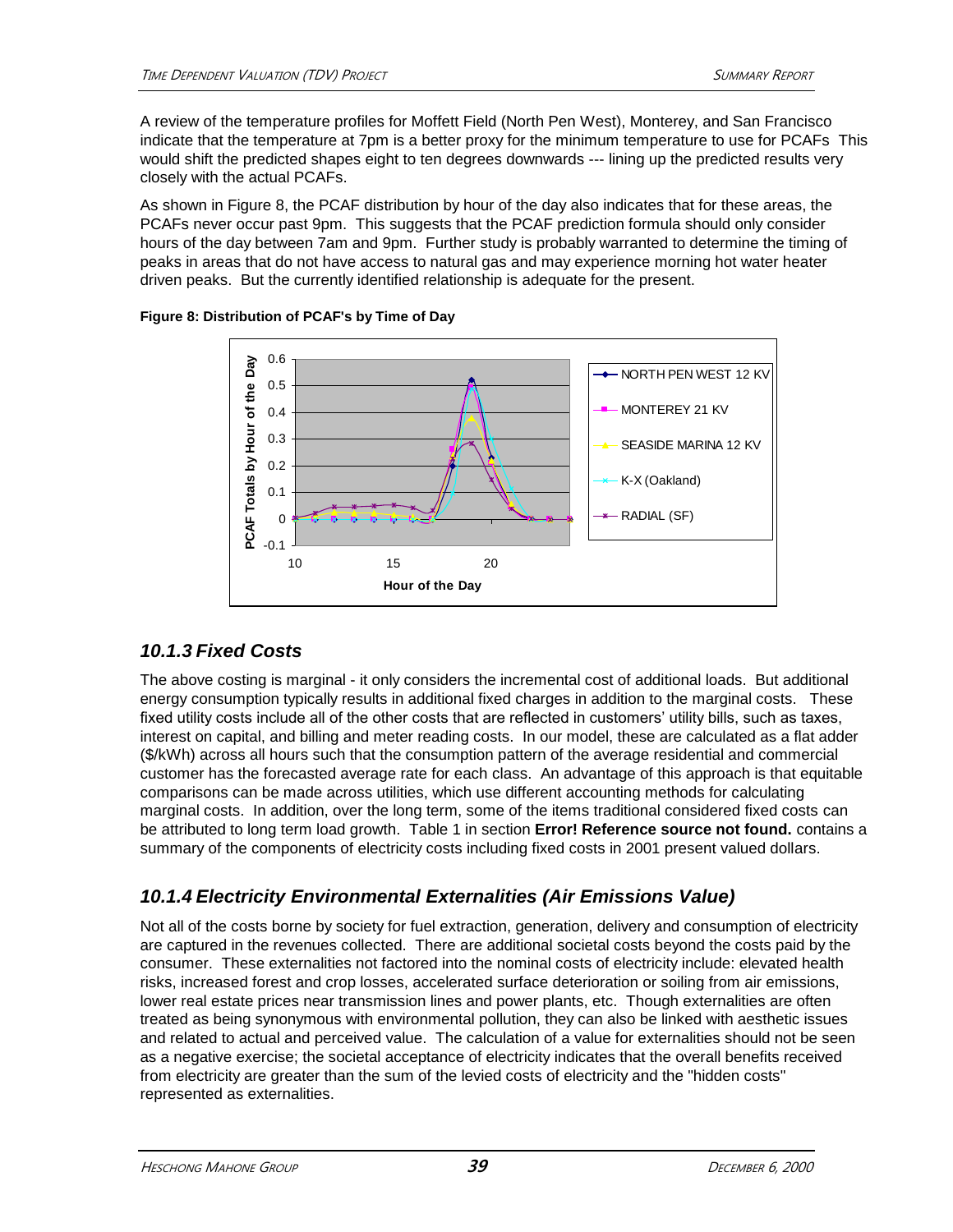The benefits of electricity are not accounted as "negative costs" in this setting because the total societal savings (including externalities) from reduced electricity consumption are used to calculate the acceptable additional societal costs of efficiency measures that provide the same value to the end-user while using less electricity.

Environmental externalities are valued in a time-dependent format because more fuel is consumed and more emissions are generated per kWh of electricity during periods of highest commodity costs. During periods of highest commodity costs, it becomes economic to operate less efficient power plants. Less efficient plants (with a higher heat rate) consume more fuel and produce more emissions per kWh of electrical energy.

There is a tremendous range to the estimates of the cost of environmental externalities - the range of figures reflects disagreements on what items are externalities, including, for example, the various statistical models of the impact of pollution on health as well as the valuation of health.

The options for evaluating environmental externalities are based on a] market costs as experienced in emissions trading, and b] emissions abatement costs. For a detailed discussion on emission costs, please see their associated paper *Valuation of Environmental Externalities from Electricity Generation*. This technical discussion focuses on the mathematical derivation of the cost estimates.

Under the most recent Warren Alquist Act revisions, the CEC is still required to "include a value for any costs and benefits to the environment" in estimating the cost-effectiveness of energy resources and programs. However, there has not been an official CEC proceeding or decision on the topic of valuing environmental externalities and adders since the Electricity Report of 1994 (ER94). While senior CEC staff concur that there is still a need to consider environmental costs and benefits (consistent with the Warren Alquist Act), there is little confidence in the externality values that were calculated for ER94 or other documents. One senior staff member indicated that the present staff attitude is to "not endorse the use of any externality number for any purpose."

Among CEC staff, there is general skepticism regarding the estimation of externality values on the basis of environmental damage functions. Although using environmental damage functions best represents the theoretically correct economics, it is seen as having less practical value than simpler approaches based on mitigation costs, emission allowance market prices, etc.

This rather significant distancing from the idea of quantifying the value of environmental externalities is further complicated by the inclusion of such valuations, however simplistically, in PG&E's PY2000 Annual Earnings Assessment Proceeding filing. The economic valuation input assumptions shown in Table TA 1.1 of Volume III of this filing were approved by the CBEE and show \$/MWh values through the year 2023, including environmental externality values.

Meanwhile, other states have enacted legislation or regulations calling for the consideration of environmental externalities in electricity planning, and several (Massachusetts, Minnesota, Nevada, New York, Oregon) have assigned values to certain categories of emissions. The values are generally in the same order of magnitude as those for California (see Table 1 below). These externality values are generally based on marginal control costs, and they are used for indicative purposes only. Massachusetts began to require the direct application of externality values in electricity resources decisions, but this measure was successfully challenged and finally overturned by the Massachusetts Supreme Court.

Thus, there are continuing academic debates, political controversies and legal complications surrounding the issue of environmental externality valuation, as well as a severe lack of convincing empirical data to resolve the issue. It is clear that a simple, practical approach is needed, at least in the interim until greater scientific and political consensus is reached to resolve some of these controversies and uncertainties. To flesh out the positions of various stakeholders in the environmental externalities debate, we reviewed a wide range of expert opinions on how to evaluate the externalities associated with energy consumption.

Based on these sources, we have arrived at the following cost estimates: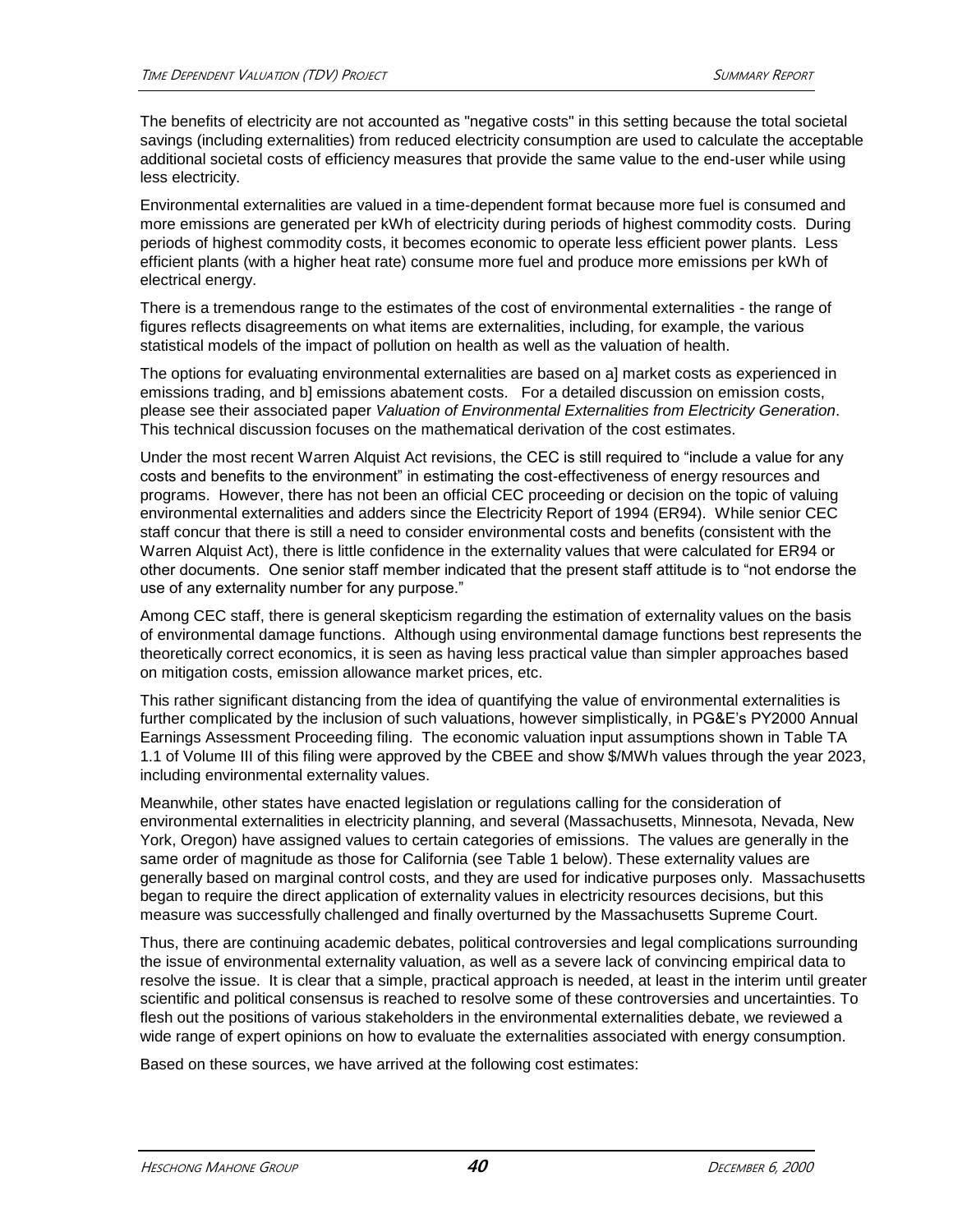#### **Table 11: Emission Cost Scenarios**

| <b>Cost \$/ton</b>            | <b>NO<sub>x</sub></b> | <b>SO2</b> | <b>VOC</b> | <b>PM-10</b> | CO <sub>2</sub> |
|-------------------------------|-----------------------|------------|------------|--------------|-----------------|
| CEC ER94                      | 9120                  | 4490       | 4240       | 4610         | 9               |
| CEC 1998 internal<br>estimate | 1800                  | 1780       | 530        | 910          | 9               |
| <b>Other States Min</b>       | 850                   | 150        | 1010       | 330          | 1               |
| <b>Other States Max</b>       | 7500                  | 1700       | 5900       | 4600         | 24              |
| <b>TDV Recommendation</b>     | 3000                  |            | 0          | 0            | 9               |

"Other States" refers to values used in Massachusetts, Minnesota, Nevada, New York, and Oregon.

These estimates are based on two related methods to estimate environmental adders that have been designed to capture the external benefits of energy-efficiency measures and programs. These two approaches focus on a) marginal emission reduction costs (MERC) and b) emission trading marketclearing prices.

These methods share a common assumption, being that the current level of legislated/ regulated emission compliance is based on a societal consensus, which equates to an assumed efficient (and acceptable) degree of emission reduction. Although regulated emission levels are political decisions having little linkage to economically optimized reductions, these criteria are easily observable once emission controls or trading markets are in place.

These two methods are also related, at least in theory, by the fact that MERC drives both the supply and demand aspects of emission reduction offsets and credits in the market. Theoretically, at a given price threshold for emission credits, a firm should ideally implement emission reductions that cost less than the credit price, while concurrently buying offsets or credits for any remaining emissions. Conversely, a firm that can reduce emissions at a cost less than the threshold price should do so in order to profit by selling its excess emission credits.

At each price threshold for emission credits, the sum of all the incremental emission "demand," (i.e., firms that have excess emissions that cannot be reduced further at the given price), and the incremental emission credit "supply," (i.e., firms that can generate excess credits from additional reductions), define the demand and supply curves for emission offsets and credits. In theory, the intersection of these curves defines the price at which credits should be exchanged under market equilibrium. Of course, this scenario ignores many real-world limitations, such as transaction costs, imperfect market information, barriers to entry and exit, market power and strategic behavior. But at least conceptually, the observed market trading prices for emission credits should reflect to some degree the marginal costs of emission reductions for participants in that market.

### **Scope of Analysis**

Although California has the most diverse set of generating sources in the country, it is anticipated that the marginal generation source in any future California-based scenario will be gas-fired thermal plant. While much of the state's electricity supply comes from hydro and nuclear sources, it is unlikely that an increase or change in energy-efficiency activities would influence the amount of energy generated from these sources. Because these sources have relatively low variable costs, they are essentially "must run" resources that are baseloaded as much as allowed by technical limits, rather than being dispatched (like a thermal plant) on an economic basis. For this reason, the externality analysis is limited to thermal plants. The further assumption is made that the marginal fuel will be natural gas (rather than diesel, coal or fuel oil). Lastly, the externality analysis is limited to air emissions, because for thermal plants, the most significant environmental impacts and externalities are associated with air pollution emissions.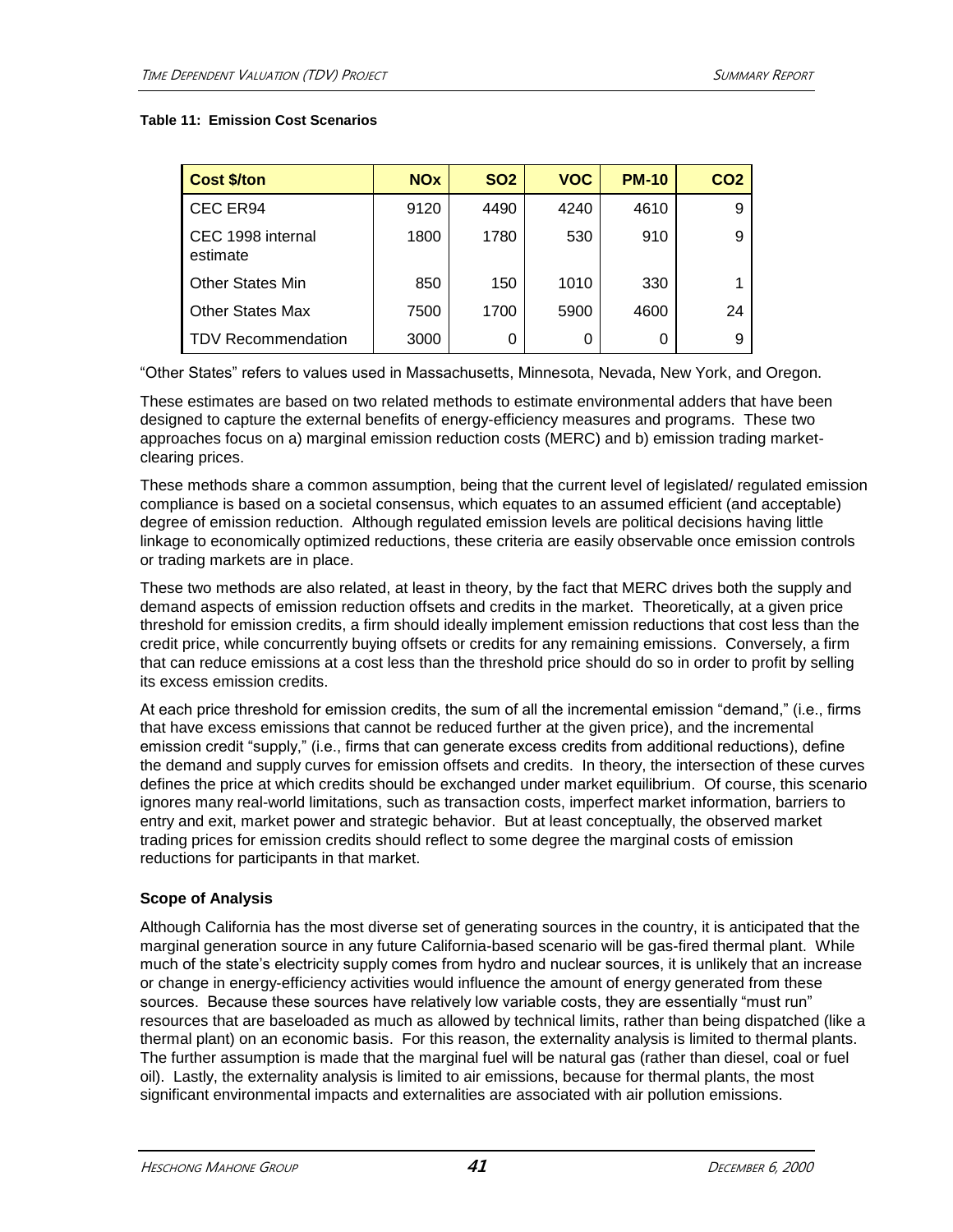The pollutant species that have most impact in terms of valuing externalities in California are Nitrogen Oxides (NOx) and Carbon Dioxide (CO<sub>2</sub>). One should monitor changes in the regulatory or market action regarding particulate matter less than 10 microns and 2.5 microns (PM-10 and PM-2.5) as well as out-ofstate Sulfur Dioxide  $(SO<sub>2</sub>)$  sources. This analysis does not expect Volatile Organic Compounds (VOCs), Reactive Organic Gases (ROGs), Carbon Monoxide (CO) or other species to be significant in terms of relative emissions.

### **Generic Plant Emission Costs**

This section provides an indication of how a range of emission costs (\$/ton) would translate to energy adders (\$/MWh). Emission factors from a typical gas-fired steam turbine generator can be used to estimate the contribution of each pollutant to an overall externality value based on the values listed above for individual pollutants. Table 12 shows the emission characteristics for generic natural-gas fired plants such as combustion turbines (CT), combustion turbines with selective catalytic reduction (CT with SCR), steam turbines, steam turbines with selective catalytic reduction (ST with SCR), combined-cycle gas turbine (CCGT), and combined-cycle gas turbine with selective catalytic reduction (CCGT with SCR).

#### **Table 12: Emission Rates from Generic Sample Plants**

| <b>Emission</b><br><b>Rates</b> | <b>NOx</b><br><b>Emissions</b><br>(lb/MWh) | <b>SO2</b><br><b>Emissions</b><br>(lb/MWh) | <b>VOC</b><br><b>Emissions</b><br>(lb/MWh) | <b>PM-10</b><br><b>Emissions</b><br>(lb/MWh) | CO <sub>2</sub><br><b>Emissions</b><br>(ton/MWh) |
|---------------------------------|--------------------------------------------|--------------------------------------------|--------------------------------------------|----------------------------------------------|--------------------------------------------------|
| Generic CT                      | 2.80                                       | 0.20                                       | 0.20                                       | 0.20                                         | 0.80                                             |
| <b>CT with SCR</b>              | 0.40                                       | 0.20                                       | 0.20                                       | 0.20                                         | 0.80                                             |
| <b>Steam Turbine</b>            | 1.70                                       | 0.01                                       | 0.01                                       | 0.03                                         | 0.60                                             |
| <b>IST with SCR</b>             | 0.25                                       | 0.01                                       | 0.01                                       | 0.03                                         | 0.60                                             |
| <b>CCGT</b>                     | 1.00                                       | 0.01                                       | 0.07                                       | 0.10                                         | 0.40                                             |
| <b>CCGT with SCR</b>            | 0.15                                       | 0.01                                       | 0.07                                       | 0.10                                         | 0.40                                             |

The change in emission costs due to building energy usage changes depends upon the plant "on the margin." The basic idea is that only the last plant in the dispatch order would be affected by the change in usage. A simple estimation therefore involves determining the type of plant on the margin for each hour, and assigning the emission cost of that plant to that hour. Lacking better information, we estimate the plant on the margin based on the variable operating costs of the generic plants listed above (using the plants without SCR)**<sup>19</sup>**. The plant on the margin at any hour is the plant that has the highest variable operating cost that is less than the generation market price for that hour. This estimation method places the "dirtiest" least efficient units on the margin when the market price is highest, and the cleanest units on the margin when the market price is lowest.

The operating characteristics of the generic plants are shown below.

**<sup>19</sup>** The CA ISO does not track the plant-type of the last dispatched plant. Efforts to attain similar information for market price simulation models were also unsuccessful. As a result, the market price forecast was used as a proxy for the plant-types. The analysis assumed that all plants bid only their fuel and variable O&M costs. It should be noted that the analysis does not capture the true incremental emission impact of a change in usage. The analysis uses emission rates based on steady state operation at full capacity. The effects of equipment ramping on emissions is not considered.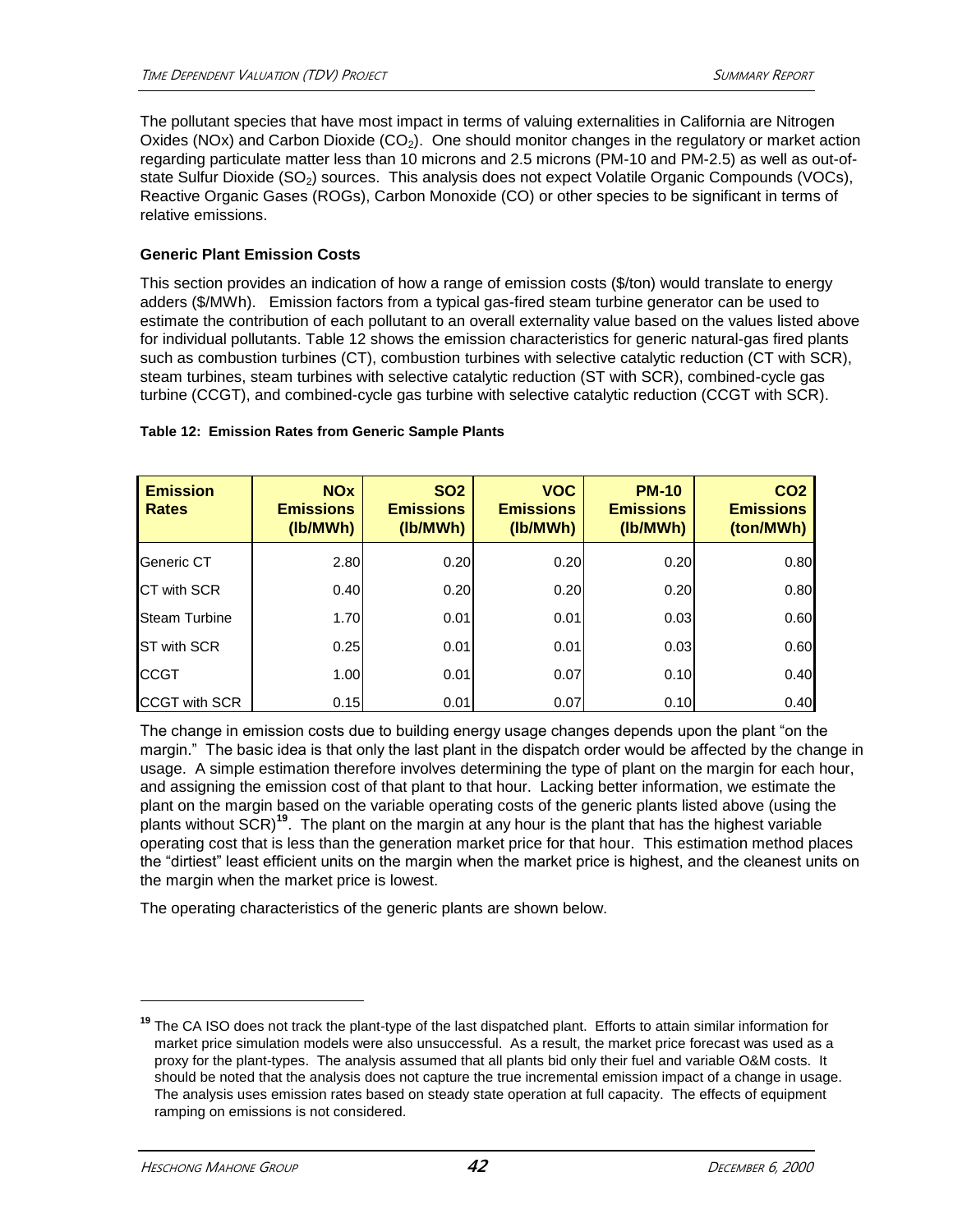#### **Table 13: Generic Plant Operating Characteristics**

| Unit                                   | <b>CCGT</b> | <b>Steam</b><br>Turbine | C <sub>T</sub> |
|----------------------------------------|-------------|-------------------------|----------------|
| Heat Rate                              | 7000        | 10500                   | 14000          |
| Gas Price<br>(\$/MMBTU)                | 2.42        | 2.42                    | 2.42           |
| Fuel Cost (\$/MWh)                     | 16.94       | 25.41                   | 33.88          |
| Variable O&M<br>(\$/MWh)               | 3.5         | 3.5                     | 4.5            |
| <b>Total Variable Cost</b><br>(\$/MWh) | 20.44       | 28.91                   | 38.38          |
| Losses                                 | 3%          | 3%                      | 3%             |
| Delivered Cost<br>(\$/MWh)             | 21.05       | 29.78                   | 39.53          |

Fuel cost is in year 2000 dollars for calendar year 2005.

Using the Delivered Cost shown in the last row in Table 13, the plant types are mapped to the hourly generation cost forecast for the year 2005. 2005 was selected because it represents a rough balance of demand and supply resources, and should be indicative of the long-run characteristics of the market. The CT is placed on the margin 10% of the year; the steam turbine in 35% of the year, and the CCGT in 55% of the year**<sup>20</sup>** .

The associated emission costs assigned to each hour depend upon the emission cost scenario chosen. By applying the generic performance values in Table 12 to a couple of emission valuation scenarios from Table 11 to derive \$/MWh emission costs by pollutant and plant type in Table 14. The tables show how the emission costs vary by plant type and suggest that emission costs should be developed in a time varying manner.

**<sup>20</sup>** The CCGT is the marginal plant 31% of the year. For all hours with costs below the CCGT, the emission value for the CCGT was also assigned. The reasoning is that much of the resource on the margin during those low cost hours would be hydro plants. Since hydro is largely an energy-limited, rather than a capacity limited resource, the use of the CCGT cost reflects the fact that every MWh of hydro production at that hour is one less MWh of hydro power that can be used to replace fossil plants in another hour. To the extent that the marginal resource in any low cost hour is actually nuclear, hydro running to avoid spill conditions, or run of the river hydro, this assignment of CCGT costs could overestimate the emission costs. However, given the current wide range in the emission cost values, fine-tuning of this low cost hour assumption would not be worthwhile.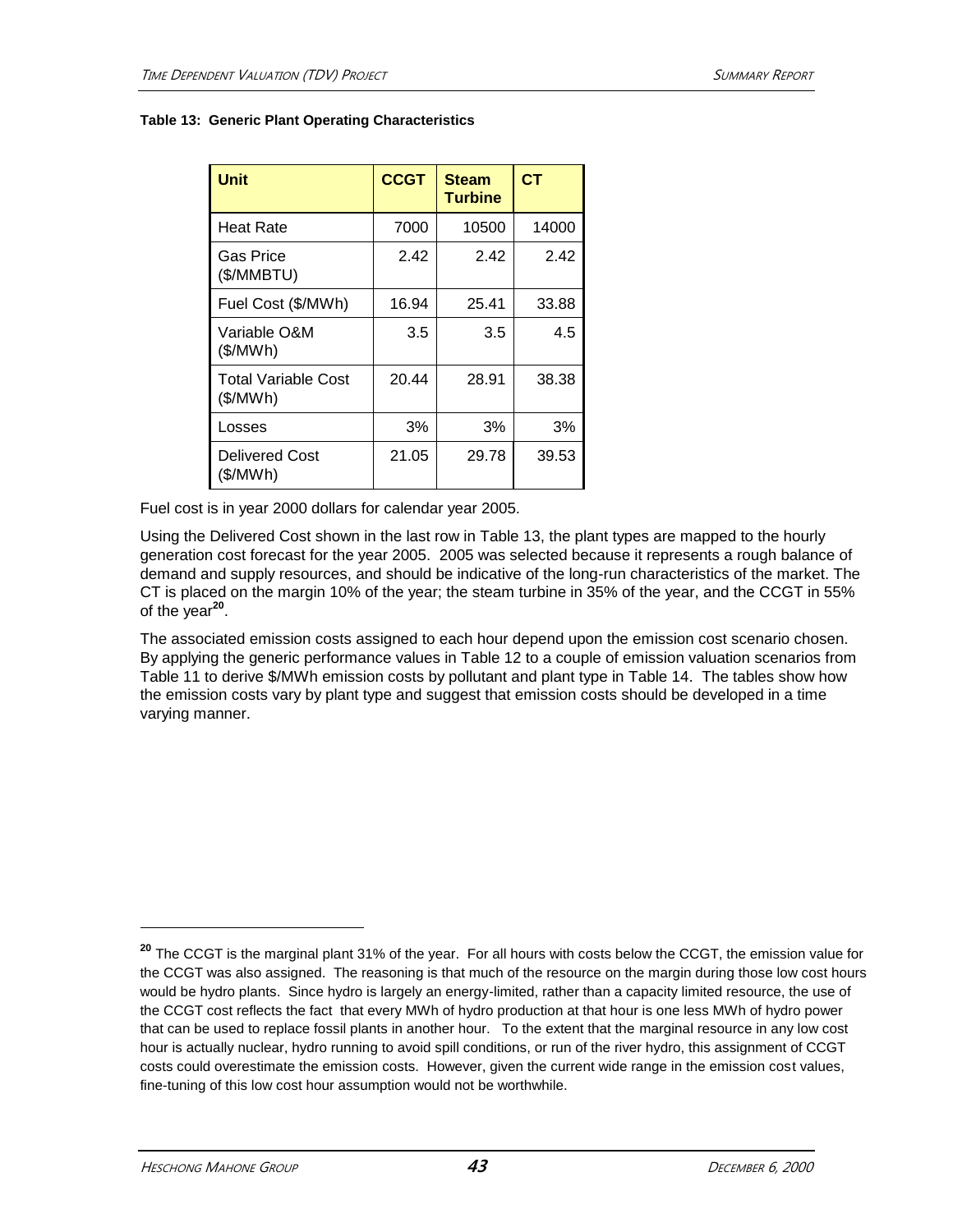|  |  |  | . |  |
|--|--|--|---|--|
|  |  |  |   |  |
|  |  |  |   |  |
|  |  |  |   |  |

|               | <b>CEC</b><br><b>ER94</b> | <b>CEC 1998</b> | <b>Other</b><br><b>States</b><br><b>Min</b> | <b>Other</b><br><b>States</b><br><b>Max</b> | <b>TDV</b><br>Recomm. |
|---------------|---------------------------|-----------------|---------------------------------------------|---------------------------------------------|-----------------------|
| <b>CCGT</b>   | 8.56                      | 4.57            | 0.88                                        | 13.8                                        | 5.1                   |
| Steam turbine | 13.26                     | 6.96            | 1.33                                        | 20.9                                        | 7.95                  |
| СT            | 21.3                      | 10.0            | 2.14                                        | 30.9                                        | 11.4                  |

|  |  |  |  | Table 14: Summary of Emission Costs by Cost Scenario and Generic Plant Type (\$/MWh) |  |  |
|--|--|--|--|--------------------------------------------------------------------------------------|--|--|
|--|--|--|--|--------------------------------------------------------------------------------------|--|--|

A sample mapping for one summer day in 2005 is shown in the figure below. For comparison, the market price forecast for 2005 has also been included.





Our recommendation is that the emission cost profile not change across years.

### *10.1.5 1992 Standards Adder*

Current CEC forecasts predict that natural gas (and by extension electricity) prices will drop off as natural gas production is increased. These predictions form the basis of the estimates of electricity and natural gas commodity prices used in this valuation of energy. Even with the inclusion of the recommended values of externalities, the overall value of saving energy would be less, which would tend to reduce standards.

The following two charts compare the natural gas and electricity end-use rate projections (converted to constant 2001 dollars). In both cases, the original projections for energy prices escalated at approximately 3% in real terms in the original forecast developed in 1989, and are relatively constant in real terms in the current projection. Over the course of a 15- or 30-year present value this leads to a large difference. The longer the forecast, the larger the difference. Therefore, the residential standard values (which are based on a 30-year present value) would be more deficient than the commercial standard values (based on 15-years) if the current forecasts were adopted.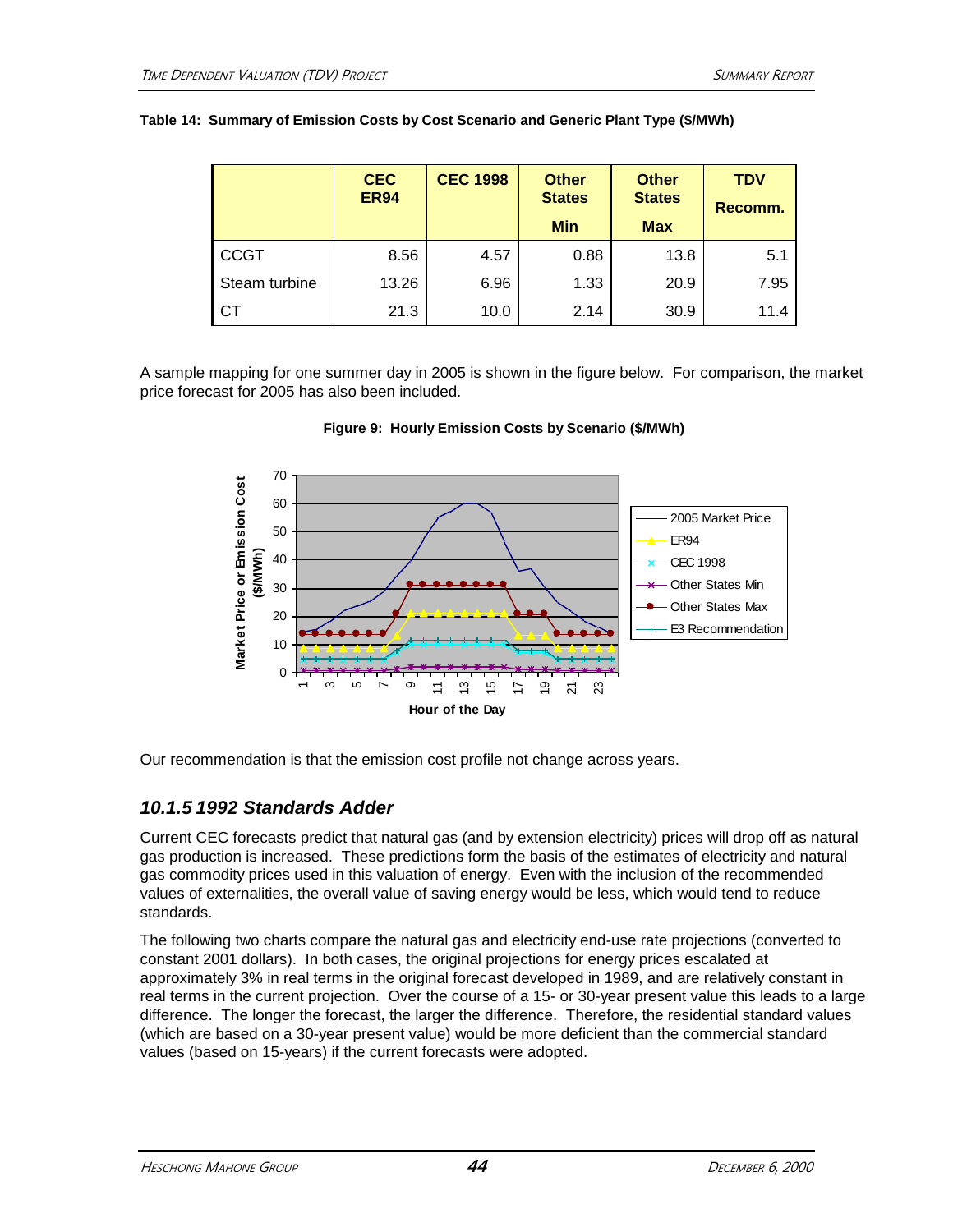

#### **Figure 10: Comparison of Natural Gas and Electricity Price Predictions: Valuation for Standards and Current CEC Forecast**

Given the current uncertainty over energy prices and how the electricity market may finally work, we feel that it is prudent in the short term to "true up" our estimate to the values used to determine the costeffectiveness of the 1992 Standards. We have applied this adjustment factor as a flat adder of a fixed \$/kWh overall hours. The end effect is that the energy valuation would have a time varying component but that the overall real value of energy is equal to that used to develop the 1992 Standards. Thus the energy efficiency standards would have the same overall level of stringency but would shift the emphasis so that measures that reduced electrical consumption on hot summer afternoons would be given more credit than measures that reduced electrical consumption in the middle of the night. The values of this "1992 adder" are contained in Table 1 in the next section.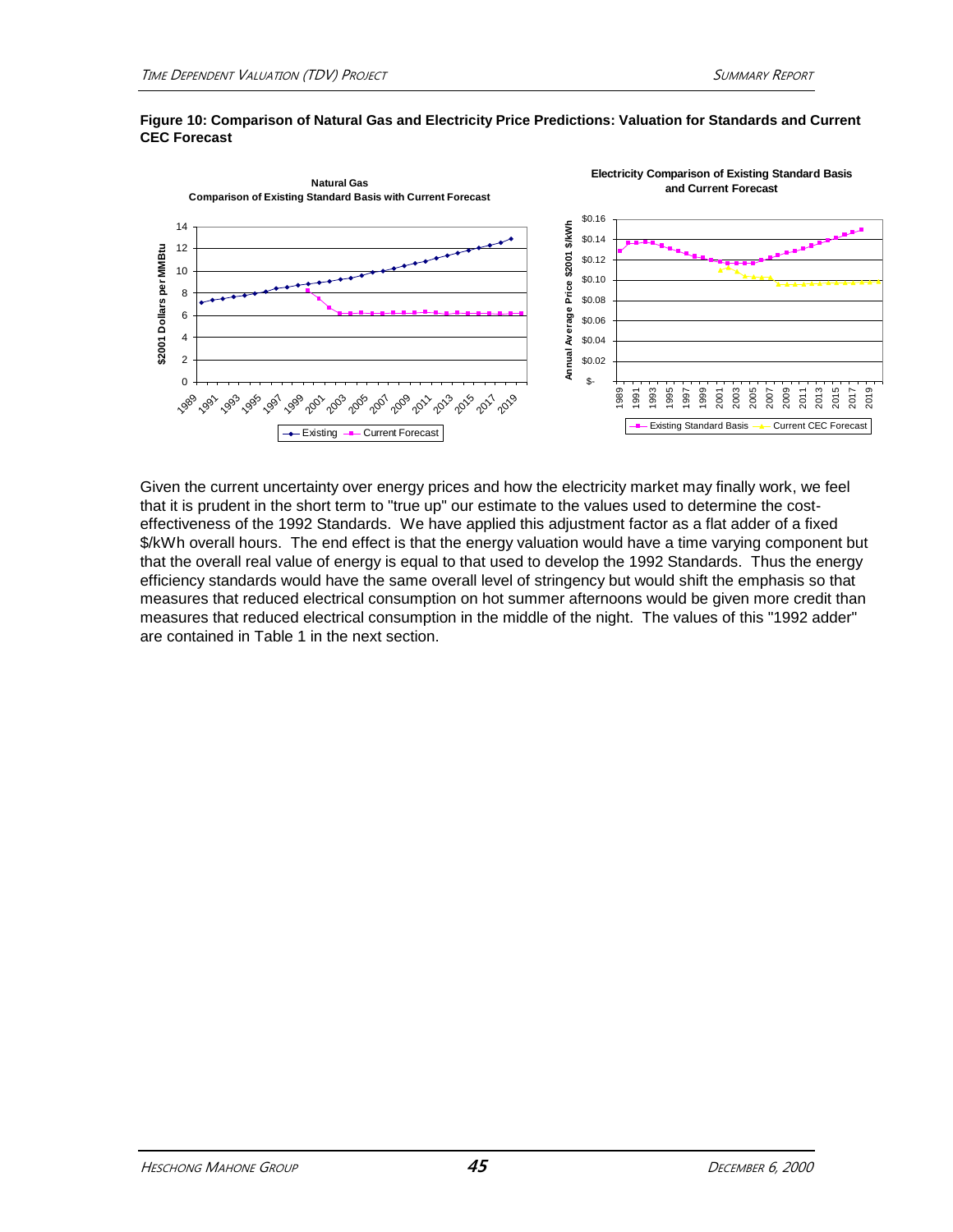# **10.2Total Value of Electricity**

By combining all of the above factors we have a time dependent valuation of electricity for a given hour i, ETDV<sub>i</sub>, as:

$$
ETDV_i = (Commodity Cost_i) + (T & D\ Marginal Cost \times PCAF_i) + (Fixed Cost Adder) + (Embi) = (Emission Externality_i) + (Adder to 1992 level)
$$

As indicated by the subscripts, the commodity cost, T&D costs and externalities are time varying. The fixed cost adder and the adder to the 1992 level are both constant across all hours of the year.

| Table 15:Summary Statistics on Electricity TDV Costing |  |  |  |
|--------------------------------------------------------|--|--|--|
|                                                        |  |  |  |

| <b>TDV Lifecycle Cost</b><br><b>Components \$/kWh</b> | Zone  |        | <b>Oakland</b>  | <b>China Lake</b> |                       |        | <b>Fresno</b> |                 | <b>Long Beach</b>       |                | <b>Shasta</b> |
|-------------------------------------------------------|-------|--------|-----------------|-------------------|-----------------------|--------|---------------|-----------------|-------------------------|----------------|---------------|
| <b>TDV Component</b>                                  | Class | Res    | Com             | Res               | Com                   | Res    | Com           | Res             | Com                     | Res            | Com           |
|                                                       | Min   | \$0.03 | \$0.02          | \$0.03            | \$0.02                | \$0.03 | \$0.02        | \$0.03          | \$0.02                  | \$0.03         | \$0.02        |
| <b>Commodity Cost</b>                                 | Avg   | \$0.75 | \$0.45          | \$0.74            | \$0.45                | \$0.75 | \$0.45        | \$0.74          | \$0.45                  | \$0.75         | \$0.45        |
|                                                       | Max   | \$3.14 | \$1.91          | \$3.13            | \$1.90                | \$3.14 | \$1.91        | \$3.13          | \$1.90                  | \$3.14         | \$1.91        |
|                                                       | Min   | \$0.00 | \$0.00          | \$0.00            | \$0.00                | \$0.00 | \$0.00        | \$0.00          | \$0.00                  | \$0.00         | \$0.00        |
| <b>T&amp;D Cost</b>                                   | Avg   | \$0.21 | \$0.14          | \$0.37            | \$0.17                | \$0.32 | \$0.19        | \$0.13          | \$0.07                  | \$0.47         | \$0.31        |
|                                                       | Max   |        | \$95.18 \$61.56 | 129.80            | \$82.72 150.01        |        |               | \$97.02 \$73.51 |                         | \$45.50 637.40 | 412.26        |
| <b>Rate Adder</b>                                     | Flat  | \$1.03 | \$0.28          | \$0.74            | \$0.32                | \$0.91 | \$0.23        | \$1.20          | \$0.55                  | \$0.76         | \$0.11        |
| <b>1992 Standard Adder</b>                            | Flat  | \$0.48 | \$0.43          | \$0.60            | \$0.37                | \$0.48 | \$0.43        | \$0.38          | \$0.23                  | \$0.48         | \$0.43        |
|                                                       | Min   | \$0.11 | \$0.06          | \$0.11            | \$0.06                | \$0.11 | \$0.06        | \$0.11          | \$0.06                  | \$0.11         | \$0.06        |
| <b>Environmental Adder</b>                            | Avg   | \$0.14 | \$0.09          | \$0.14            | \$0.09                | \$0.14 | \$0.09        | \$0.14          | \$0.09                  | \$0.14         | \$0.09        |
|                                                       | Max   | \$0.24 | \$0.14          | \$0.24            | \$0.14                | \$0.24 | \$0.14        | \$0.24          | \$0.14                  | \$0.24         | \$0.14        |
|                                                       | Min   | \$1.67 | \$0.82          | \$1.51            | \$0.79                | \$1.56 | \$0.76        | \$1.76          | \$0.89                  | \$1.41         | \$0.65        |
| <b>Total TDV</b>                                      | Avg   | \$2.60 | \$1.39          | \$2.60            | \$1.39                | \$2.60 | \$1.39        | \$2.60          | \$1.39                  | \$2.60         | \$1.39        |
|                                                       | Max   |        | \$97.66 \$62.87 |                   | 132.26 \$84.08 152.37 |        |               |                 | \$98.27 \$76.07 \$46.87 |                | 639.56 413.36 |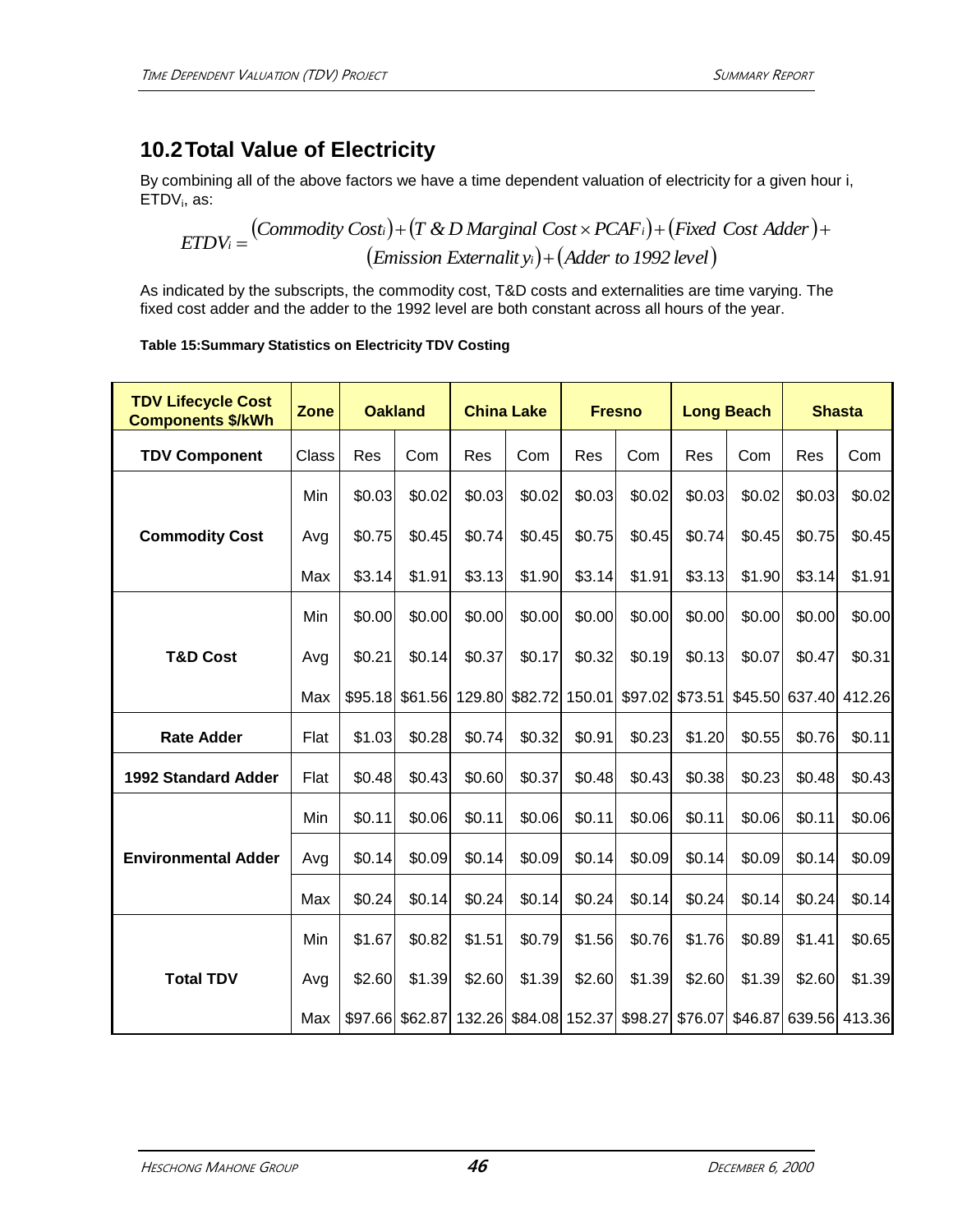# **10.3Natural Gas Costing Factors**

### *10.3.1 Natural Gas Marginal Costs (Commodity and T&D Costs)*

The previous discussion has focused on electricity costing, but the other major fuel in California is natural gas. Any TDV methodology must account for this fact. While there is no hourly variation in natural gas costs, there are seasonal and regional differences in costs that must be accounted for in the TDV methodology.

The CPUC and FERC offer publicly available data on utility and/or supplier natural gas costs. Rate filing proceedings yield natural gas transportation and storage marginal costs for the three gas utilities in the State.

### **Revision of the Natural Gas Forecast**

This revision of the natural gas values makes a number of changes from the existing values used as the basis of the Title 24 Building Standards. Rather than a single value per quantity of natural gas, this valuation has variation by month and area.

The underlying concept in these values is to reflect the month to month 'shape' of the natural gas commodity purchases, and the 'level' of the natural gas rates. In addition, an environmental externality is applied to reflect the societal value of reduced air pollution on saved natural gas consumption.

The approach is to combine the long run forecast of delivered natural gas prices developed by the CEC and the historical month to month variation in the natural gas commodity and then add the environmental externality. The monthly variation is important for the TDV project because this 'shape' should reflect the relative importance of natural gas conservation from a societal perspective used in developing the building codes.

### **Month to Month Variation in Natural Gas Prices**

The month to month variation of natural gas marginal commodity cost is based on the variation forecasted for gas delivered to electric power plants**<sup>21</sup>**. This forecast is used since the price a generator pays is mostly commodity. Therefore the shape reflects the underlying price of natural gas. This is also consistent with the electric price forecast because the same natural gas forecast is used in the development of the electricity forecast.

### **Figure 11: Natural Gas Seasonal Allocation Factors**

**Seasonal Allocation Factors for Natural Gas**



**<sup>21</sup>** Monthly factors derived from 1987-1997 UMFOR filings for each service area.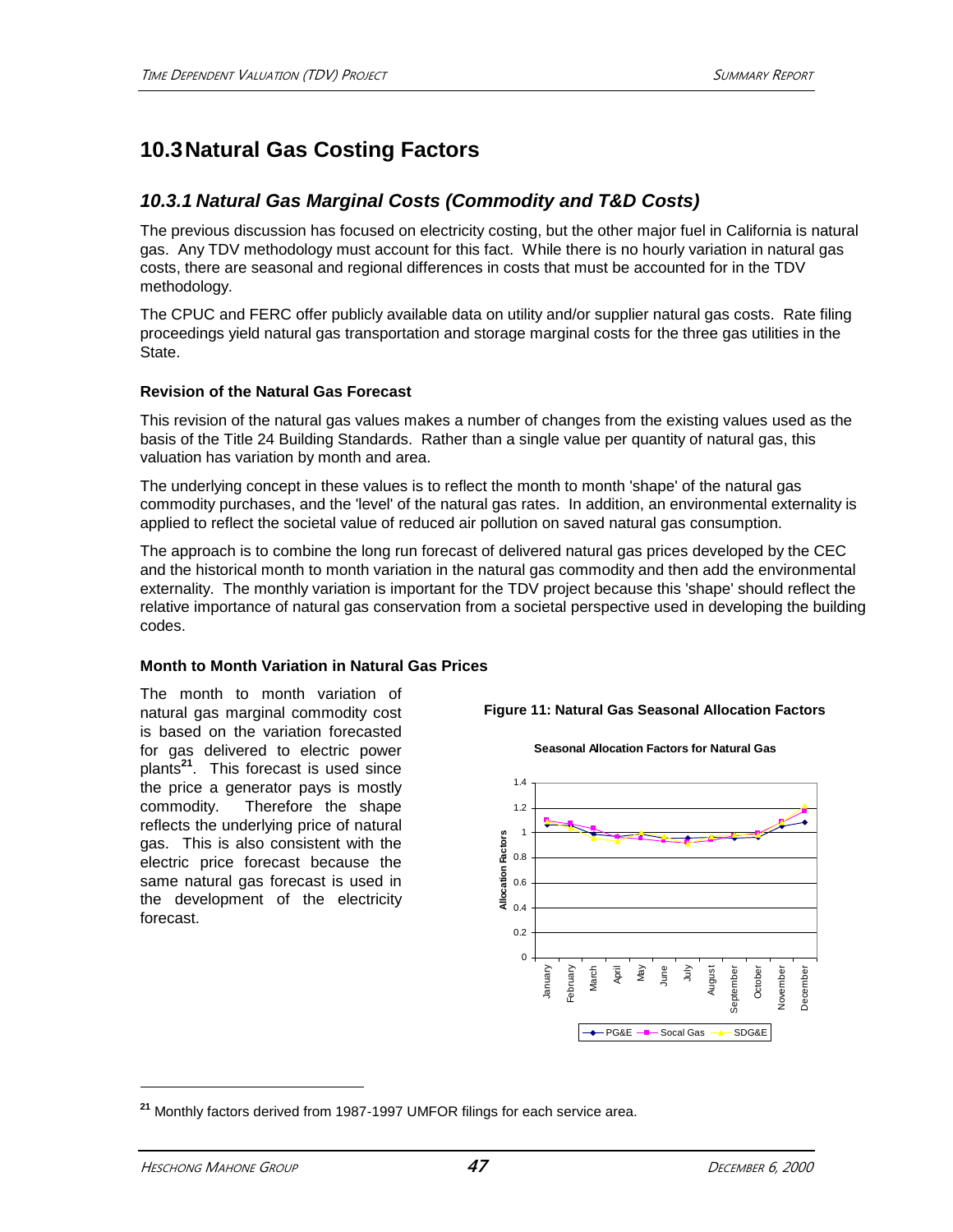### *10.3.2 Long-term Natural Gas Forecast*

The following charts show the natural gas price forecast for residential and commercial core customers in each gas service area**<sup>22</sup>**. They have been adjusted from 1998 to 2001 dollars using the GDP price deflator.



#### **Figure 12: Long Term Residential and Commercial Natural Gas Price Forecasts**

### *10.3.3 Natural Gas Fixed Costs*

As with electricity and natural gas, a flat rate adder is calculated and added to the commodity costs to reflect the average rate level by class. Compared to electricity, natural gas transmission and distribution marginal costs are relatively low. Gas pressure can be increased to increase capacity of gas transmission and distribution as well as storage facilities. Since the T&D costs are flat these are combined with the flat costs associated with taxes, overheads, interest and return on capital, billing and metering and other gas utility. By subtracting the annual average commodity cost from the forecasted annual average gas rates, one is able to obtain the combined flat rate adder for T&D expenses as well as other fixed gas costs.

### *10.3.4 Natural Gas Environmental Externalities*

In addition to the natural gas price, an environmental externality is added to reflect societal benefits of reduced air pollution. The range of value of reduced air emissions is given in Section 10.1.4 Electricity Environmental Externalities (Air Emissions Value).

**<sup>22</sup>** Forecast of retail gas prices is from California Energy Commission, Natural Gas Market Outlook: 2000 - 2020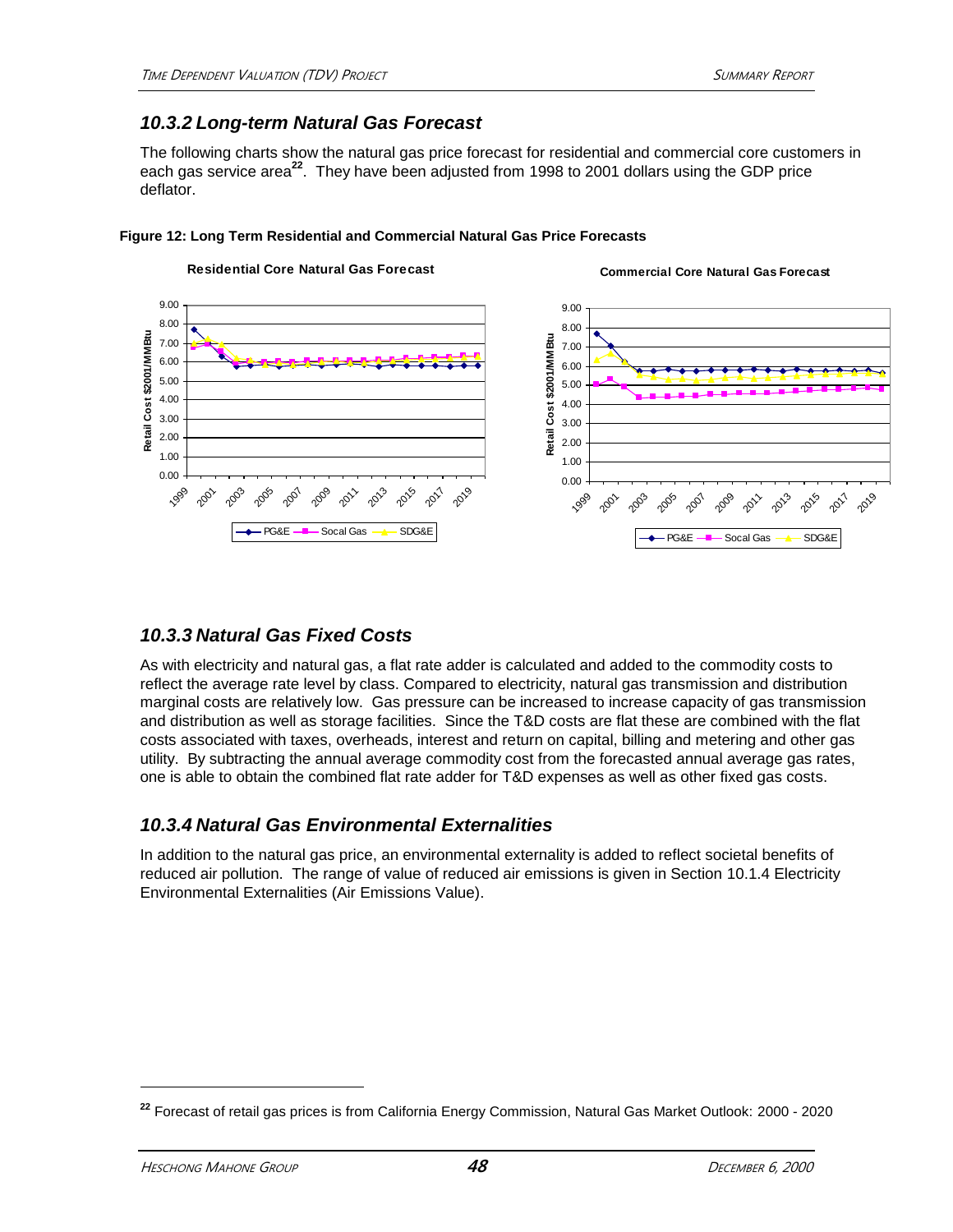| <b>Externality Cost \$/Ton</b> | CO <sub>2</sub> | <b>NOx</b> |
|--------------------------------|-----------------|------------|
| ER94                           | \$9             | \$9,120    |
| CEC Internal 1998<br>Estimate  | \$9             | \$1,800    |
| <b>Other States Min</b>        | \$1             | \$850      |
| <b>Other States Max</b>        | \$24            | \$7,500    |
| <b>TDV Recommendation</b>      | \$9             | \$3,000    |

#### **Table 16: Comparison of Externality Costs for Carbon Dioxide and Nitrogen Oxides (\$/Ton)**

The assumed rate of air emissions from the combustion of natural gas for commercial and residential applications is 0.0145 [Metric Tons Carbon/MMBtu] = 0.058 [short ton CO2/MMBtu] and 0.045 [lb NOx/MMBtu]. At the range of emissions values, this gives the following externality cost scenarios.

#### **Table 17: Comparison of Externality Values Associated with On-Site Combustion of Natural Gas**

| Scenario                   | \$/MMBtu | <b>15 Year NPV</b> | <b>30 Year NPV</b> |
|----------------------------|----------|--------------------|--------------------|
| IER94                      | \$0.73   | \$8.94             | \$14.68            |
| CEC Internal 1998 Estimate | \$0.56   | \$6.92             | \$11.36            |
| Other States Min           | \$0.08   | \$0.95             | \$1.56             |
| <b>Other States Max</b>    | \$1.56   | \$19.19            | \$31.51            |
| <b>TDV Recommendation</b>  | \$0.59   | \$7.25             | \$11.90            |

### *10.3.5 Natural Gas TDV Values*

Compared to electricity, natural gas transmission and distribution marginal costs are relatively low. Gas pressure can be increased to increase capacity of gas transmission and distribution as well as storage facilities. Since the T&D costs are flat these can be combined with the flat costs associated with overhead and profit so that the cost calculation is easier. By subtracting the annual fuel cost from the annual gas rate, one is able to obtain the combined flat cost for T&D as well as gas utility fixed costs. To obtain the total time dependent values of natural gas, the following components of gas costs are added to the T&D costs and the utility fixed costs:

- Monthly gas costs as described in Section 10.3.1
- A flat (constant with respect to time of day or year) adder so the total value of natural gas matches the real value of natural gas used to develop the 1992 California efficiency standards. This adder helps maintain the overall stringency and stability of the standards.
- Externality costs as described in the preceding section

Thus the TDV natural gas values are computed with the following equation: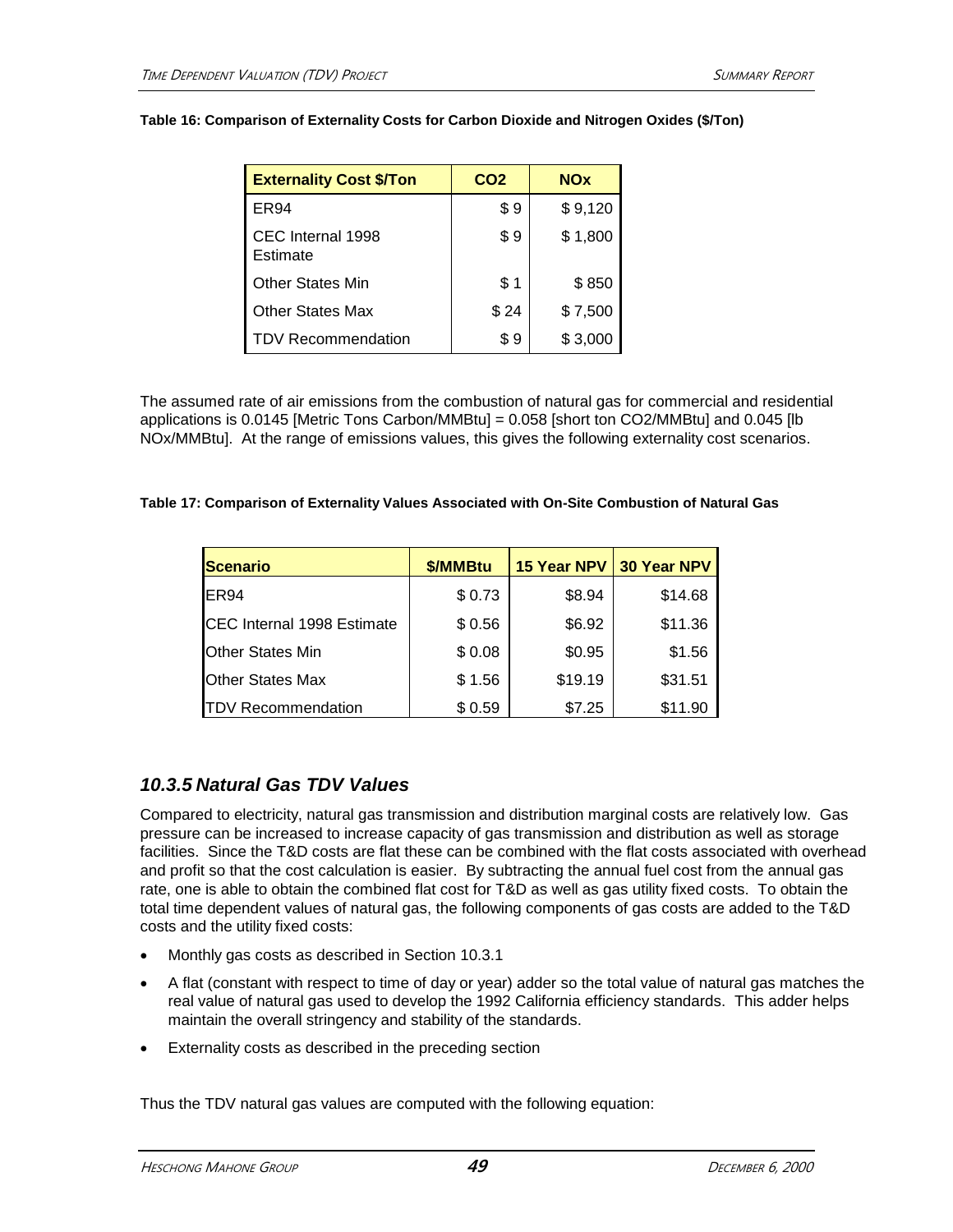*TDV Value {month, year}* = 
$$
Monthly \text{ Fuel Cost {month, year}}
$$
+  
 
$$
Emission \text{ Externality}{year} + Adder \text{ to } 1992 \text{ Value } +
$$
  
 
$$
(Annual \text{ Ave. Total Rate}{year} - Annual \text{ Ave. FuelCost}{year})
$$

The following table summarizes the components of time dependent costs that have been developed for natural gas.

| <b>TDV Lifecycle Cost</b><br><b>Components \$/MMBtu</b> | Zone  | PG&E     |         | <b>Socal Gas</b> |         | <b>SDG&amp;E</b> |         |
|---------------------------------------------------------|-------|----------|---------|------------------|---------|------------------|---------|
| <b>TDV Component</b>                                    | Class | Res      | Com     | Res              | Com     | Res              | Com     |
|                                                         | Min   | \$56.02  | \$31.46 | \$53.26          | \$29.62 | \$53.01          | \$29.48 |
| <b>Commodity Cost</b>                                   | Avg   | \$60.03  | \$33.41 | \$59.91          | \$32.91 | \$59.78          | \$32.90 |
|                                                         | Max   | \$63.44  | \$35.63 | \$67.77          | \$37.69 | \$70.31          | \$39.11 |
| <b>Rate Adder</b>                                       | Flat  | \$62.55  | \$40.79 | \$70.52          | \$25.22 | \$70.54          | \$37.03 |
| <b>1992 Standard Adder</b>                              | Flat  | \$53.73  | \$5.04  | \$45.88          | \$21.12 | \$45.98          | \$9.31  |
| <b>Environmental Adder</b>                              | Flat  | \$11.90  | \$7.25  | \$11.90          | \$7.25  | \$11.90          | \$7.25  |
|                                                         | Min   | \$184.19 | \$84.55 | \$181.56         | \$83.20 | \$181.43         | \$83.07 |
| <b>Total TDV</b>                                        | Avg   | \$188.20 | \$86.49 | \$188.20         | \$86.49 | \$188.20         | \$86.49 |
|                                                         | Max   | \$191.61 | \$88.71 | \$196.07         | \$91.27 | \$198.73         | \$92.69 |

### **Table 18: Summary Statistics for Natural Gas TDV Costs**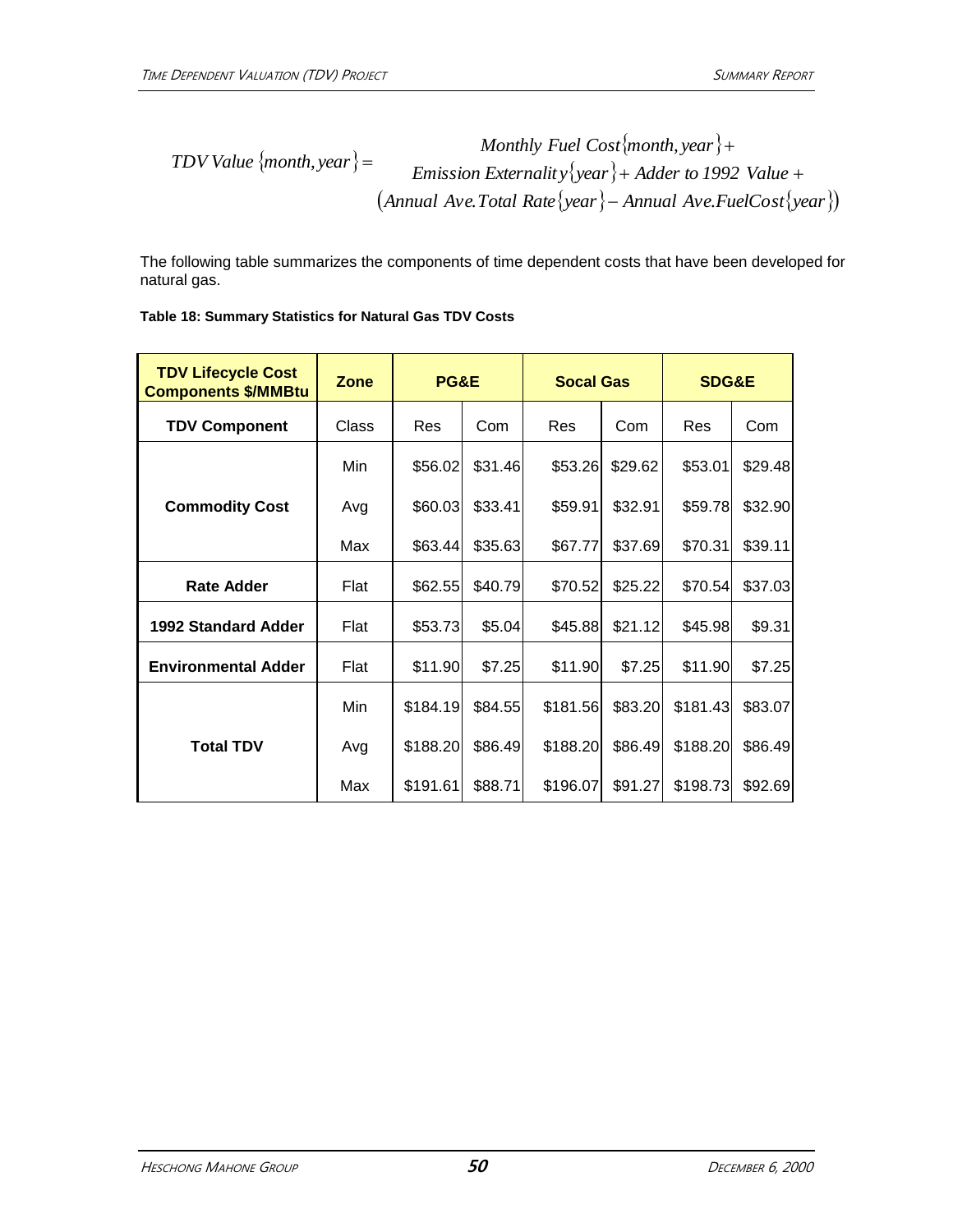## **10.4Propane Costing Factors**

This section describes the derivation of a forecast of propane prices by month for residential and commercial customers for use in developing the new revision of the building standards.

Total propane costs for this valuation are the sum of:

- Wholesale prices projected from forecasts of crude oil price
- Rate adder the difference between wholesale and retail prices.
- Environmental externalities the same valuation for NOx and  $CO<sub>2</sub>$ , that was used for applying externalities values to natural gas and electricity consumption, is applied to the expected emission of these pollutants from propane combustion.

There is no adder to bring the propane valuation up to levels used to develop the 1992 energy efficiency standards, because propane was not specifically costed in the development of the 1992 standards.

### *10.4.1 Change from the Existing Standards*

In the current building standards, conservation of propane is treated as having the same value as conservation of natural gas. However, propane and natural gas have very different prices. Propane costs roughly twice as much per MMBtu as natural gas. In addition, the relative values between fuels and electricity were different for development of the standards and the values used in the Alternative Compliance Method (ACM) software. If implemented in its entirety, the TDV method would be apply specific time varying costs to each energy source (electricity, natural gas and propane) and the same values used in the development of standards would also be applied to the Alternative Compliance Method (ACM) software.

### *10.4.2 Commodity Costs*

**Propane Follows Crude Oil Prices.** Since a long-term forecast of propane prices is not available, we have used the price of crude oil as a proxy. The Department of Energy analyst at the EIA, Alice Lippert, presented the following chart that compares the price of crude oil with propane**<sup>23</sup>**. Based on this correlation she suggests using a long-term forecast of crude oil to estimate the price of propane. The price of propane and crude oil are related because propane is a byproduct of refining crude oil. Although crude oil and propane prices are highly correlated, the EIA presentation notes that "because there are different sectors competing for demand of propane, price movements can be more exaggerated."

**<sup>23</sup>** Alice Lippert, Petroleum Division, Energy Information Administration, Coalition of Northeastern Governors, July 26, 2000[. http://www.eia.doe.gov/pub/oil\\_gas/petroleum/presentations/2000/propane\\_market\\_status\\_report/index.htm](http://www.eia.doe.gov/pub/oil_gas/petroleum/presentations/2000/crude_oil_market_outlook/index.htm)

<sup>(202)586-9600</sup> phone, alice.lippert@eia.doe.gov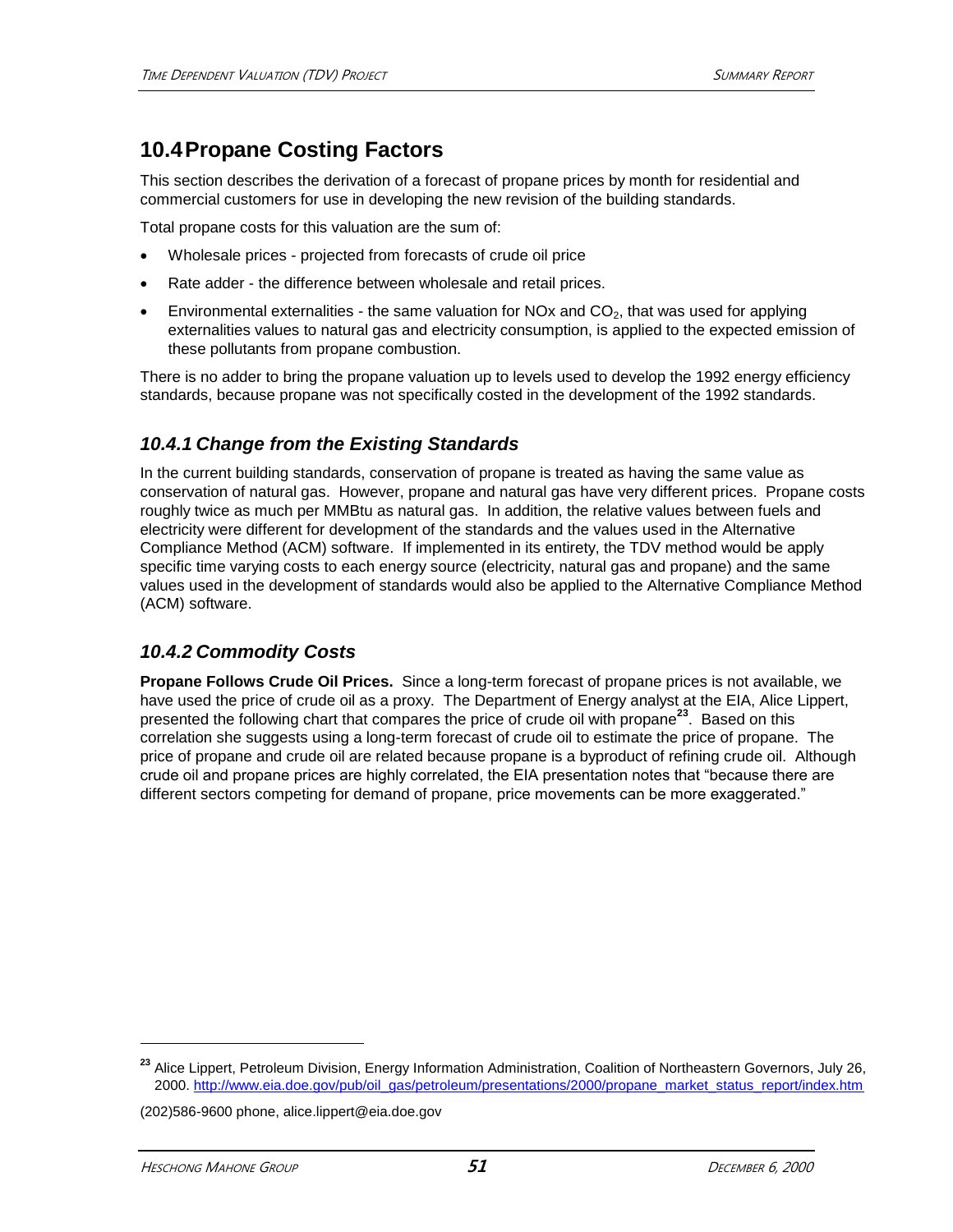#### **Figure 13: Relationship between Propane and Crude Oil Prices**



### **Propane Prices Follow Crude Oil**

From the DOE price forecast, a set of price deflators are calculated relative to the 2001 price. To develop a forecast of propane, these deflators are applied from the peak price observed in February 2000. With this method, the price trend of propane exactly mirrors the long-term forecast of crude oil.

### **Table 19: DOE/EIA Long Term Crude Oil Forecast<sup>24</sup>**



### **EIA Long-Term Crude Oil Forecast**

**<sup>24</sup>** Annual Energy Outlook 2000, Table 1, EIA, Report#:DOE/EIA-0383(2000) **December 17, 1999.** [http://www.eia.doe.gov/oiaf/aeo/aeotab\\_1.htm.](http://www.eia.doe.gov/oiaf/aeo/aeotab_1.htm) Contact Douglas Macintyre, Douglas.Macintyre@eia.doe.gov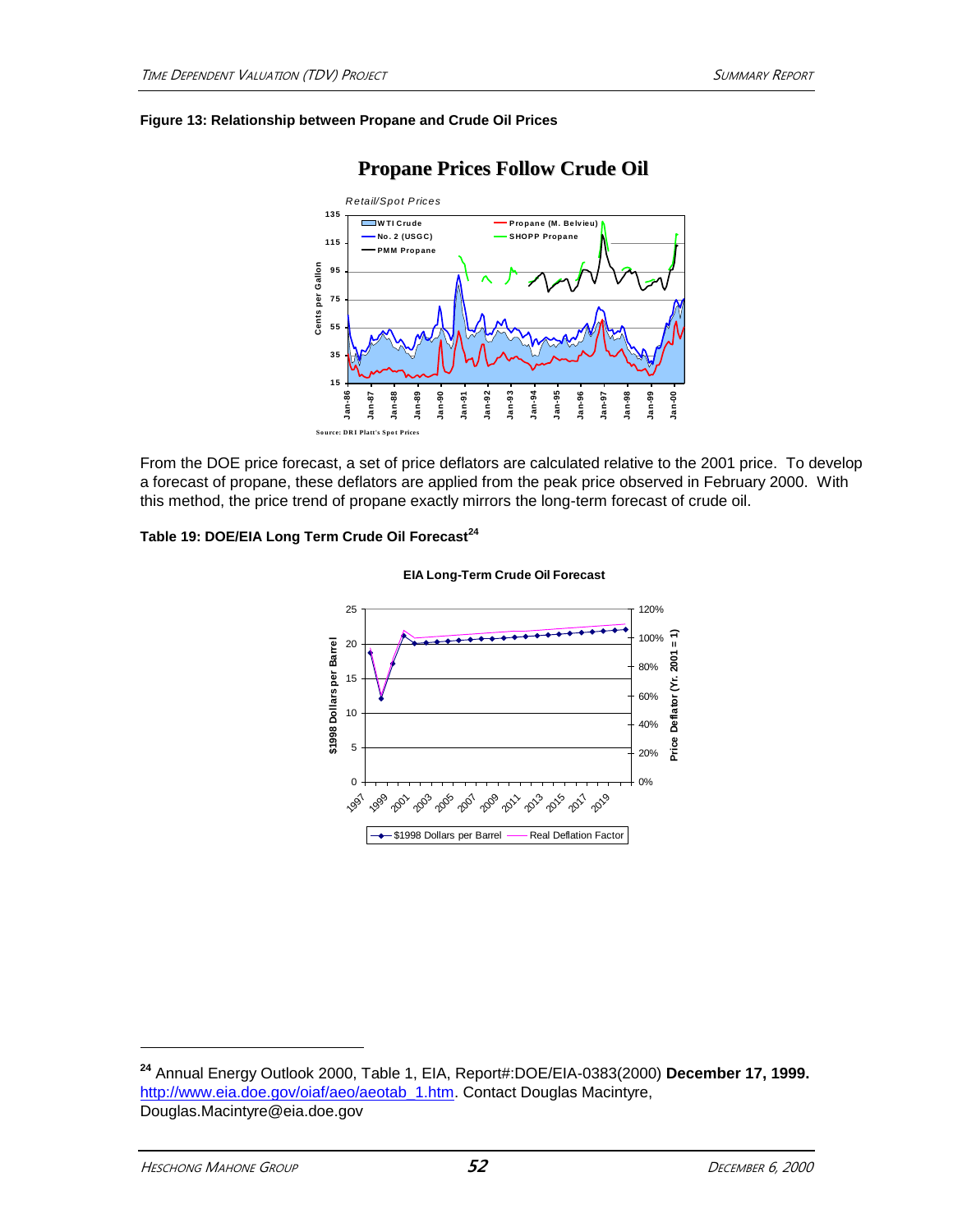### *10.4.3 Propane Commodity Seasonal Variation*

The following chart shows the historical propane prices for the last two years. Average delivered retail prices by month are provided for residential customers, and commercial customers, as well as the 'sales for resale' which is the price paid by distributors for propane**<sup>25</sup>**. Over the last three years propane prices (both wholesale and retail) have followed the seasonal heating demand with the highest prices occurring in January or February.

#### **Figure 14: Trends in Propane Pricing**

**Historical West Coast Propane Price (EIA Petroleum Marketing Monthly)**



### *10.4.4 Propane Fixed Costs*

The residential and commercial rate adder is the difference between prices to distributors and the retail price and would include all costs of operating local distribution companies, and any profits. Looking at historical data, this adder is relatively flat seasonally compared to the commodity propane price. The average residential and commercial adders are 63 and 52.1 cents per gallon respectively. The following table provides the average and standard deviation of the rate adder.

#### **Table 20: Difference Between Wholesale and Retail Propane Prices**

| <b>Cents per Gallon</b> | <b>Residential Adder</b> | <b>Commercial Adder</b> |  |
|-------------------------|--------------------------|-------------------------|--|
| Average                 | 63.0                     | 52.1                    |  |
| Standard Deviation      | 37                       | 3.3                     |  |

*10.4.5*

**<sup>25</sup>** Information compiled from Petroluem Marketing Monthly publications, Table 38. January 1998 through September 2000.

[http://www.eia.doe.gov/pub/oil\\_gas/petroleum/data\\_publications/petroleum\\_marketing\\_monthly/historica](http://www.eia.doe.gov/pub/oil_gas/petroleum/data_publications/petroleum_marketing_monthly/historical/2000/2000_09/pmm_2000_09.html) [l/2000/2000\\_09/pmm\\_2000\\_09.html](http://www.eia.doe.gov/pub/oil_gas/petroleum/data_publications/petroleum_marketing_monthly/historical/2000/2000_09/pmm_2000_09.html)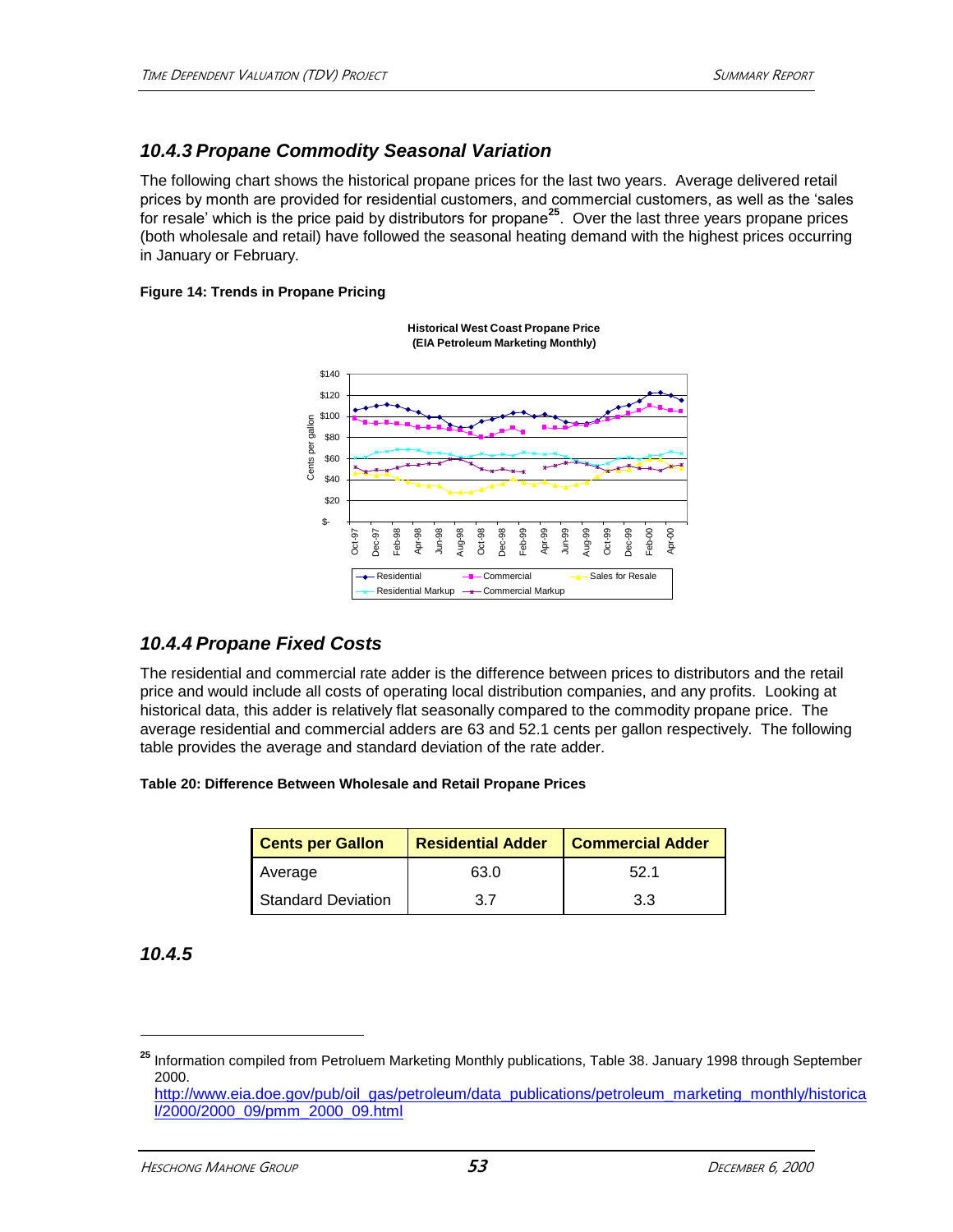### *10.4.6 Propane Environmental Externalities*

In addition to the natural gas price, an environmental externality is added to reflect societal benefits of reduced air pollution. The range of value of reduced air emissions is the same as given in Section 10.3.4 for natural gas externalities. For a more detailed description see Section [10.1.4](#page-43-0) [Electricity Environmental](#page-43-0)  [Externalities \(Air Emissions Value\).](#page-43-0)

The assumed rate of air emissions from the combustion of natural gas for commercial and residential applications is 0.0175 [Metric Tons Carbon /MMBtu] = 0.07 [Short Ton-CO<sub>2</sub>/MMBtu] and 0.045 [lb NOx/MMBtu]. At the range of emissions values, this gives the following externality cost scenarios.

### **Table 21: Range of Externality Estimates of Propane Combustion**

| <b>Scenario</b>               | <b>Annual</b><br>\$/MMBtu | 15 Year<br><b>NPV</b> | 30 Year<br><b>NPV</b> |
|-------------------------------|---------------------------|-----------------------|-----------------------|
| ER <sub>94</sub>              | \$0.84                    | \$10.27               | \$16.86               |
| CEC Internal 1998<br>Estimate | \$0.67                    | \$8.24                | \$13.54               |
| <b>Other States Min</b>       | \$0.09                    | \$1.10                | \$1.80                |
| <b>Other States Max</b>       | \$1.85                    | \$22.73               | \$37.32               |
| TDV Recommendation            | \$0.70                    | \$8.58                | \$14.08               |

### *10.4.7 Final Retail Price Forecast*

With the historical propane price shapes and a long-term forecast, a long-term retail price forecast for propane is developed. The price in each year is calculated as follows:

 $TDV$  *Value*  $\{year, month, class\} =$  *Average Annual Wholesale Price Deflation year Seasonal Factormonth Rate Adderclass Environmental Externalit y*

### Where;

Peak 2000 Wholesale Price is the observed wholesale price in February of \$59.2 cents per gallon adjusted to 2001 dollars by applying the GDP price deflator of 1.004273811.

Deflation {Year} is the annual price adjustment based on the EIA crude oil forecast.

Season Factor {Month} is the monthly variation from the peak commodity price.

Rate adder is the average difference between wholesale and retail costs

Environmental Externality is the value of reduced emissions from propane conservation.